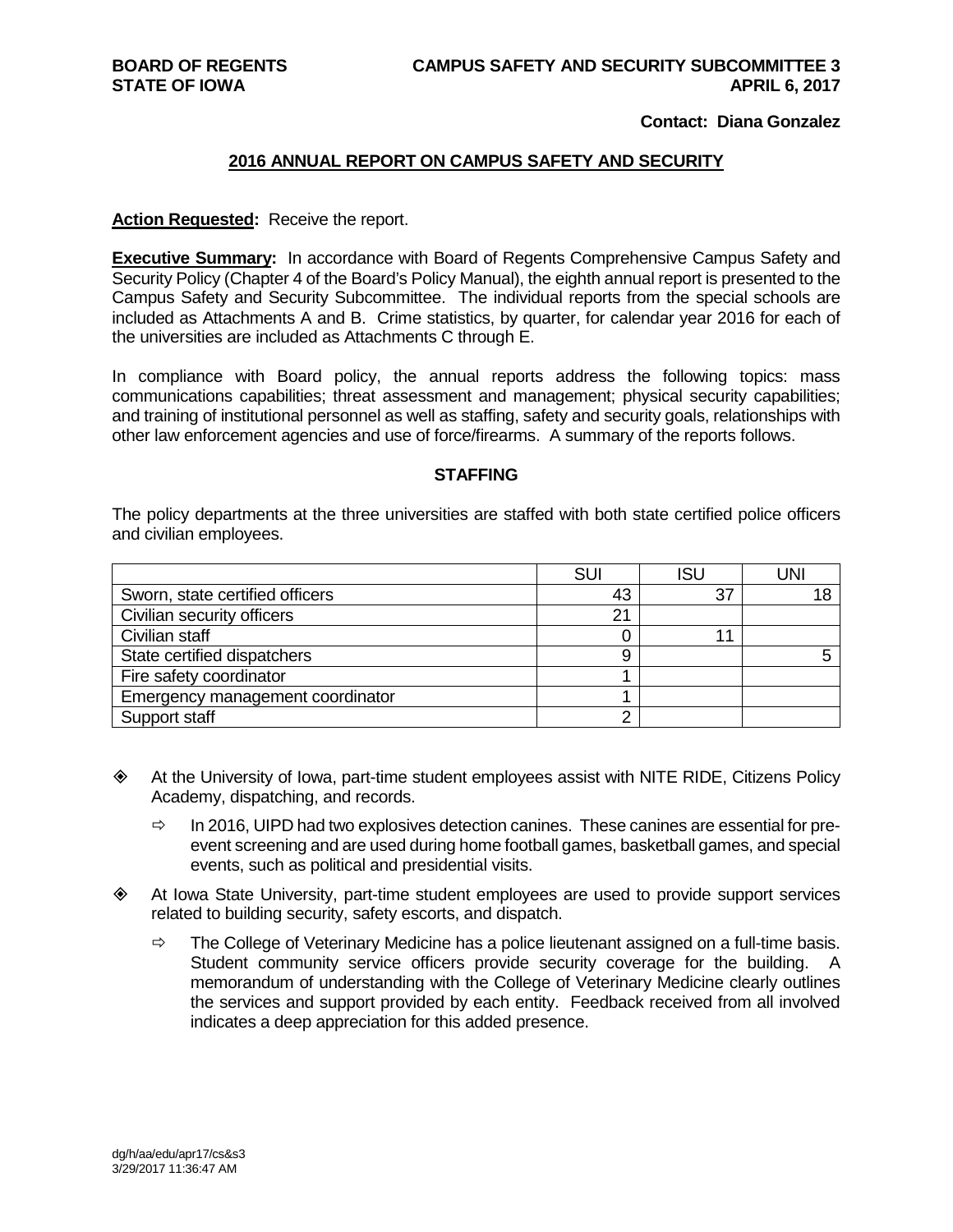- At the University of Northern Iowa, dispatchers provide service 24 hours a day, seven days a week and include one student dispatcher in addition to the full-time staff.
	- $\Rightarrow$  The department employs a parking manager and three full-time clerical staff for parking related business.
	- $\Rightarrow$  Student employees assist with evening escorts, building openings and closings, campus patrol, and event management when necessary. They also assist with clerical duties and parking enforcement.

#### **SAFETY AND SECURITY GOALS**

#### **University of Iowa**

- Continue implementation of the Access and Security Strategic plan, including the systematic installation of the AMAG access control system; DPS sections.
- Continue to foster relationships with the students and student groups through mutually benefitting programs.
- Conduct/participate in active shooter training with other area law enforcement agencies.
- Continue developing relationship with UI Risk Management and continue existing efforts to establish protocols for preventing/addressing identified risks, including:
	- $\Rightarrow$  Participation in the Enterprise Risk Management committee.
	- $\Rightarrow$  All hazard response and planning, including natural or manmade emergencies and public health threats.
	- $\Rightarrow$  Driver screening.
	- $\Rightarrow$  General safety protocols and requirements encompassing faculty, staff, students, visitors, and contractors.
- Continue the process of connecting advanced fire alarms panels to connect to DPS dispatch/emergency communications to facilitate a single point of emergency message transmission for internal building emergency communications.
- Continue participation on issues related to child abuse/minors on campus with selected SUI entities.
- Continue to train selected members of UI DPS in the National Incident Management System and, in particular, Incident Command System positions.
- ◆ Proactively seek new community policing related activities.
- New initiatives and milestones. In July 2016, the Department of Public Safety changed leadership. With that change, the department began implementing new initiatives. The department's philosophy is based on community policing with an emphasis on student involvement.
	- $\Rightarrow$  In Fall 2016, UI DPS began hiring UI students to assist in the safety of the campus community. The student security officers provide security functions in the residence halls, museum, libraries and special events. DPS currently employs 50 students, with anticipated growth to 125 students.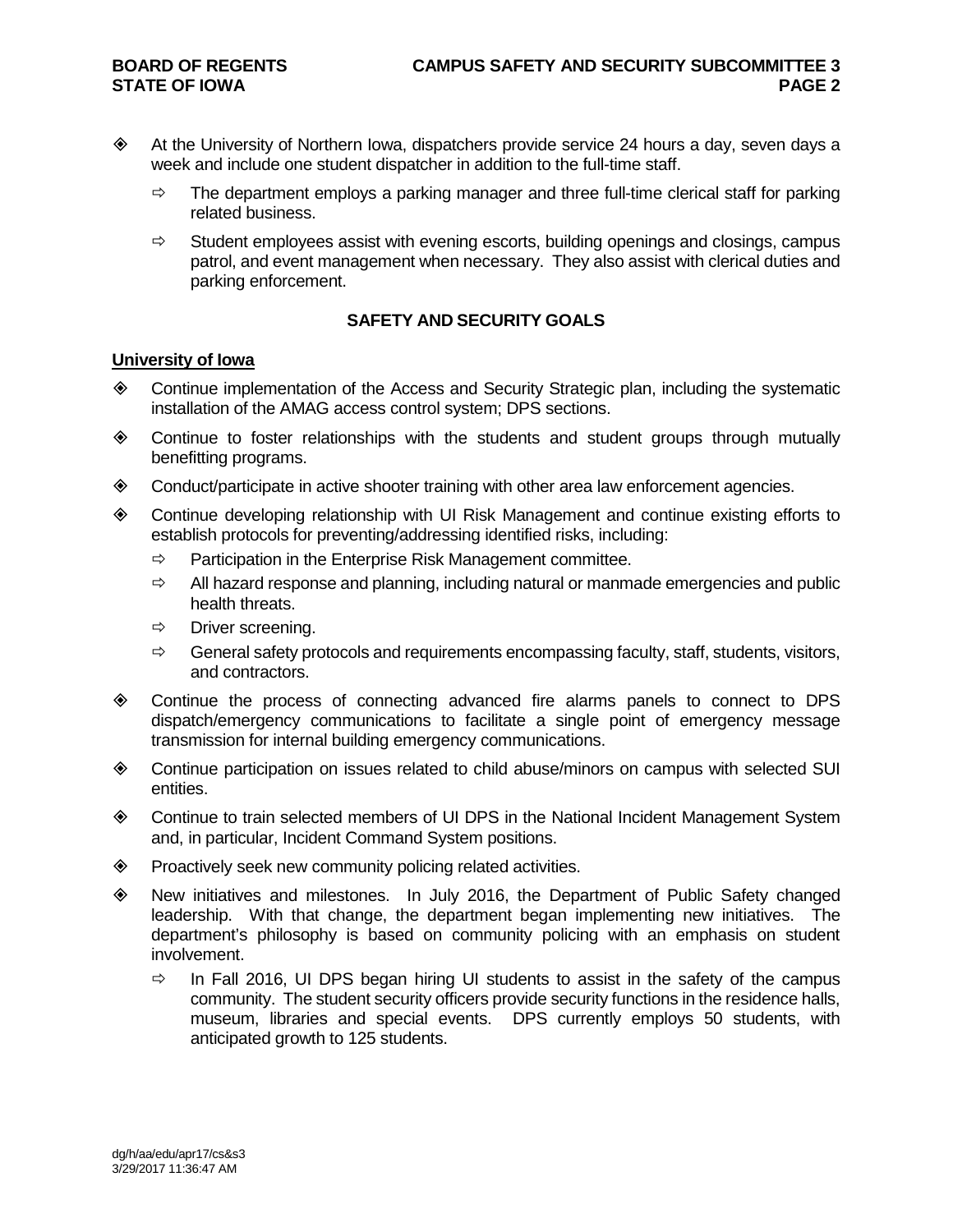- $\Rightarrow$  DPS is in the early phases of developing a community policing program that identifies UI public safety officers to serve as liaisons to student organizations. Currently, the groups that are represented are: LNACC, APACC, LGBTQRC, Afro House, Fraternity and Sorority Life and Student Activities. Officers were also assigned residence halls to help support student and police positive interaction. This program will enable both parties to establish a relationship that supports meaningful communication and feedback.
- $\Rightarrow$  Training: In September of 2016, all certified DPS officers attended a Fair and Impartial Policing Training program, which was developed by the [U.S. Department of Justice.](https://www.justice.gov/) This training emphasizes that even well-intentioned people have implicit biases that can influence their actions, that recognizing those biases is key in learning how to override them, and that policing based on biases can be unsafe, ineffective, and unjust. UI DPS sent two police officers to become certified trainers last spring, and those officers have helped to train our staff as well as officers at 100 other agencies in the surrounding area. This allows officers to relate better to students.
- $\Rightarrow$  UI DPS expanded its outreach to students by implementing the RAVE GUARDIAN/Hawk Watch mobile application last fall. The free mobile app allows students to communicate with the UI DPS via text message, request a guardian to monitor their commute, and contact UI DPS directly with a panic button. Public Safety can also send notifications directly to students to help solve crimes or respond to safety concerns in a timely manner.
- $\Rightarrow$  In August 2016, UI DPS expanded the NITE RIDE service to people of all genders and introduced a mobile application that allows students to schedule a ride from their cell phone. Beginning this semester, NITE RIDE began operating on an expanded schedule to better serve student's needs.
- $\Rightarrow$  UI DPS is attending student-sponsored events and participating in intramurals.
- $\Rightarrow$  UI DPS added a Public Information Officer to assist with media inquiries.

#### **Iowa State University**

- Continue to collaborate with key university departments to review and modify, as necessary, the existing university-wide emergency plan.
- Provide in-service training to all personnel regarding response to sexual assault and domestic violence.
- Incorporate incident command system IICS) principles in planning of and responding to all major crimes and events.
- $\Diamond$  Increase the number of doors controlled by electronic access systems, as well as the number of digital cameras utilized throughout campus.
- Continue to work closely with other state agencies and organizations to maximize threat management, patrol, criminal intelligence, unusual occurrence/emergency response, and investigative functions.
- Systematize and expand the delivery of crime prevention and cultural diversity information disseminated to faculty, staff, and students during orientation and in-service sessions.
- Ensure continued compliance with all applicable federally mandated requirements and national law enforcement accreditation standards.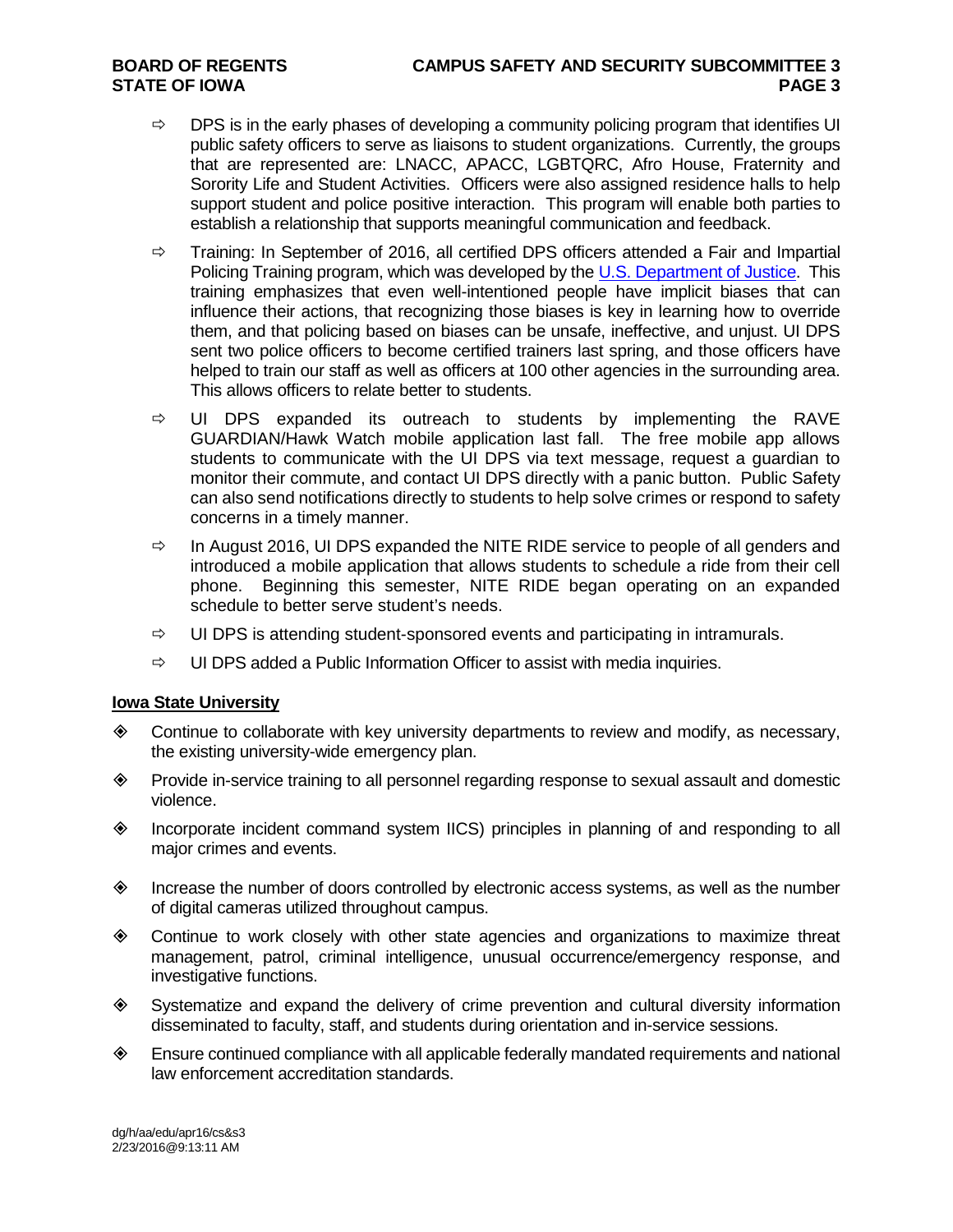#### **University of Northern Iowa**

- $\Diamond$  Increase knowledge and ability of faculty, staff and students to respond to a violent incident by continuing to conduct Violent Incident Defense Strategy program for campus.
- Continue collaborative work with other departments to ensure that UNI is in compliance with the Clery Act, Title IX, and the Violence Against Women Act (VAWA).
- Implement an online Clery Campus Security Authority (CSA) training program. The new training program will describe who is a CSA, explain their responsibilities, and track the participants in the program.
- Continue professional development of officers with a goal of increasing instructor certifications. Maintain full staffing and incorporate more training to include instructor certifications.
- Assess equipment needs and life cycle replacement costs.
- Review training and processes for the Threat Assessment Team.

#### **MASS COMMUNICATION CAPABILITIES**

#### **University of Iowa**

- The University of Iowa utilizes HAWK ALERT for the purpose of mass communication notification to UI faculty, staff and students. This system utilizes e-mail, text messaging and voice mail. The Hawk Alert System is used to notify the campus community of threats to physical safety in emergency situations (such as tornado, violence, hazardous material incident). Hawk Alert allows UI administrators to send recorded or electronic emergency messages ("Hawk Alerts") to mobile phones, home phones, office phones, digital signage and e-mail (simultaneously). A Hawk Alert web page provides information to the UI community on registration and notification options and contains an extensive Q&A section.
- $\diamond$  In addition to the departmental website, the UI Department of Public Safety (DPS) utilizes social networking websites to transmit safety related information. The Office of Strategic Communications has integrated Hawk Alert with the University of Iowa homepage to provide an Emergency Information site where updates about longer-term public safety incidents (floods, etc.) can be posted after an initial Hawk Alert is issued.<sup>[1](#page-3-0)</sup> This site connects students, faculty, staff, patients, parents of students, and the general public to specific, pertinent information about continuity of operations, advisories and notifications, health and safety information, and additional information as it becomes available. The Office of Strategic Communications, in cooperation with Information Technology Services, Public Safety and other agencies as appropriate, maintains the UI Homepage and the Emergency Information site.
- UI utilizes an outdoor warning system consisting of five outdoor towers on the main campus and one tower located on the Oakdale campus. These towers are capable of emitting a severe weather warning siren as well as being used as a campus-wide public address system utilizing recorded and real time live voice messages. The University's outdoor warning system is activated by UI DPS when other sirens located throughout Johnson County are activated during severe weather events. In addition, the University system can broadcast warnings for other weather and non-weather situations. Testing of the University outdoor warning system occurs on the first Wednesday of every month at 10:00 a.m. in conjunction with the testing of other sirens located in Johnson County; battery power is tested as well.

<span id="page-3-0"></span> <sup>1</sup> The site is located at http://e.uiowa.edu.

dg/h/aa/edu/apr16/cs&s3 2/23/2016@9:13:11 AM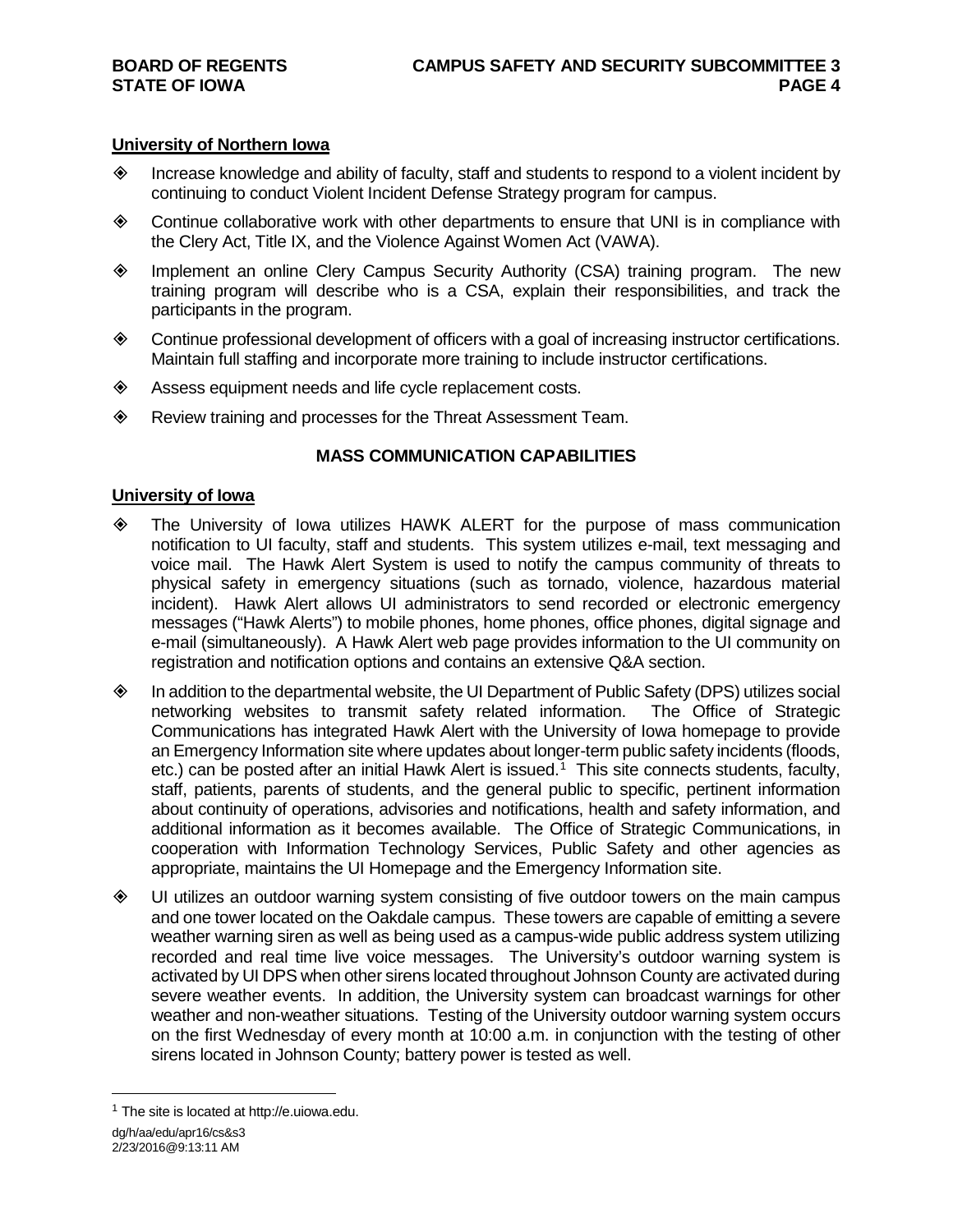- **♦ Tower locations:** 
	- $\Rightarrow$  Main Campus
		- West of Parklawn Housing Building
		- NW of Banks Field
		- SE of Gilmore Hall
		- NE Corner of Melrose Avenue and Morman Trek Boulevard
		- SE of Boyd Law Building
	- $\Rightarrow$  Oakdale Campus
		- SE of Multi-Tenant Facility
- **♦ Three activation points:** 
	- $\Rightarrow$  Primary encoder (method by which message is transmitted) is located in the UIPD/DPS Communications Center.
	- $\Rightarrow$  Mobile encoder is maintained in a "Pelican" case with AC & DC power sources.
	- $\Rightarrow$  Portable encoder (Kenwood TK-3180 handheld radio)
	- $\Rightarrow$  Note: All activation points are capable of transmitting siren tones and recorded or real time live voice messaging. Each individual siren tower has manual activation capabilities for siren tones and real time live voice messaging.
- UI can also use the Mass E-Mail System, which will transmit information using the University e-mail system to all faculty, staff, and student e-mail accounts.
- UI will continue to use news releases and direct media contact to provide information for students, parents, staff, faculty, and the general public. The Office of Strategic Communications also schedules press briefings at designated locations to apprise news media in person.
- If Internet communications are deemed ineffective, the Office of Strategic Communications contacts local news media directly to disseminate information.
- UI DPS and Facilities Management are moving toward using advanced fire alarm panels for interior building emergency communications that will be capable of being activated from a single point located in the DPS dispatch/emergency communications center.

#### **Iowa State University**

- Blackboard Connect continues to be the electronic mass notification product used for ISU Alert. Key personnel within the university received training to activate this web-based system quickly. A multi-disciplinary committee continues to identify future needs and research additional available products. Three situations required the issuance of an emergency warning message to community members during the past calendar year. The alerts generated information that assisted in a quick, successful resolution.
- An outdoor warning system, consisting of five towers placed strategically throughout campus, provides the ability to issue real-time emergency notices to community members. Police dispatchers are able to activate on- and off-campus sirens when the need arises. Dispatchers conduct monthly testing, unless inclement weather is present or projected. To expedite the delivery of vital information, dispatchers use template messages relating to a variety of emergencies. They also test the voice-messaging component annually.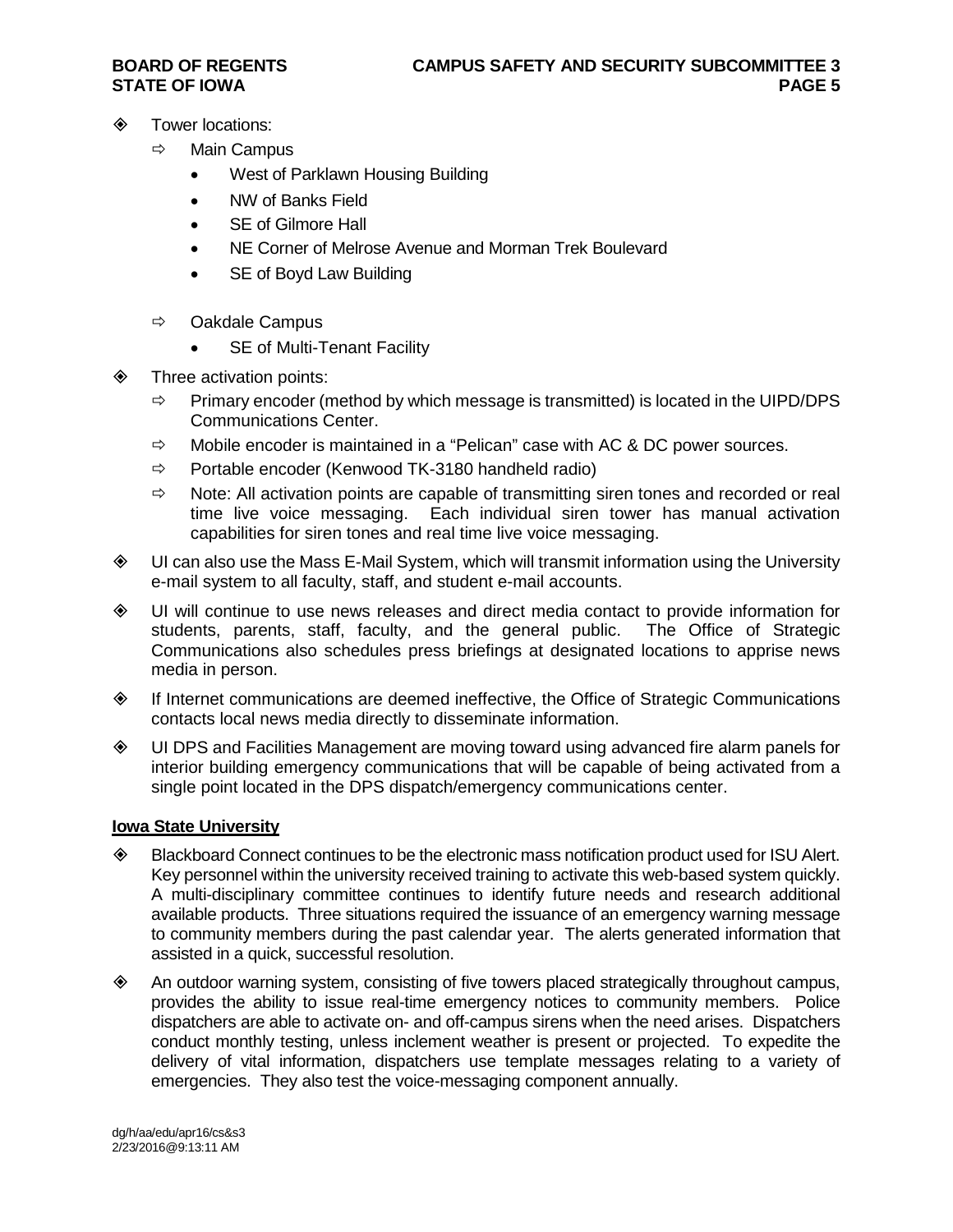- $\diamond$  An emergency alert homepage, designed to enhance communication capabilities, is available for activation should the need arise. The system overwrites the existing site in a manner that draws attention to the situation - the elimination of graphics speeds information access. Key personnel within the university received training to implement usage quickly. Procedures govern the posting all applicable archived messages to document incident progression.
- Social media has proven to be an effective means of reaching the public. Facebook and Twitter accounts were initiated during 2013 to positively interact with community members in a timely fashion. The department currently has approximately 9,267 likes on Facebook and 16,567 followers on Twitter. Both platforms have more than doubled in likes and followers from 2015. We have also received international exposure on several posts. These two applications provide timely, accurate, and useful information on a daily basis as well as during dynamic situations. Posts are linked to other agencies and departments to increase effectiveness. Very positive feedback has been received regarding the use of these outreach systems. The link below is an example of the attention our social media posts are receiving.<sup>[2](#page-5-0)</sup>
- CodeRED©, a multi-platform emergency notification system, has been implemented for other jurisdictions within Story County. This product utilizes internet mapping capability for geographic targeting of calls, coupled with a high speed telephone system capable of delivering emergency messages at the rate of up to 60,000 calls per hour.

#### **University of Northern Iowa**

- UNI continues to use Connect-Ed for the purpose of mass communication notification to include e-mail, text messaging, and voice mail.
- The UNI-Alert information is on the UNI website and provides information to faculty, staff, and students about registration, as well as the notification process.
- The UNI-Alert system may be activated by either Public Safety or University Relations personnel.
- American Technology, Inc. continues to provide the campus outdoor voice notification system for UNI. Installation of this system was completed and testing of the system is conducted the first Wednesday of each month in coordination with Black Hawk County Emergency Management.
- There are seven strategic locations on campus where speakers have been installed to provide coverage for campus.
- Speakers provide siren and/or voice notification in the event of weather or other emergency incidents on campus.
- Speakers can be activated via dispatch or by remote location by UNI Police Mobile Command Unit.
- $\diamond$  UNI continues the process of tying in the outdoor voice notification to the interior fire alarm voice notification systems. The tie-in was incorporated into the renovation of Schindler Education Center and will be incorporated in the renovation of Lawther Hall which is expected to be completed in August 2017. Sixteen major buildings have this enhanced notification system.

dg/h/aa/edu/apr16/cs&s3 2/23/2016@9:13:11 AM

<span id="page-5-0"></span> <sup>2</sup> https://www.facebook.com/realratedred/videos/1322291451142448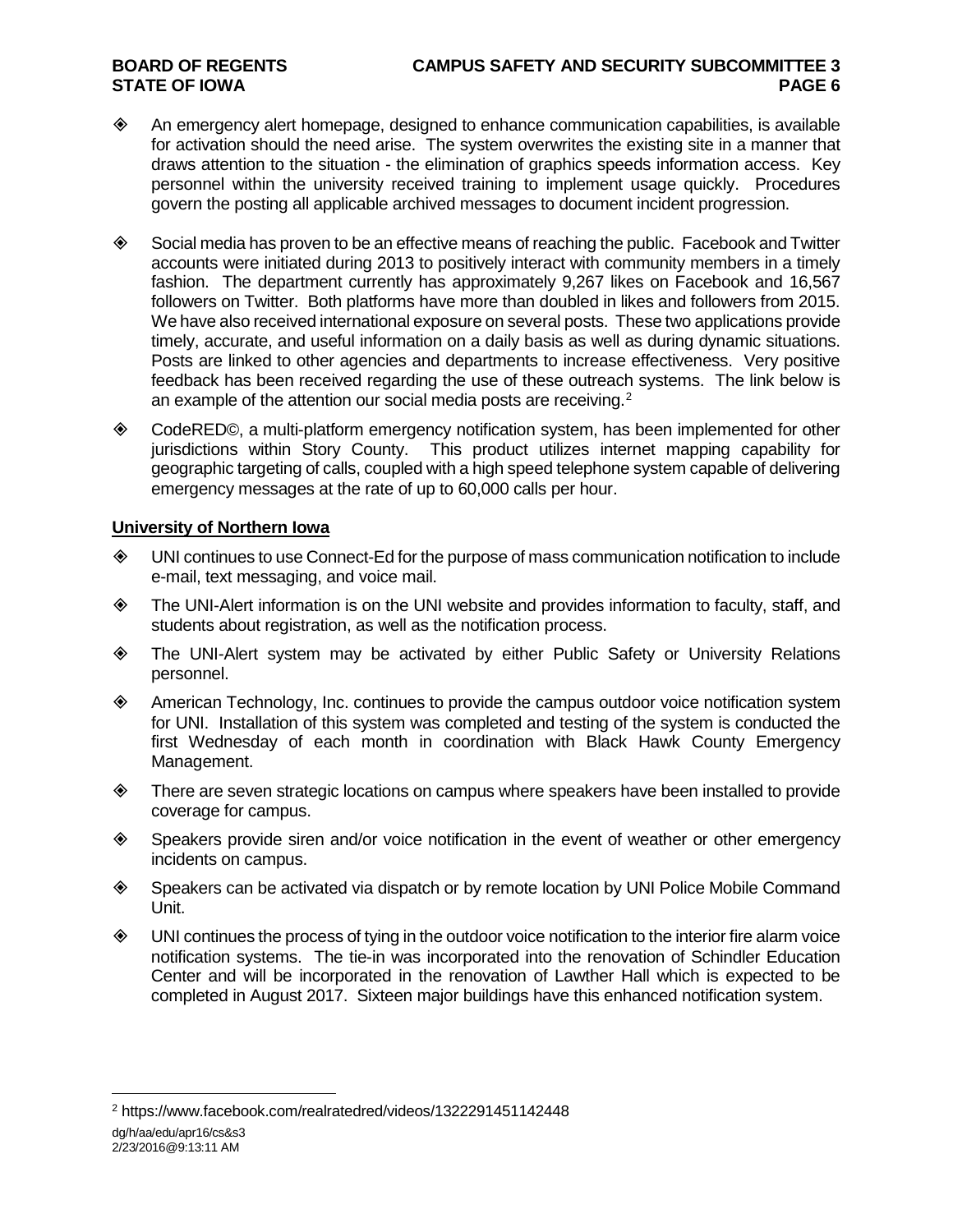#### **THREAT ASSESSMENT AND MANAGEMENT**

#### **University of Iowa**

- UI utilizes the Behavior Risk Management (BRM) Protocol. The BRM is an attempt to respond with a planned comprehensive approach to the continuum of behaviors that could lead to hostility and violence in the workplace. Although it is difficult to "predict" violent or hostile behavior, there are methods to determine the risk components of a situation. BRM takes a clinical as well as consultative approach. The Behavior Risk Management Protocol is a planned, comprehensive, multidisciplinary response to workplace hostility and violence. The purpose is to ensure a safe and civil workplace for all SUI employees by addressing any related individual or environmental issues that may contribute to hostility, violence or physical danger on the job.
- While the BRM protocol addresses faculty and staff, the threat assessment protocol creates an integrated and coordinated process for identifying and responding to students, faculty, staff, or other University affiliates who may be at risk of harming themselves or others. The system responds effectively with all parties who may be involved with the concerning situation. The overall goal is to mitigate or eliminate any known threats as well as connect affected persons with appropriate resources.
- UI established a Threat Assessment Team (TAT) in response to violent incidents occurring on college campuses across the nation. TAT includes representatives from Human Resources, Student Services, Counseling, General Counsel and the University of Iowa Police. TAT works in conjunction with the Faculty and Staff Services/Employee Assistance Program, University Housing and Dining Services, the Office of the Dean of Students, and coordinates activities involving multiple stakeholders within the University of Iowa community. Additionally, TAT works closely with area law enforcement agencies.
- **♦ Emergency management.** 
	- $\Rightarrow$  The University of Iowa's Emergency Management Coordinator (UIEMC) was established in 2013. The coordinator assists in planning, implementation, and evaluation of emergency preparedness exercises and drills to test the university's response to a variety of crisis situations as well as coordinate related training for appropriate members of the campus community. The UIEMC assists in activation and coordination of the University's Incident Command Center (ICC) during weather related disasters as well as other local emergencies involving hazardous materials, health related emergencies, threats of violence and other protracted events having campus wide impact.
	- $\Rightarrow$  The UIEMC conducts table-top emergency exercises on each campus to comply with CLERY requirements and to test the various critical incident and emergency plans.

#### **Iowa State University**

 The department has effectively utilized a Threat Assessment and Management System (TAMS) for more than 20 years. The process identifies individuals of concern, investigates people and situations that have come to the attention of others, and assesses the information gathered. If necessary, individuals and situations are managed to reduce any potential threat.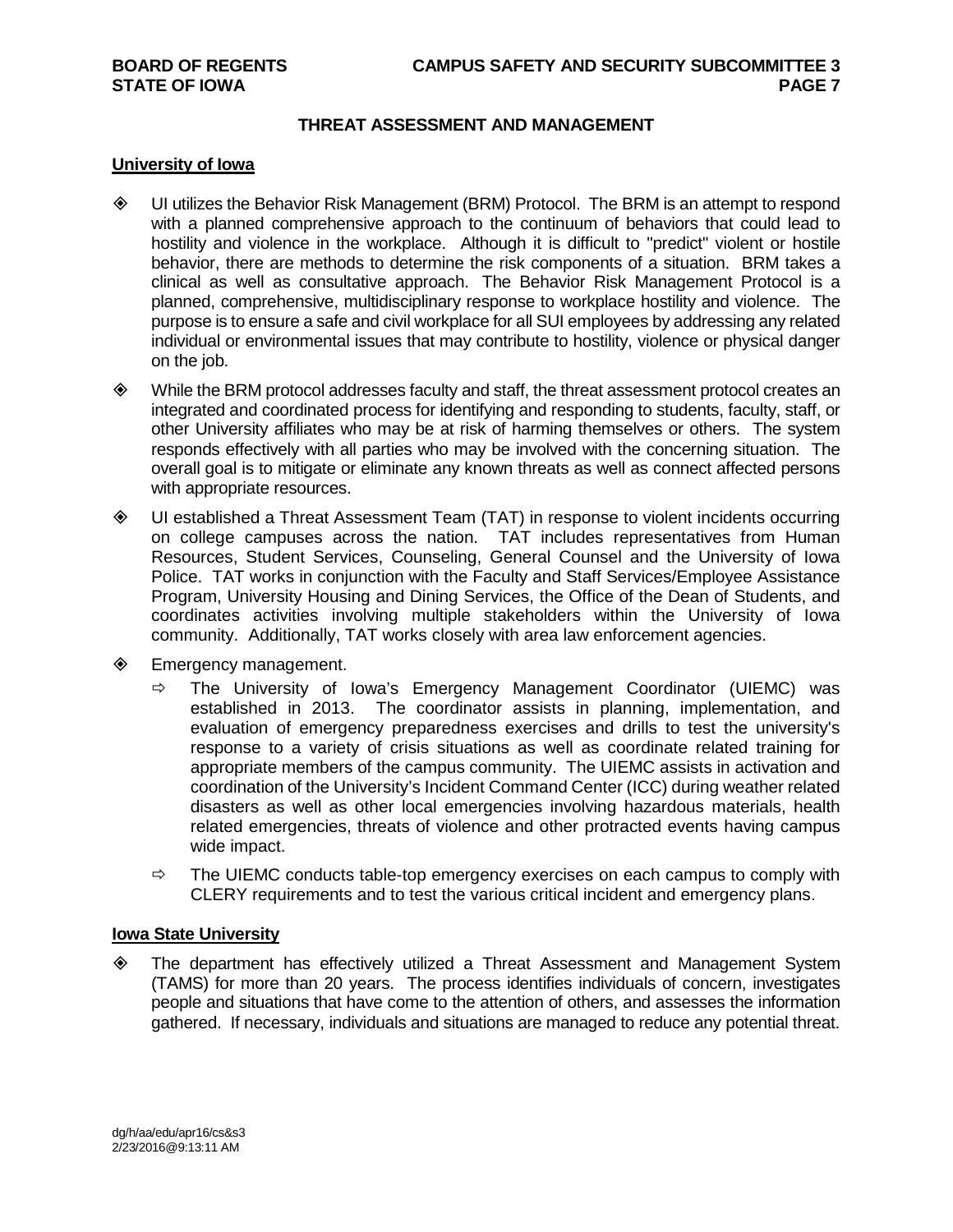### **BOARD OF REGENTS CAMPUS SAFETY AND SECURITY SUBCOMMITTEE 3**

- $\diamond$  Targeted violence is the product of an interaction among four factors: the individual who may take violent action; the target of any intentional violence; the environment that facilitates or permits violence, or does not discourage it; and the triggering conditions that lead the individual to accept violence as an option.
- $\diamond$  The threat assessment and management process includes: 1) identifying, in a timely manner, individuals who are at risk; 2) reporting information in a centralized fashion to law enforcement officials; 3) conducting an initial threat assessment; 4) reviewing situations with the Critical Incident Response Team (CIRT) when established severity and/or complexity criteria have been met; 5) implementing a specially designed response plan; 6) monitoring and re-evaluating the plan to effect safety; and 7) referring and following up as appropriate.
- $\diamond$  Assessment guidelines include: 1) considering multiple behavioral and contextual dynamics; 2) avoiding reliance upon single factors; 3) utilizing multiple collateral data sources, whenever possible; 4) assessing the impact of investigative processes; 5) using information that is factbased and specific to the incident; 6) concentrating on exhibited behavior rather than on perceived traits; 7) focusing on understanding the context; 8) examining the progression of behavior over a period of time; and 9) emphasizing prevention rather than prediction.
- $\diamond$  The department continues to partner with other key institutional entities in threat management issues, including the Dean of Students Office; Thielen Student Health Center; University Human Resources; Department of Residence; Office of Equal Opportunity; Senior Vice President and Provost; Student Counseling Services; and Office of University Counsel.
- The department continues to participate in the multi-disciplinary Student Assistance and Follow-Up Evaluation (SAFE) Team, as well as the Faculty and Staff Safety Team (FASST). These groups meet weekly, or more often as needed, to share/assess information and respond to potentially dangerous situations.
- $\Diamond$  An admissions review committee meets as needed to assess applications of prospective and/or returning students who have a history of behavioral issues. The main focus of the group is to evaluate any potential threat an individual may pose, and determine any additional need for monitoring, if accepted.
- The Deputy Chief of Investigative and Threat Management, who possesses a wealth of experience and specialized training in this area, coordinates the assessment and management process. A second investigator assists with staffing this important function.
- During the past calendar year, officers conducted 248 welfare checks and responded to 878 incidents involving suspicious people and/or activity. This is a 17% increase from the previous year.

#### **University of Northern Iowa**

- UNI Department of Public Safety (DPS) continues to partner with other campus departments to ensure cooperation across various administrative areas of the university concerning issues which pose a potential threat or concern.
	- $\Rightarrow$  UNI Department of Public Safety (DPS) continues to participate with the Student Intervention Team. The Team formerly met twice a month, but due to an increase in the number of students in crisis during the Fall semester, the team decided to institute a weekly meeting.
	- $\Rightarrow$  The DPR Director serves as the chair of the Threat Assessment Team and receives and responds to individuals of concern and meets on a weekly basis.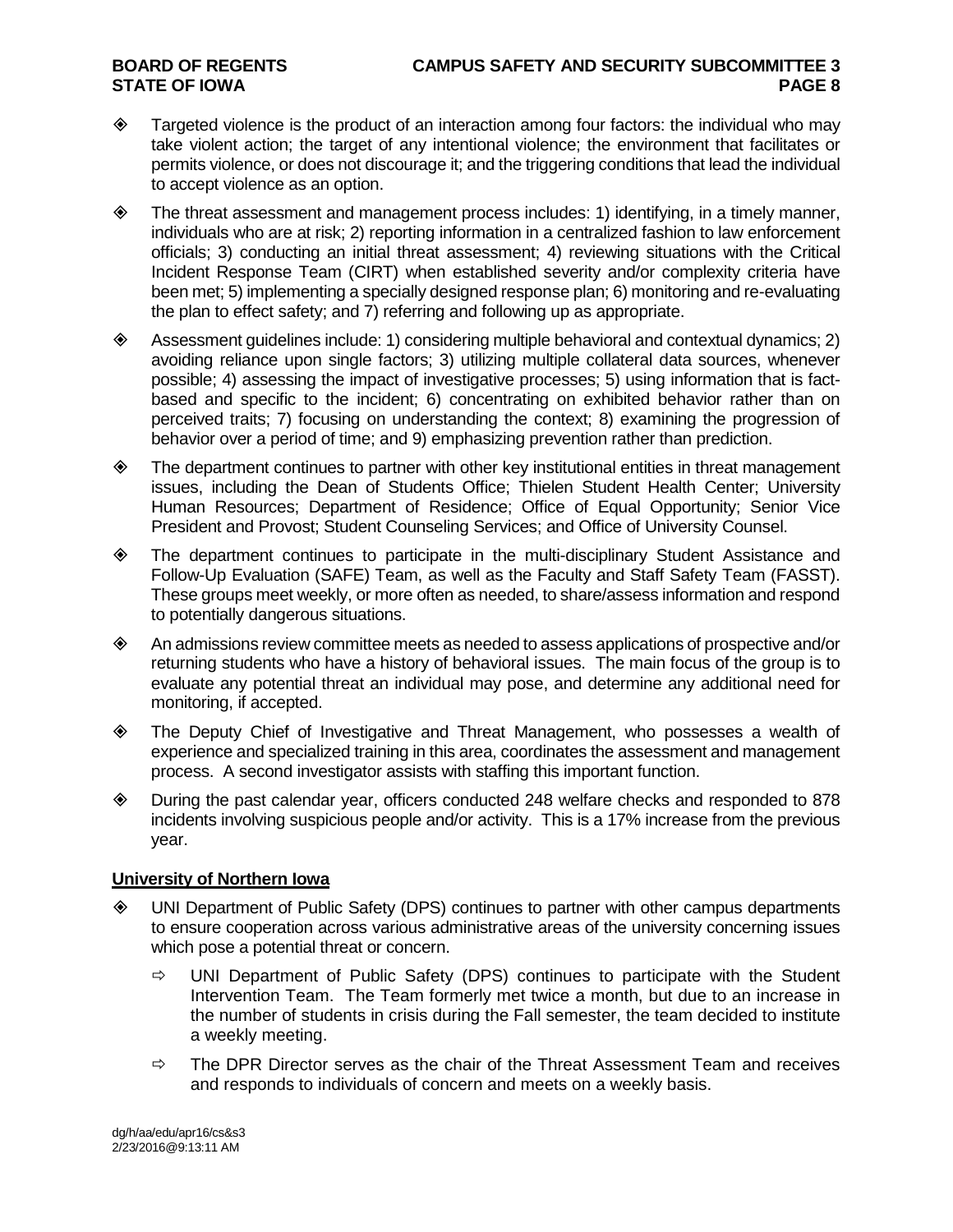- $\Rightarrow$  A Case Management Team is in place to address issues relating to employee concerns.
- $\Rightarrow$  DPS is a member of the Bias Reporting Team whose purpose is to coordinate a university response to bias-related incidents on campus.
- $\Rightarrow$  The DPS Director sits on the Enterprise Risk Management Council.
- $\diamond$  The Safety at UNI web page<sup>[3](#page-8-0)</sup> provides a director of emergency phone numbers as well as a list of available services for counseling, personal and campus safety and health resources, including reporting forms for a variety of abusive incidents.
- UNI Public Safety continues to present the Violent Incident Defense Strategies for the campus. This program is designed to help individuals increase their decision-making ability and chances of survival during an active shooter or violent event. Multiple sessions were available for faculty, staff and students, and a web link for the class was created so that campus member could sign up online. In 2016, the program was presented to 313 university members.

### **RELATIONSHIPS WITH OTHER LAW ENFORCEMENT ENTITIES**

#### **University of Iowa**

- UI DPS has a long standing mutual aid agreement with the Iowa City PD, Coralville PD, Johnson County Sheriff's Office and North Liberty PD which allows for the exchange of law enforcement resources (personnel and equipment) as needed. The UI Police division is a member of the Johnson County Drug Task Force, Sexual Assault Investigators Team, Sexual Assault Response Team and the Johnson County Metro Bomb Squad. UI Police works closely with all divisions of the State of Iowa Department of Public Safety as well as federal law enforcement agencies. UIPD is a member of the Law Enforcement Intelligence Network as well as a member of the FBI's Joint Counter Terrorism Task Force. This allows for the mutually beneficial exchange of law enforcement resources as needed. It is important to note that these collaborations result in investigations/operations that can occur in various locations within the state, not simply on University properties or properties immediately adjacent to the SUI campus.
- Radio interoperability for all emergency services in Johnson County exists with the establishment of the Johnson County Joint Emergency Communications Center (JECC). The system includes the University of Iowa Police, Iowa City Police, Johnson County Sheriff's Office, Coralville Police, North Liberty Police, University Heights Police, Iowa City Fire, Coralville Fire and the Johnson County Ambulance Service as well as other Johnson County fire departments. The new radio system allows all Johnson County emergency services to communicate with one another. The University of Iowa Police dispatch/emergency communications center serves as a backup Public Safety Answering Point for the JECC. Additionally, Johnson County law enforcement agencies share the same records management system allowing agencies to share pertinent information electronically.
- Agency heads from UIPD, ICPD, Coralville PD, Johnson County Sheriff's Office, North Liberty PD, and the Johnson County Attorney meet monthly to discuss shared interests and concerns.
- All Johnson County law enforcement agencies participate in annual mandatory police training.

<span id="page-8-0"></span> <sup>3</sup> www.uni.edu/safety/

dg/h/aa/edu/apr16/cs&s3 2/23/2016@9:13:11 AM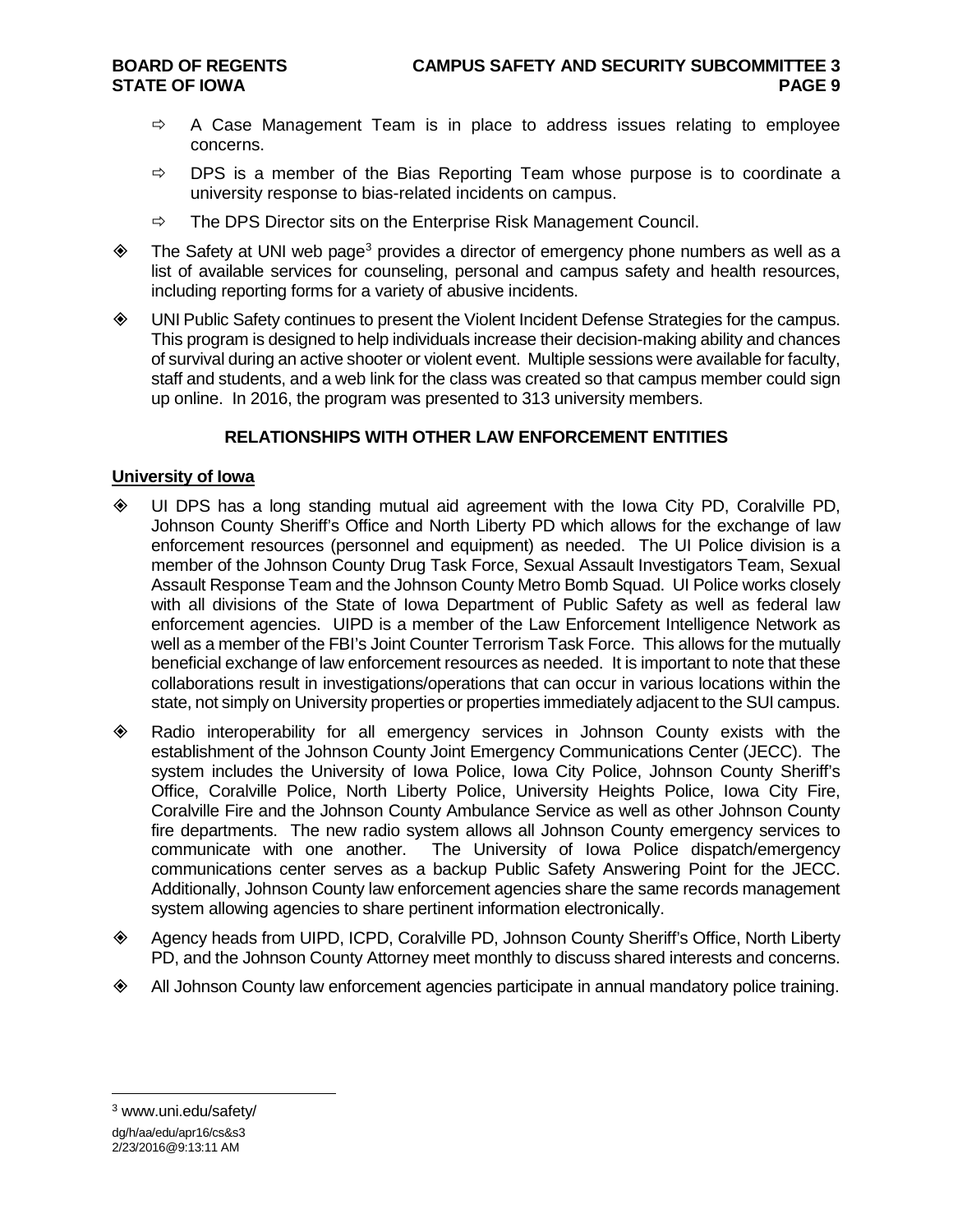#### **Iowa State University**

- The department entered into a mutual aid agreement with the Ames Police Department and the Story County Sheriff's Office in 1997. This intergovernmental agreement provides for the immediate exchange of law enforcement resources.
- In 1991, the department entered into an intergovernmental agreement that established a regional drug task force. The group has been in existence since that time and has proven to be an effective vehicle in reducing the flow of illegal controlled substances to campus.
- $\diamond$  In 2013, the department established a formal agreement with the City of Ames to define the delivery of law enforcement services to organized living areas that the Department of Residence (DoR) leases.
- Officers continue to work collaboratively with other agencies before, during, and after hosting major special events, including athletic contests; political rallies; student celebrations; jointlysponsored conferences; career fairs; and highly controversial presentations. Entities involved typically include Iowa State Patrol; Ames Police Department; Story County Sheriff's Office; United States Secret Service; Iowa Division of Criminal Investigation; State Fair Marshal's Office; Federal Bureau of Investigation; and contracted private security firms.
- $\diamond$  All law enforcement agencies within the county utilize an 800 MHz radio system that facilitates interoperability during emergencies, special events, and daily operations. Due to the future obsolescence of the current system, the department is beginning to explore new radio systems.
- The Ames Police Department, Story County Sheriff's Office, and ISU Police Department share jointly purchased and managed Computer-Aided Dispatch (CAD) and Records Management System (RMS) software. The three communications centers are linked through fiber and T-1 lines to ensure information availability and system redundancy.

#### **University of Northern Iowa**

- UNI Police meet with Cedar Falls Police to discuss active cases and problems within and around the campus.
- UNI Police meet with local, county and state law enforcement agencies to discuss various crimes and investigative efforts within the communities.
- The Director of Public Safety is a Board member of the Tri-County Drug Task Force which meets monthly to discuss drug-related cases and issues in Black Hawk and surrounding counties.
- UNI Police and the City of Cedar Falls Police Division work closely during major events on campus. The department has partnered with Cedar Falls Police, Black Hawk County Sheriff's Department, Iowa State Patrol, and Secret Service for enforcement during large events on campus as well as off campus.
- UNI Police continues to have a presence on the Gang Task Force, which includes all area law enforcement agencies. The team was formed to review and inform all agencies of activity and concerns within the communities.
- UNI is a member of the Midwest Organized Crime Information Center which provides intelligence information on various crimes which are reported and intelligence information disseminated to area law enforcement agencies.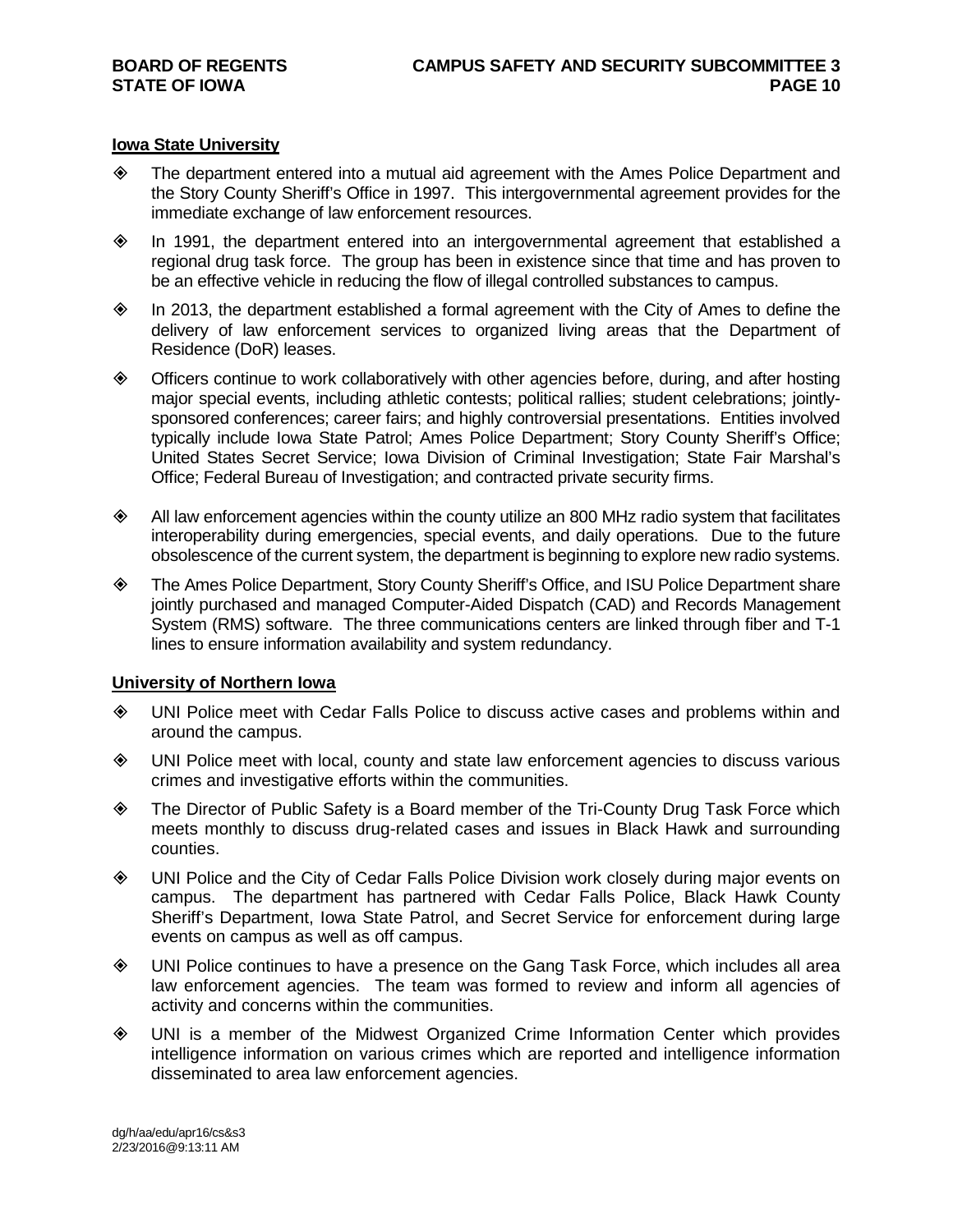- In 2016, the UNI Chief of Police/Director of Public Safety gave a Clery Act presentation to the Cedar Falls Police Department and the Black Hawk County Attorney's Office.
- UNI worked with various local, state, and federal law enforcement agencies in planning and operations of several high profile events on the UNI campus.

#### **PHYSICAL SECURITY CAPABILITIES**

#### **University of Iowa**

- The UI Department of Public Safety (DPS) has hundreds of cameras feeding into the dispatch and emergency communications center, including cameras covering high security areas, residence halls, and cameras connected to several campus Code Blue emergency phones. Digital video recorders are used to record information for post event investigations if necessary. Additionally, some areas have local motion and intrusion alarms which will alert our dispatchers.
- All residence halls are using cameras in conjunction with "Prox Card" access at entrances. These halls have cameras at exterior doors and all first floor access points to student living spaces (elevators, stairwells, hallway doors).
- All residence hall fire alarm panels are connected to DPS dispatch/emergency communications.
- The DPS Security Division uses a "Time Keeping" security tour system in all residence halls and additional leased properties used by University Housing. The system tracks DPS Security Officer routes and activities and provides detailed electronic reports.
- UI Facilities Management houses master keys; issues keys and proximity cards; along with assistance from DPS, grants access rights based on departmental requirements; maintains a university-wide key inventory database of key information and services lock systems. Many exterior and interior doors that have a locking function utilize traditional mechanical keys. Electronic access controls are installed in several buildings and are connected to numerous interior and exterior doors. Some of these locations utilize the SUI Identification card and magnetic swipe readers; other electronic access-controlled locations utilize Facilities Management-issued proximity cards and proximity readers. Some administrative units have taken on responsibilities for programming user access, while others continue to place a high reliance on Facilities Management for access control services.
- Led by Facilities Management, the University of Iowa is in the process of replacing the current Marlok standard with a control system capable of meeting current and future institutional needs for card access, security, distributed control, and integration with building systems controls and institutional information technology databases. The University selected AMAG software/firmware and Security Equipment Inc. as the AMAG integrator/reseller for the programs and components.
- The critical importance of safeguarding university assets has highlighted the need to integrate "building access" and "building security." The challenge is to provide appropriate control and security for all major buildings without unduly compromising convenience and the campus culture of openness. To help guide the process, the University has convened an Access and Security Steering Committee that has developed a University of Iowa Access and Security Strategic Plan to address security and access control for new and existing buildings. The committee includes members from Facilities Management, Office of the Provost, Information Technology Services, Public Safety, Student Services and Research Administration.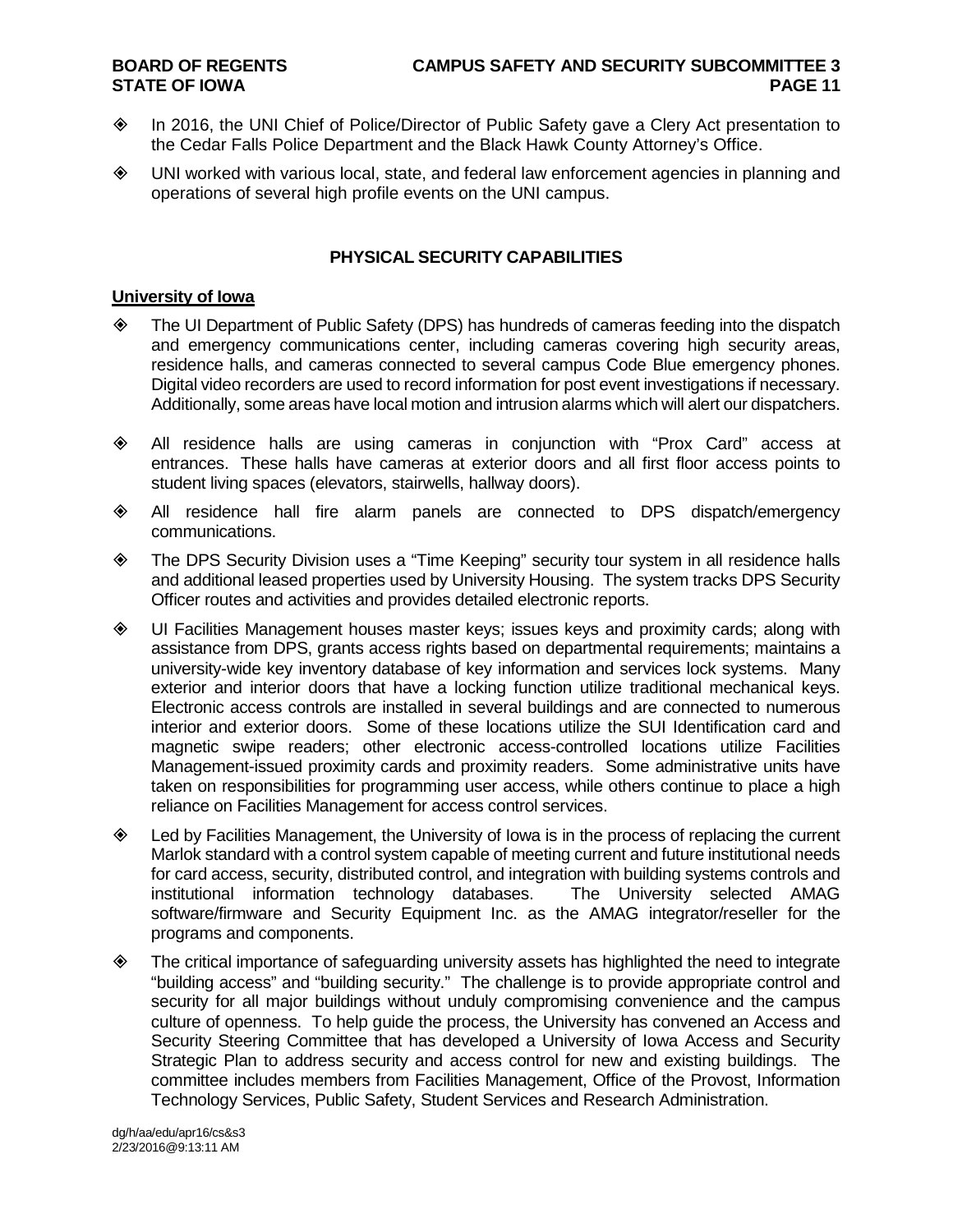The areas of concern that are reviewed by the committee and various sub-committees are as follow:

- $\Rightarrow$  Central Control Technology (AMAG)
- $\Rightarrow$  Security Assessment, Process, and Priority
- $\Rightarrow$  Design and Installation Standards
- $\Rightarrow$  Key and Card Issuance
- $\Leftrightarrow$  Access Cards
- $\Rightarrow$  Integrated Databases
- $\Rightarrow$  Security Monitoring, Analytics
- $\Rightarrow$  Service and Support Model
- $\Rightarrow$  Financial Support Model
- $\Rightarrow$  Administration Policy on Card Access and Security

#### **Iowa State University**

- $\diamond$  The university extensively utilizes electronic access control systems to enhance security. This security related technology is incorporated into all new construction on campus.
- $\diamond$  More than 700 cameras have been installed in public areas throughout campus buildings; these have proven to be effective tools for deterrence and identification.
- The Ames Intermodal Facility installed fiber communication lines to accommodate the use of electronic access control for doors and the transmission of fire alarm data.
- The department monitors more than 4,000 fire, security, and environmental systems alarm points; appropriate resources are dispatched as necessary.
- Community service officers perform a variety of important security duties, including patrolling buildings; inspecting emergency telephones for operational effectiveness; providing SafeRide services; reporting suspicious activity and defective equipment; and assisting with special event staffing.

#### **University of Northern Iowa**

- UNI continues to improve the physical security of its buildings by adding electronic locks to newly refurbished buildings to allow remote locking of facilities. Enhancements to the system software were implemented. In addition, electronic access was implemented for laboratories in the McCollum Science Lab, creating more responsive and accurate accessibility to the laboratory spaces.
- There are 13 blue light phones on campus which connect directly to UNI Police in the event of an emergency. The phones are checked on a weekly basis to ensure operability.
- In Summer 2016, the Iowa Department of Homeland Security (DHS) contacted UNI staff from the Department of Public Safety and the Athletic Department and offered to conduct a security audit of a few facilities of UNI's choosing. In November, Iowa DHS personnel conducted several facility security audits, including the UNI-Dome, McLeod Center, and Maucker Union. Prior to the 2016 security audit, the Iowa DHS met with UNI representatives in August 2015 to conduct a walk through audit of the UNI-Dome and McLeod facilities and interviews with facility staff. In 2015, UNI worked with Iowa DHA on security audits and successfully implemented some of the resulting recommendations. Iowa DHS will provide a report on the 2016 security audit to the university when it is completed.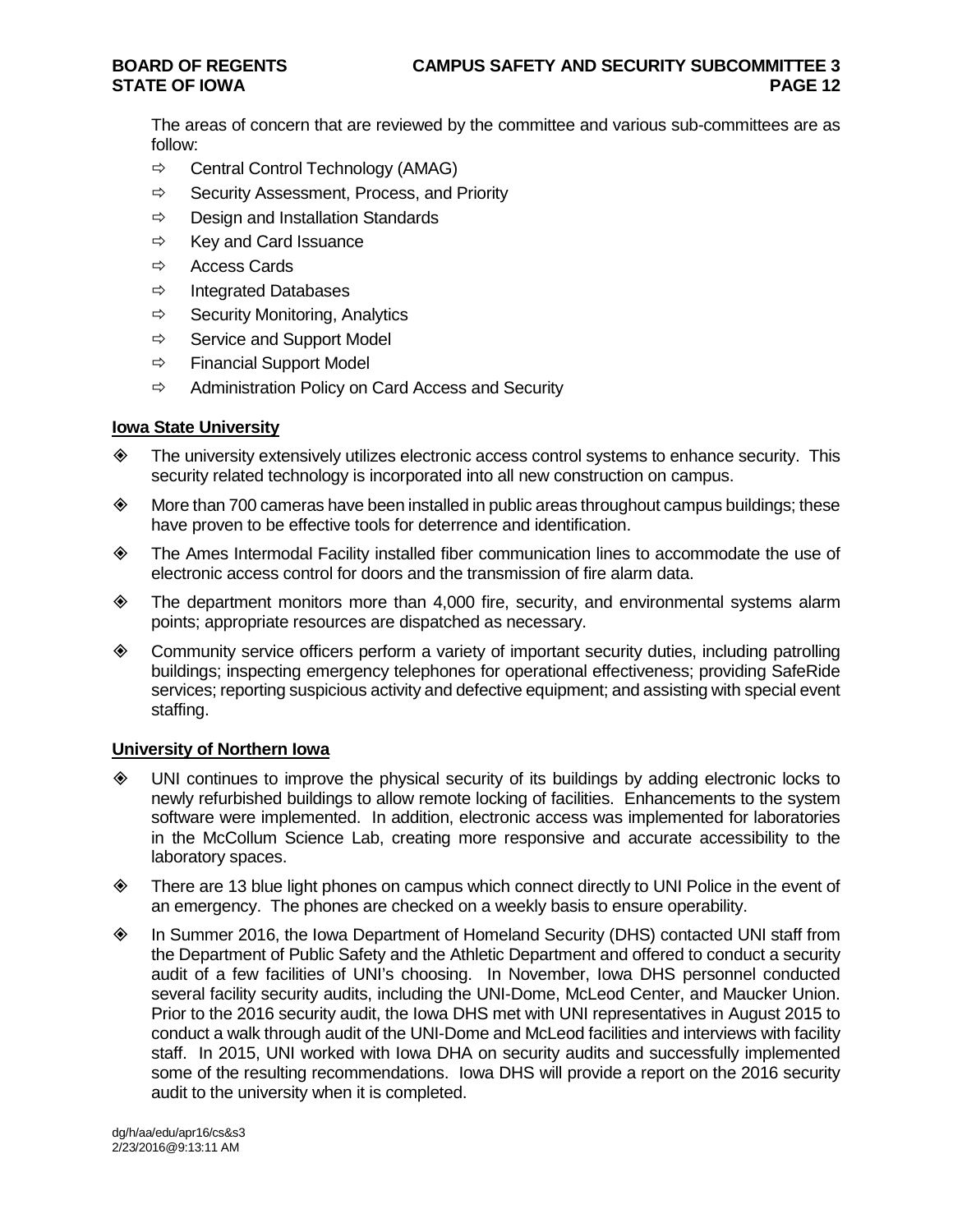The majority of surveillance cameras currently on campus are on a secured network and are accessible by Public Safety.

#### **TRAINING OF INSTITUTIONAL PERSONNEL**

#### **University of Iowa**

- The University of Iowa Police Community Outreach Officer, the Fire Safety Coordinator, and other DPS employees present safety related educational offerings, including the following:
	- $\Rightarrow$  Rape Aggression Defense program (R.A.D)
	- $\Rightarrow$  Violent Incident Survival Training (V.I.S.T.)
	- $\Rightarrow$  Personal Safety and Self-Protection
	- $\Rightarrow$  Disruptive Persons
	- $\Rightarrow$  Alcohol Awareness
	- $\Rightarrow$  Crime Prevention Education utilizing social media
	- $\Rightarrow$  Annual parent/student orientation presentations
	- $\Rightarrow$  Resident Assistant's Fire Academy
	- $\Rightarrow$  General fire safety in laboratories and other areas
	- $\Rightarrow$  Use of portable fire extinguishers
- UIPD utilizes mass e-mails to provide safety related information.
- The UI DPS website is also used to disseminate safety related information as well as provide information to the SUI community [\(http://police.uiowa.edu/\)](http://police.uiowa.edu/)
- The V.I.S.T. (**Violent Incident Survival Training**) program is a comprehensive approach, advocating integrated strategies incorporating Environmental Design, Technology and Communication, Law Enforcement Response, and action by those in immediate danger. The response options that are taught specialize in preparing schools, universities, churches, hospitals, and workplaces in how to respond to a violent attack on large numbers of people and increase the odds of survival. V.I.S.T. teaches individuals proven techniques and provides them with several options that are effective in avoiding, escaping and, if necessary, protecting intended victims from active shooters. UIPD has five police officers trained as instructors in V.I.S.T. who present a two hour training component for faculty, staff, students and visitors. Since inception, V.I.S.T. instructors have trained 6,123 faculty, staff, students and visitors. All police officers are trained in V.I.S.T.

#### **Iowa State University**

- Police personnel provide an overview of key safety-related issues and services to all incoming students and their parents during orientation sessions held throughout the month of June, as well as at Destination Iowa State.
- $\diamond$  Sworn officers provided 291 prevention and outreach programs during the past year to faculty, staff, and students; instruction was provided to 29,055 people. Topics addressed included workplace violence; personal safety; alcohol laws; sexual assault awareness; bystander intervention; identity theft protection; domestic and relationship violence; social media safety; and threat management processes.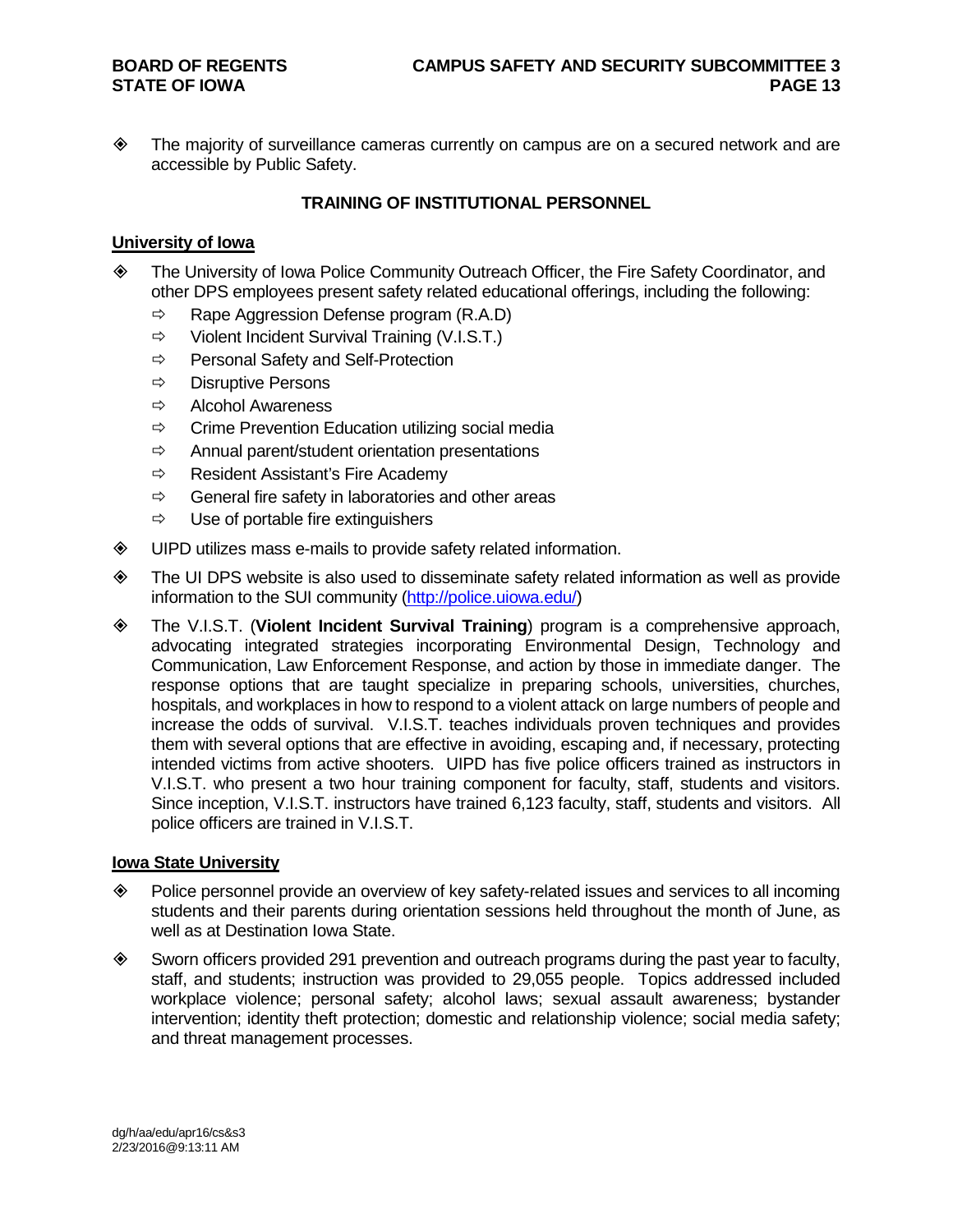- The Annual Security Report (ASR), "*Safety & You*" is electronically mailed to all faculty, staff, and students in September. This document may be viewed on the departmental web site; individuals may also request a printed copy. The department provides safety and security information as required by the Jeanne Clery Disclosure of Campus Security Policy and Campus Crime Statistics Act.
- Officers continue to annually train Department of Residence (DoR) staff, international students, and Cyclone Aides regarding safety-related services. These sessions are conducted by the department as part of the respective orientation programs.
- The department provided training to all judicial affairs board members regarding legal aspects of the criminal justice system. The instruction outlined levels to conviction, burden of proof, victimology, and criminal/civil process interaction.
- Officers conducted training across campus with regard to identifying and dealing with people who threaten or exhibit concerning behavior.
- Six officers have received specialized instruction in the delivery of Violent Incident Response Training (VIRT) sessions. During 2013, the department began providing instruction to all teacher education students as part of their licensure requirements for certification. Participants believed this program greatly enhanced their ability to recognize, assess, and ultimately respond to violent threats.

### **TRAINING OF PUBLIC SAFETY PERSONNEL**

#### **University of Iowa**

- All University police officers are required to take monthly online training sessions on such topics as criminal law updates, sexual harassment, search and seizure, and training to address bias based policing.
- As part of a U.S. Department of Justice Violence Against Women grant awarded to the University of Iowa, all University police officers received specialized training addressing sexual assault response and investigation. This training is now required annually for campus law enforcement officers.
- University police officers participated in a multi-agency training seminar and received training in many topics, including cultural diversity and trauma informed interviewing when responding to victims of violent crimes, such as aggravated assaults or sexual assaults.

#### **University of Northern Iowa**

- Clery training is presented to department employees, including dispatchers, parking operations staff and student employees. Training covers reportable incidents, emergency notification(s), geographical areas, and identifies Campus Security Authorities (CSAs) and their roles.
- $\diamond$  There are more than 38 training opportunities available to Public Safety staff during the course of the year.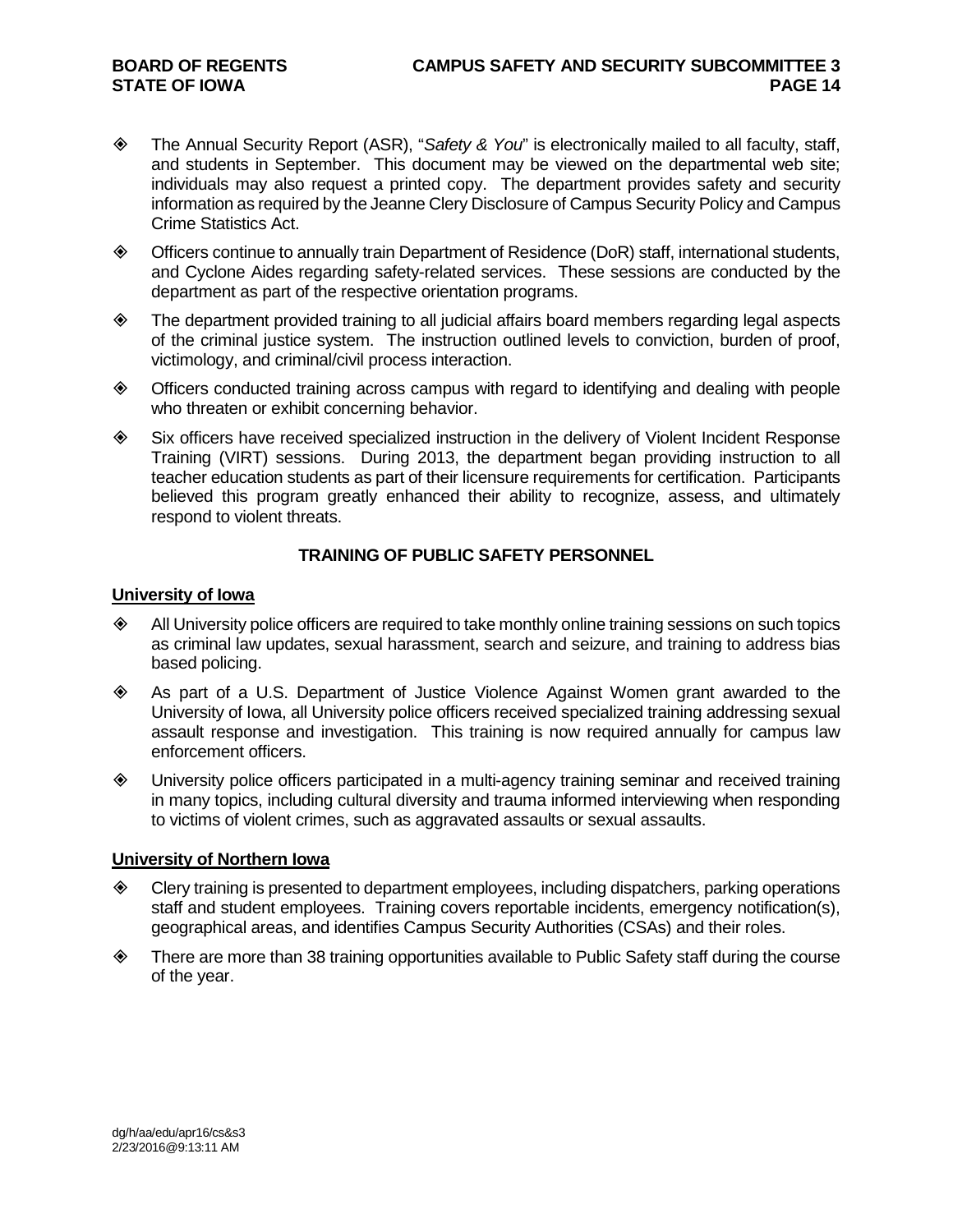#### **USE OF FORCE/FIREARMS**

#### **University of Iowa**

- **♦ UIPD officers carry SigSauer handguns.**
- Commission on Accreditation for Law Enforcement Agencies (CALEA) standards dictate that SUI police must have a use of force policy. Officers must receive training annually on these standards, must be trained with their authorized weapons, require reports when weapons are used, and cannot carry weapons until they have been trained. New officers must review all related policies prior to being issued weapons.
- The University of Iowa Police Division meets all CALEA standards and exceeds Iowa Law Enforcement (ILEA) standards with respect to weapons qualification; CALEA dictates all police agencies must have a policy that requires firearms qualification.
- UIPD officers qualify twice a year with the "Iowa Law Enforcement Academy Handgun Qualification Course." All police officers fire two qualification runs at each session, for a total of four; successful qualification runs are required; this exceeds state and national standards. Officers qualify on the low light course once a year, and shotgun once a year, meeting ILEA standards. For rifle qualification, UIPD requires three different courses of fire the FBI 100 yard course, the Close Quarters Battle (CQB) Course, and the Close Quarters Battle Course in low light. This exceeds the standard FBI 100 yard course. UIPD currently has seven ILEA certified firearms instructors on staff conducting all firearms training.
- UIPD also conducts *Simunitions* training for our Emergency Response Team members several times a year. This involves interactive training using devices that fire simulated rounds and a process that records officer actions with the simulated weapon. UIPD officers also train using the Multiple Interactive Learning and training Objectives system (MILO). The MILO system instructs officers on the appropriate use of force, i.e., when to fire and when not to fire a weapon. Both of these training opportunities exceed ILEA requirements.
- UIPD and Iowa City PD have collaborated to form one SRT team. This replaces UIPD CIT team. Due to budget cuts, the UIPD CIT team was placed into Iowa City's SRT team. This has resulted in a stronger SRT team for both the city and the university.
- UIPD has facilitated access to training sites on campus for local law enforcement agencies. This creates a close partnership and provides the area agencies with knowledge of campus facilities, community, and practices. This partnership creates a close working relationship and facilitates future assistance in the event of an incident on campus requiring mutual aid.
- UIPD works closely with local law enforcement agencies to implement training for all area agencies regarding the response to an active shooter. UIPD trains and works with local agencies in reference to weapons and tactical training so all teams are "on the same page" in the event of an emergency in which multiple agencies would be needed for an appropriate response to an incident of violence on or adjacent to campus.
- ALERRT (Advanced Law Enforcement Rapid Response Training) is a nationally recognized two-day operator course to respond to active shooters and other violent situations involving weapons. ALERRT training is far more detailed than standard active shooter training and involves choreographed situations with specific training points. It addresses all of the components in the Iowa Law Enforcement Academy-Active Shooter course and also provides instruction in moving and firing in teams of 2 to 5, room clearing, rescue, improvised explosive devices (IED) recognition and hostage situations. Instruction includes dividing the class into groups with each team participating in exercises with simulated weapons and rounds to place participants in stressful situations. The department has four ALERRT instructors and all officers must be trained in ALERRT.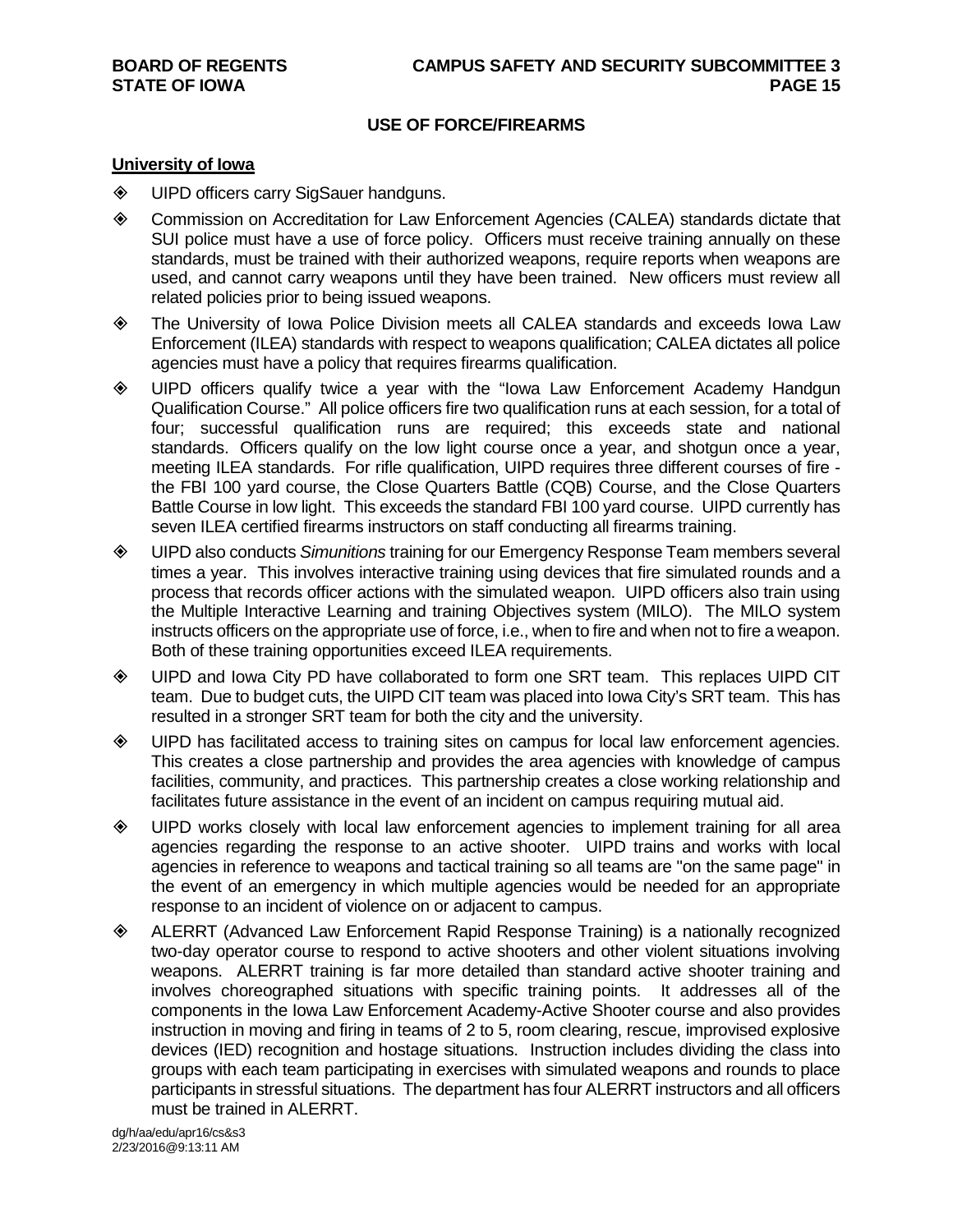- **♦ Certified Protection Security Officers** 
	- $\Rightarrow$  All full-time DPS civilian security officers are required to obtain certification by successfully completing a 50+ hour course. This certification process was introduced in 2012.
	- $\Rightarrow$  The security officers operate the NITE RIDE van safety service. In 2016, NITE RIDE provided 33,181 rides, similar to last year's numbers of 33,564. NITE RIDE is now open to all university students.
- Automated external defibrillators (AED)
	- $\Rightarrow$  The UI Public Safety Fire Safety Coordinator inspects and maintains 57 SUI public access AEDs to American Heart Association (AHA) standards and manufacturer specifications.

#### **Iowa State University**

- $\diamond$  The department's use of force and authorized weapons policies are in compliance with national law enforcement accreditation standards.
- Instruction regarding departmental use of force policies and related laws is conducted semi-annually, which exceeds national accreditation standards.
- Officers qualify with their issued sidearms twice each year; this also exceeds national accreditation standards and state regulations.
- $\diamond$  The department continues to equip officers with, and train them in the use of chemical spray, expandable batons, and conducted energy weapons.
- The department has five firearms instructors certified through the Iowa Law Enforcement Academy (ILEA). Six officers have additionally received instruction certification through the Advanced Law Enforcement and Rapid Response Training (ALERRT), Response Options, and Strategos, international training programs.
- Officers participated in active shooter training once during the past year, which involved the Story County Sheriff's Office and several ISU staff members.
- $\diamond$  No officers discharged a firearms for other than approved training purposes, with the exception of dispatching one severely injured deer.

#### **University of Northern Iowa**

- Police officers participate in semi-annual training for firearms qualification, which exceeds national training standards. During this training, the departmental use of force is reviewed at each training session. Officers train in daylight and low light conditions. Officers also receive firearms training at night. The department has two state-certified firearms instructors.
- Officers are equipped with chemical spray, batons, and conducted energy weapons.
- ◆ Officers recertify in the X2 Taser training on an annual basis.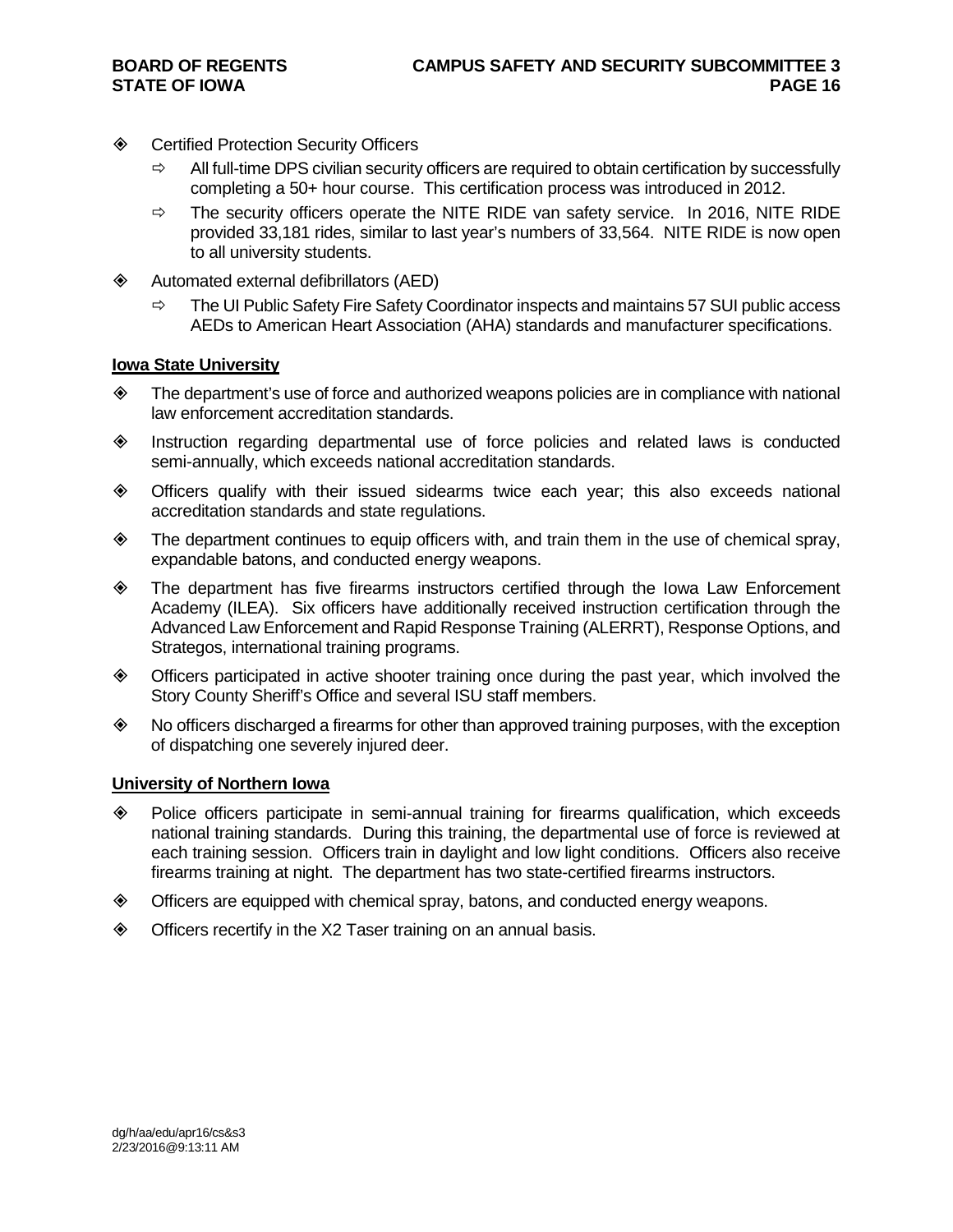#### **STUDENT INVOLVEMENT**

#### **University of Iowa**

 $\diamond$  Students continue to be involved in the following:

- NITE RIDE (late night safe ride options for women).
- $\Rightarrow$  Citizens Policy Academy a 10-week academy for private citizens conducted by UIPD: Iowa City PD, Coralville PD; and the Johnson County sheriff's office.
- $\Rightarrow$  Student employees traffic control, campus walking patrols, dispatching, records.
- $\Rightarrow$  Internships for high school and college students offered by the department.
- $\Rightarrow$  The University of Iowa Emergency Medical Services Student Interest Organization was created in August 2009 and is sponsored by the University of Iowa Department of Public Safety in coordination with the University of Iowa Fire Safety Coordinator.

#### **Iowa State University**

- Officers and others conduct safety walks each year to identify issues related to lighting, overgrown foliage, and other hazards. The Student Government co-sponsored the most recent effort in October 2016. Results were reviewed by facilities personnel to develop action plans.
- The department hosts an eight-week citizen policy academy each year for students, faculty, and staff. This outreach effort is very popular and has helped form collaborative relationships.
- $\diamond$  A safety escort program has been operated by the department for more than 19 years. Walking or vehicle-assisted escorts are provided free to charge to faculty, staff, students, and visitors. The service is very popular as evidenced by its use: 2009 (4,144); 2010 5,667; 2011 (5,977); 2012 (5,830); 2013 (6,450); 2014 (6,595); and 2015 (6,279). In August 2016, the department implemented a mobile app for the community to use to request rides. The response form the community exceeded expectations. Since the mobile app went live in August 2016, the department provided 6,879 rides. Between the months of January until the mobile app in August, we provided 4,606 SafeRides. There were 11,485 rides in 2016, an increase of 82.9%.
- A motorist assist program has been in existence for more than 20 years. Services are provided by the department free of charge for those requiring assistance, including vehicle jump starts; tire changing/airing equipment; and escorts to obtain fuel. The number of motorist assists performed during 2016 was 657.
- The department employs approximately 70 students in support functions, including communications; security; SafeRide; motorist assists; parking enforcement; and records management.

#### **University of Northern Iowa**

- The Department employs student patrol members to assist police officers in various roles for campus patrols, building lock-up and unlocking services, assistance during move-in, and campus escort requests during the evening hours. During 2016, Student Patrol assisted with 421 escorts.
- Department members made presentations to various groups across the university and community in 2016 with 90% of the audiences composed of students. Topics covered in the presentations included alcohol and drugs; personal safety; crime reporting; sexual assault; and crime awareness. Student Patrol members participated in the presentations and discussed the Student Patrol program.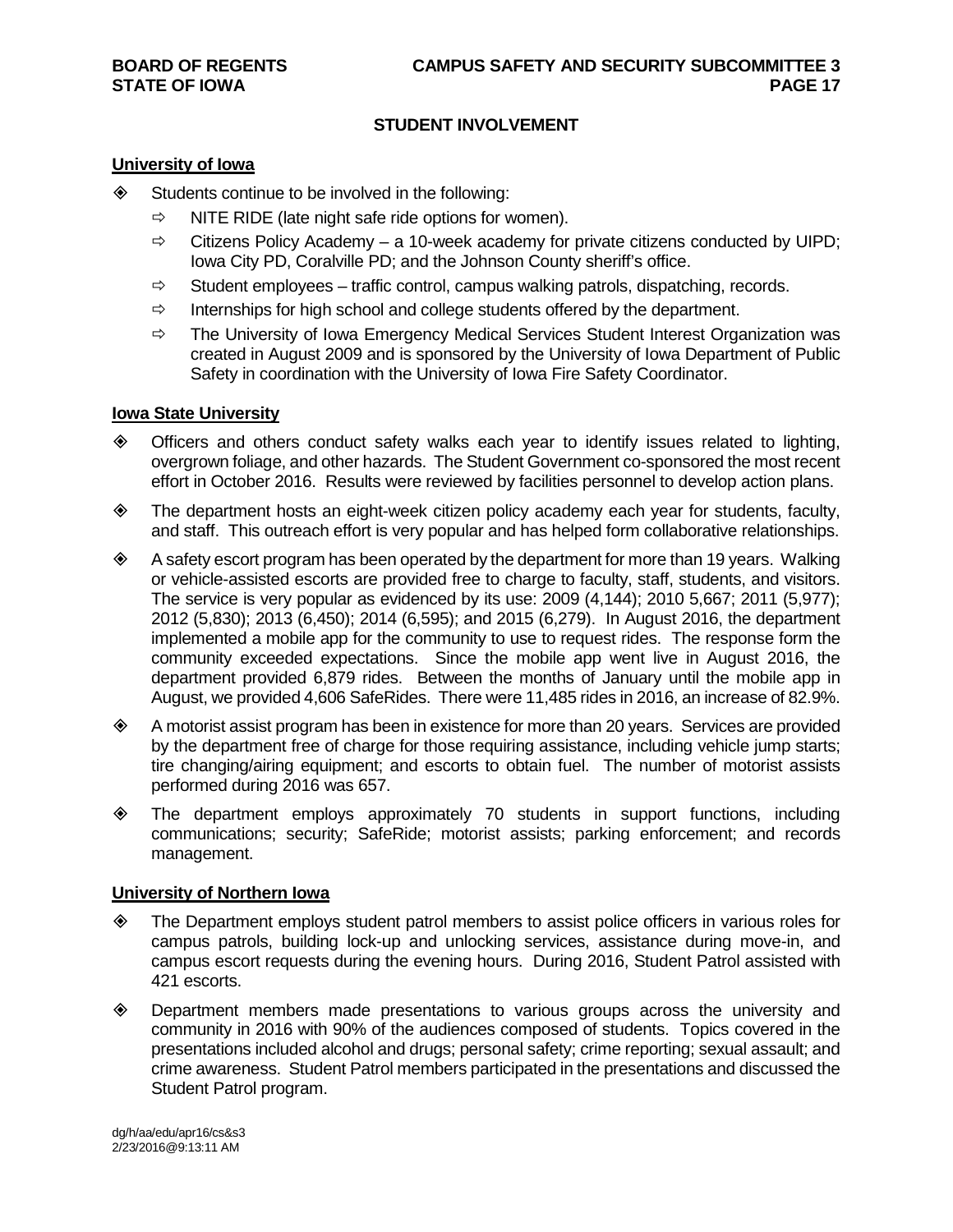#### **SMOKING BAN**

#### **Iowa State University**

- The department recorded 60 smoking-related calls for service during 2016. Police officers and community service officers initiated the vast majority of contacts. Every violation reported or detected occurred outdoors.
- When possible, police officers and student security personnel patrolled areas reported or found to be problematics.
- University entrances, building doors, and state-owned fleet vehicles all have smoking-related signage visibly posted.

#### **University of Northern Iowa**

- The Department of Public Safety received a total of 22 complaints on smoking violations during 2016. The disposition of these calls is as follows:
	- $\Rightarrow$  Verbal warning 16
	- $\Rightarrow$  Gone on arrival/unable to locate 6

#### **SPECIAL SCHOOLS**

#### **Iowa Educational Services for the Blind and Visually Impaired/Iowa Braille and Sight Saving School**

- Iowa Educational Services for the Blind and Visually Impaired (IESBVI), in cooperation with AmeriCorps NCCC strives to provide a safe and secure campus for the Corps members, staff, families, community members, visitors, related professionals, and the general public who access the campus.
- IESBVI has a long history of providing a safe environment for students and staff and a climate that reflects the importance of safety as a key value. When physical or personal risk occurs, protocols are in place for the Crisis Management team to respond. IESBVI complies with the Continuity of Operations Planning (COOP). Staff assigned to safety and security mitigation, prevention, preparedness, response and recovery include the Assistant Administrator, Supervisor of Plant Services, and the Director of Human Resources. Local public safety authorities are contacted when needed; there is a good relationship with all related agency personnel. The school adheres to the Weapon Free campus policy. The security threat level protocol is also in place.

#### **Iowa School for the Deaf**

 The Iowa School for the Deaf (ISD) upgrades the security and safety environment for the students, staff, and other stakeholders on an ongoing basis. As part of this effort, the School's safety committee reviews and updates the School's crisis plan which has been distributed and posted throughout the campus. The Safety Committee oversees safety and security and guides responses to a crises or critical incidents. The School's administration works with local law enforcement agencies and the local fire departments to ensure that they are familiar with the School's protocols and physical layout. ISD also consults with the Council Bluffs Department of Health on an ongoing basis.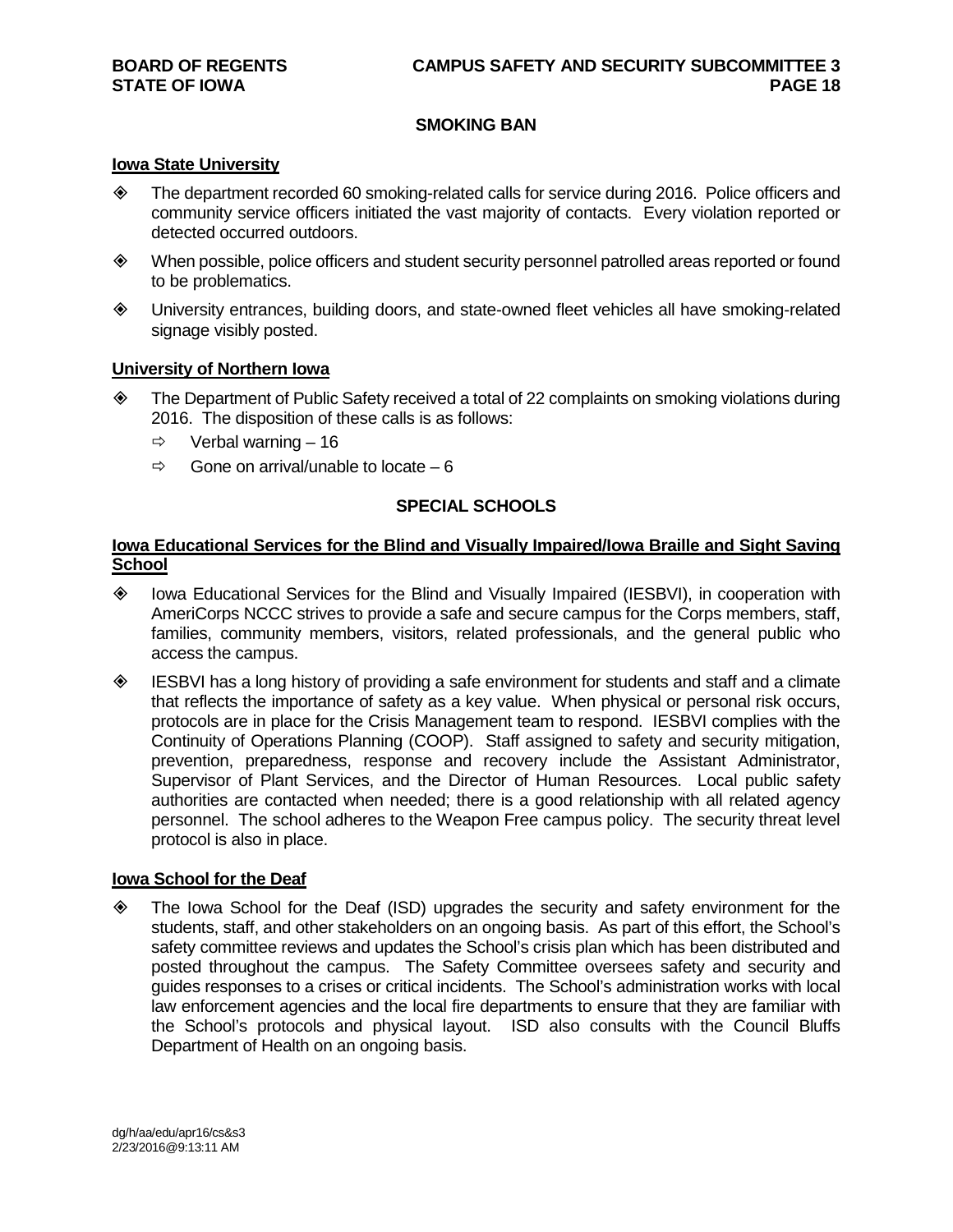#### **CRIME STATISTICS**

The following table provides a summary by quarter for 2015 and 2016 of the numbers of offenses, total charges, and total arrests.

|                                         |      | QTR <sub>1</sub> |      | QTR <sub>2</sub> |      | QTR <sub>3</sub> |      | QTR <sub>4</sub> |       | <b>Annual Totals</b> |
|-----------------------------------------|------|------------------|------|------------------|------|------------------|------|------------------|-------|----------------------|
|                                         | 2015 | 2016             | 2015 | 2016             | 2015 | 2016             | 2015 | 2016             | 2015  | 2016                 |
| TOTAL NUMBER OF OFFENSES/INCIDENTS:     |      |                  |      |                  |      |                  |      |                  |       |                      |
| suı                                     | 528  | 496              | 542  | 486              | 539  | 588              | 694  | 602              | 2,303 | 2,172                |
| ISU                                     | 406  | 424              | 407  | 379              | 515  | 562              | 551  | 513              | 1,879 | 1,878                |
| <b>UNI</b>                              | 190  | 189              | 133  | 147              | 169  | 152              | 262  | 228              | 754   | 716                  |
| <b>TOTAL NUMBER OF CHARGES:</b>         |      |                  |      |                  |      |                  |      |                  |       |                      |
| <b>SUI</b>                              | 146  | 136              | 193  | 129              | 154  | 104              | 178  | 88               | 671   | 457                  |
| <b>ISU</b>                              | 211  | 258              | 218  | 179              | 267  | 373              | 315  | 302              | 1.011 | 1.112                |
| UNI                                     | 52   | 48               | 49   | 31               | 35   | 22               | 73   | 103              | 209   | 204                  |
| <b>TOTAL NUMBER OF PEOPLE ARRESTED:</b> |      |                  |      |                  |      |                  |      |                  |       |                      |
| <b>SUI</b>                              | 83   | 88               | 139  | 93               | 112  | 83               | 128  | 66               | 462   | 330                  |
| ISU                                     | 155  | 185              | 168  | 141              | 225  | 279              | 244  | 223              | 792   | 828                  |
| <b>UNI</b>                              | 40   | 33               | 34   | 20               | 29   | 15               | 51   | 73               | 154   | 141                  |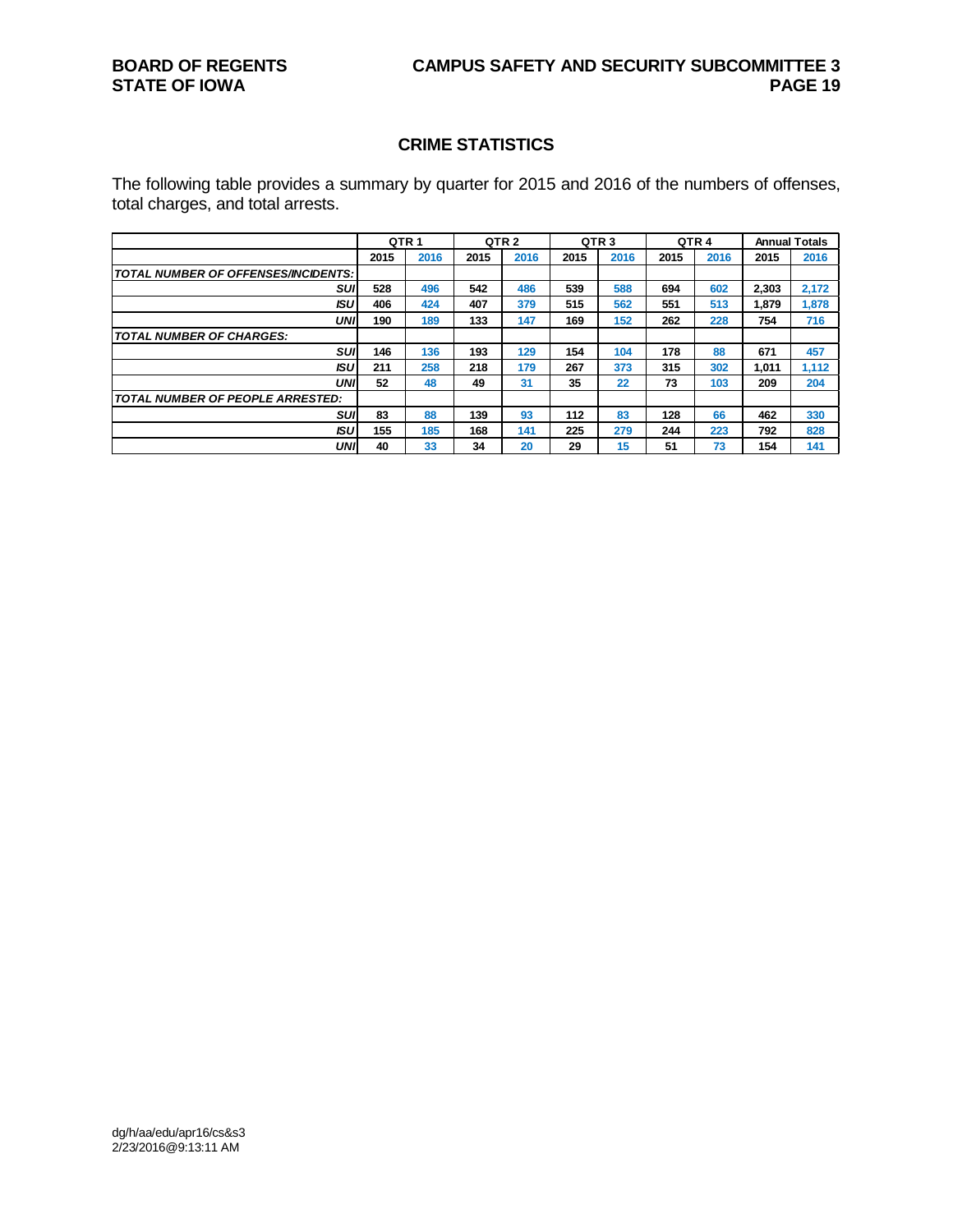### **BOARD OF REGENTS CAMPUS SAFETY AND SECURITY SUBCOMMITTEE 3**

The following charts describe the number of charges brought against students and the number of alcohol-related charges out of the total charges. Alcohol-related charges include: public intoxication, OWI, PAULA (Possession of Alcohol Under Legal Age), open container, bootlegging, providing liquor to minor, attempt to purchase alcohol by minor and serving/selling alcohol after hours.

|               |         |      |               |              |      |     |       |      | TOTAL CHARGES / UNIVERSITY STUDENTS CHARGED                                                                                                                                            |             |      |               |       |      |               |              |      |               |
|---------------|---------|------|---------------|--------------|------|-----|-------|------|----------------------------------------------------------------------------------------------------------------------------------------------------------------------------------------|-------------|------|---------------|-------|------|---------------|--------------|------|---------------|
|               |         |      |               | 1st Quarter  |      |     |       |      |                                                                                                                                                                                        | 2nd Quarter |      |               |       |      |               | 3rd Quarter  |      |               |
|               |         | 2015 |               |              | 2016 |     |       | 2015 |                                                                                                                                                                                        |             | 2016 |               |       | 2015 |               |              | 2016 |               |
|               | Total   |      | $\frac{9}{6}$ | <b>Total</b> |      |     | Total |      | $\frac{9}{6}$                                                                                                                                                                          | Total       |      | $\frac{9}{6}$ | Total |      | $\frac{9}{6}$ | <b>Total</b> |      | $\frac{0}{6}$ |
|               | Charges |      |               |              |      |     |       |      | Students Students Charges Students Students Charges Students Students Charges Students Students Charges Students Students Charges Students Charges Students Students Students Students |             |      |               |       |      |               |              |      |               |
| <b>SUI</b>    | 146     | 45   | 31%           | 136          | 19   | 14% | 193   | 61   | 32%                                                                                                                                                                                    | 129         | 26   | 20%           | 154   | 44   | 29%           | 104          | 22   | 21%           |
| lısu          | 211     | 153  | 73%           | 258          | 202  | 78% | 218   | 119  | 55%                                                                                                                                                                                    | 179         | 96   | 54%           | 267   | 153  | 57%           | 373          | 222  | 60%           |
| <b>IUNI</b>   | 52      | 33   | 63%           | 48           | 30   | 63% | 49    | 35   | 71%                                                                                                                                                                                    | 31          | 10   | 32%           | 35    | 18   | 51%           | 22           |      | 50%           |
|               |         |      |               |              |      |     |       |      |                                                                                                                                                                                        |             |      |               |       |      |               |              |      |               |
| <b>ITOTAL</b> | 409     | 231  | 56%           | 442          | 25'  | 57% | 460   | 215  | 47%                                                                                                                                                                                    | 339         | 132  | 39%           | 456   | 215  | 47%           | 499          | 255  | 51%           |

|                | 2015 |               |       | 2016        |                           |       | 2015                                |               |                 | 2016                                    |                                  |
|----------------|------|---------------|-------|-------------|---------------------------|-------|-------------------------------------|---------------|-----------------|-----------------------------------------|----------------------------------|
| Total          | #    | $\frac{9}{6}$ | Total |             | %                         | Total | #                                   | $\frac{9}{6}$ | <b>Total</b>    | #                                       | %                                |
| <b>Charges</b> |      |               |       |             |                           |       |                                     |               |                 |                                         |                                  |
| 178            | 81   | 46%           | 88    | 26          | 30%                       | 671   | 231                                 | 34%           | 457             | 93                                      | 20%                              |
| 315            | 249  | 79%           | 302   | 199         | 66%                       | 1.011 | 674                                 | 67%           | 1.112           | 719                                     | 65%                              |
| 73             | 49   | 67%           | 103   | 56          | 54%                       | 209   | 135                                 | 65%           | 204             | 107                                     | 52%                              |
|                |      |               |       |             |                           |       |                                     |               |                 |                                         |                                  |
| 566            | 379  | 67%           | 493   | 281         | 57%                       | 1,891 | 1.040                               | 55%           | 1.773           | 919                                     | 52%                              |
|                |      |               |       | 4th Quarter | Students Students Charges |       | <b>Students Students</b><br>Charges |               | <b>Students</b> | <b>Yearly Totals</b><br><b>Students</b> | <b>Charges Students Students</b> |

|              |         |      |                          |                |                          |     |         |      |                   |                |      | ALCOHOL-RELATED CHARGES / UNIVERSITY STUDENTS CHARGED |         |      |                   |                |      |                          |
|--------------|---------|------|--------------------------|----------------|--------------------------|-----|---------|------|-------------------|----------------|------|-------------------------------------------------------|---------|------|-------------------|----------------|------|--------------------------|
|              |         |      |                          | 1st Quarter    |                          |     |         |      | 2nd Quarter       |                |      |                                                       |         |      |                   | 3rd Quarter    |      |                          |
|              |         | 2015 |                          |                | 2016                     |     |         | 2015 |                   |                | 2016 |                                                       |         | 2015 |                   |                | 2016 |                          |
|              | Total   |      | $\frac{9}{6}$            | Total          |                          |     | Total   |      | ℀                 | <b>Total</b>   |      |                                                       | Total   |      |                   | Total          |      |                          |
|              | Alcohol |      | <b>Students Students</b> | <b>Alcohol</b> | <b>Students Students</b> |     | Alcohol |      | Students Students | <b>Alcohol</b> |      | <b>Students Students</b>                              | Alcohol |      | Students Students | <b>Alcohol</b> |      | <b>Students Students</b> |
| <b>SUI</b>   | 44      | 11   | 25%                      | 58             | 10                       | 17% | 61      | 23   | 38%               | 69             | 15   | 22%                                                   | 70      | 26   | 37%               | 58             | 15   | 26%                      |
| <b>ISU</b>   | 97      | 64   | 66%                      | 97             | 70                       | 72% | 115     | 73   | 63%               | 86             | 52   | 60%                                                   | 172     | 85   | 49%               | 232            | 140  | 60%                      |
| <b>IUNI</b>  | 21      | 8    | 38%                      | 17             |                          | 24% | 14      |      | 64%               | 15             |      | 27%                                                   | 17      |      | 41%               |                |      | 25%                      |
|              |         |      |                          |                |                          |     |         |      |                   |                |      |                                                       |         |      |                   |                |      |                          |
| <b>TOTAL</b> | 162     | 83   | 51%                      | 172            | 84                       | 49% | 190     | 105  | 55%               | 170            |      | <b>42%</b>                                            | 259     | 118  | 46%               | 306            | 159  | 52%                      |

|              |         |      | 4th Quarter              |                |                          |     |         |      |                          | <b>Yearly Totals</b> |      |                          |
|--------------|---------|------|--------------------------|----------------|--------------------------|-----|---------|------|--------------------------|----------------------|------|--------------------------|
|              |         | 2015 |                          |                | 2016                     |     |         | 2015 |                          |                      | 2016 |                          |
|              | Total   |      | %                        | Total          |                          | ℀   | Total   | #    | %                        | Total                |      | %                        |
|              | Alcohol |      | <b>Students Students</b> | <b>Alcohol</b> | <b>Students Students</b> |     | Alcohol |      | <b>Students Students</b> | <b>Alcohol</b>       |      | <b>Students Students</b> |
| Isuı         | 80      | 32   | 40%                      | 48             | 20                       | 42% | 255     | 92   | 36%                      | 233                  | 60   | 26%                      |
| lisu         | 182     | 140  | 77%                      | 155            | 101                      | 65% | 566     | 362  | 64%                      | 570                  | 363  | 64%                      |
| <b>UNI</b>   | 23      | 11   | 48%                      | 31             | 22                       | 71% | 75      | 35   | 47%                      | 79                   | 34   | 43%                      |
|              |         |      |                          |                |                          |     |         |      |                          |                      |      |                          |
| <b>TOTAL</b> | 285     | 183  | 64%                      | 234            | 143                      | 61% | 896     | 489  | 55%                      | 882                  | 457  | 52%                      |

The annual reports for the Iowa Educational Services for the Blind and Visually Impaired/Iowa Braille and Sight Saving School and the Iowa School for the Deaf are included in Attachments A and B. Crime statistics for 2015 and 2016 for each university are included in Attachments C, D, and E.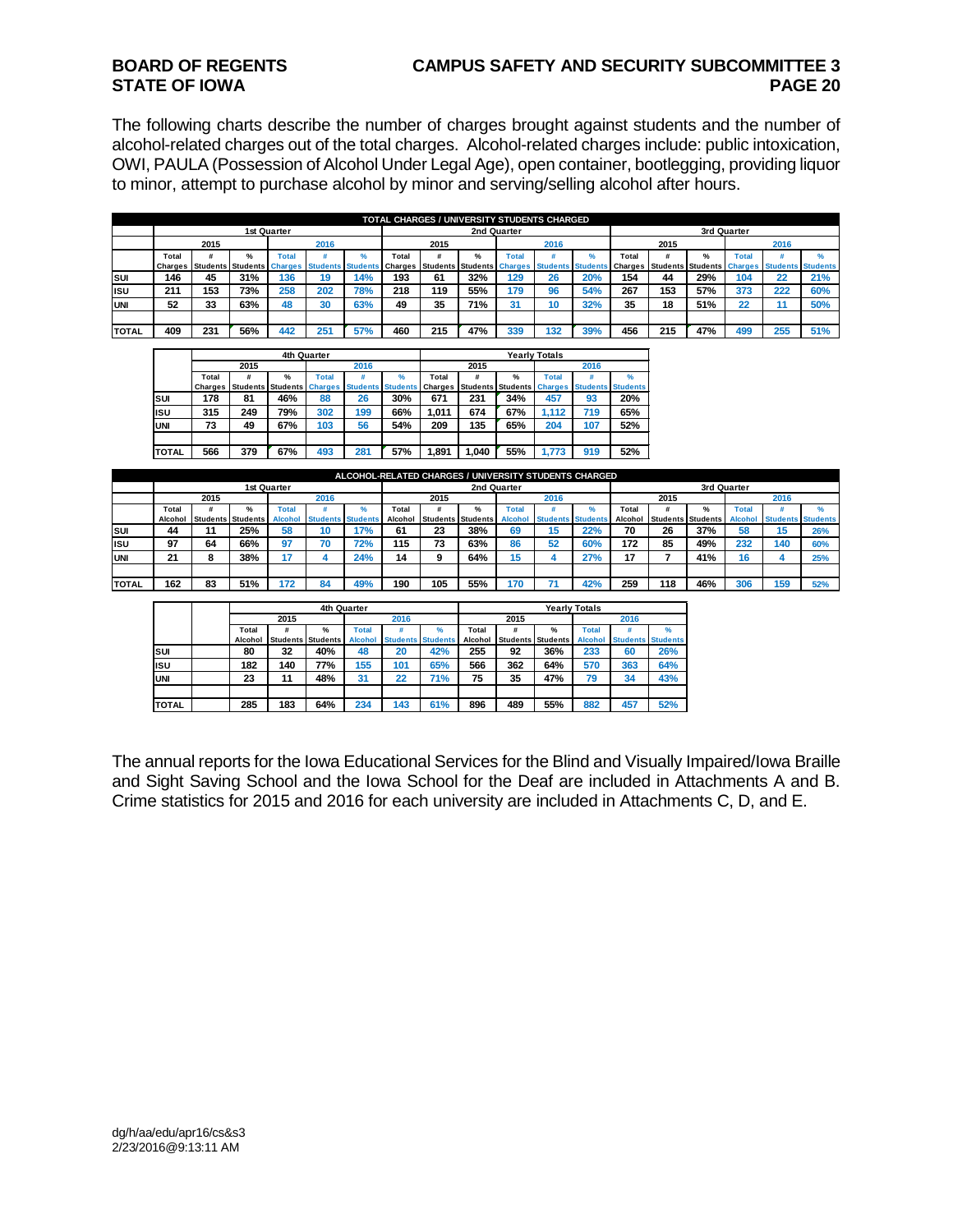### **INDEX TO ATTACHMENTS**

| Attachment A: | Iowa Educational Services for the Blind and Visually Impaired/Iowa Braille<br>and Sight Saving School 2016 Campus Safety and Security Report |
|---------------|----------------------------------------------------------------------------------------------------------------------------------------------|
| Attachment B: | Iowa School for the Deaf 2016 Campus Safety and Security Report                                                                              |
| Attachment C: | University of Iowa 2015 and 2016 Crime Statistics                                                                                            |
| Attachment D: | Iowa State University 2015 and 2016 Crime Statistics                                                                                         |
| Attachment E  | University of Northern Iowa 2015 and 2016 Crime Statistics                                                                                   |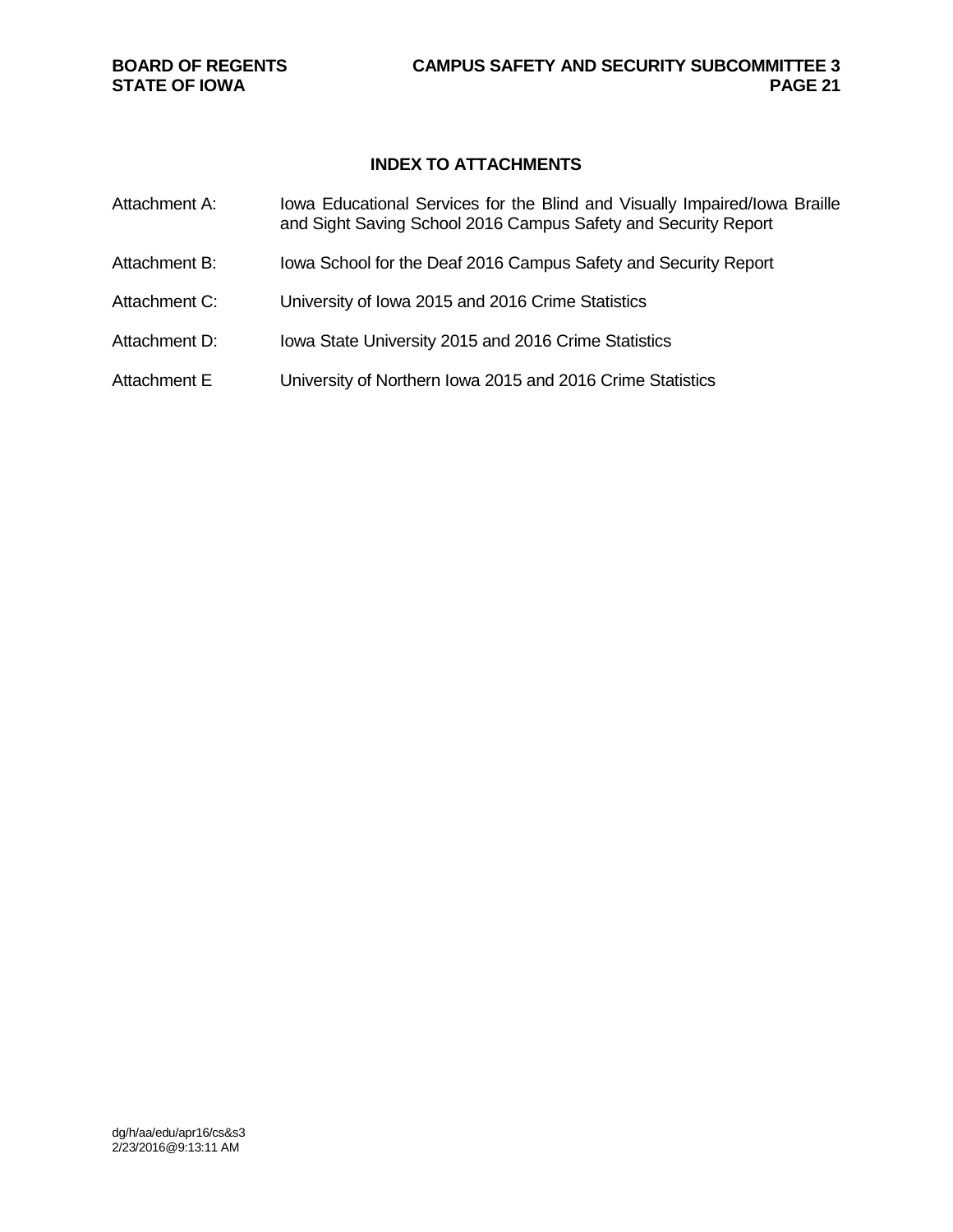#### **CAMPUS SAFETY AND SECURITY REPORT**

#### **IOWA EDUCATIONAL SERVICES FOR THE BLIND AND VISUALLY IMPAIRED/ IOWA BRAILLE AND SIGHT SAVING SCHOOL**

#### **CALENDAR YEAR 2016**

#### **OVERVIEW**

Iowa Educational Services for the Blind and Visually Impaired (IESBVI), in cooperation with AmeriCorps NCCC, strives to provide a safe and secure campus for the Corps members, staff, families, community members, visitors, related professionals and the general public who access the campus.

IESBVI has a long history of providing a safe environment for students and staff and a climate that reflects the importance of safety as a key value. When physical or personal risk occurs, protocols are in place for the Crisis Management team to respond. IESBVI also continues to comply with the Continuity of Operations Planning (COOP). Staff assigned to Safety and Security mitigation, prevention, preparedness, response and recovery include the Assistant Administrator, Supervisor of Plant Services, and the Director of Human Resources. Local public safety authorities are contacted when needed and there continues to be a good relationship with all related agency personnel. The school adheres to the Weapon Free campus policy. The security threat level protocol is also in place.

#### **COMMUNICATIONS CAPABILITIES**

IESBVI current electronic communication capabilities include e-mail; a 2008 AVAYA voice over IP telephone system; an intercom system; and emergency communication buttons in elevators and stair towers in the Old Main building to access assistance. A campus wide communication system was included in the upgrade of the fire alarm system in 2010.

#### **THREAT ASSESSMENT AND MANAGEMENT**

The Crisis Management Plan has been reviewed and updating it is a continual process. Staff practices fire and severe weather procedures in drills a minimum of two times throughout the year. A contract has been established for criminal background checks for employees and volunteers.

University of Northern Iowa risk assessment staff has agreed to be available for consultation. A risk assessment has not been initiated in recent years. With an on-campus staff of fewer than 25 people, awareness of individuals who may pose a threat is more obvious to the group as a whole. Staff report concerns to their supervisors, the Superintendent, Assistant Administrator or the Human Resources Director.

#### **PHYSICAL SECURITY CAPABILITIES**

- All building safety codes are met. The following security capabilities continue: efficient doors and new locks installed throughout the entire area; door security protocol implemented and observed; interior alarm system fully functioning.
- Continued improvements made to outdoor lighting provides for safer access to walk across campus and through parking lots.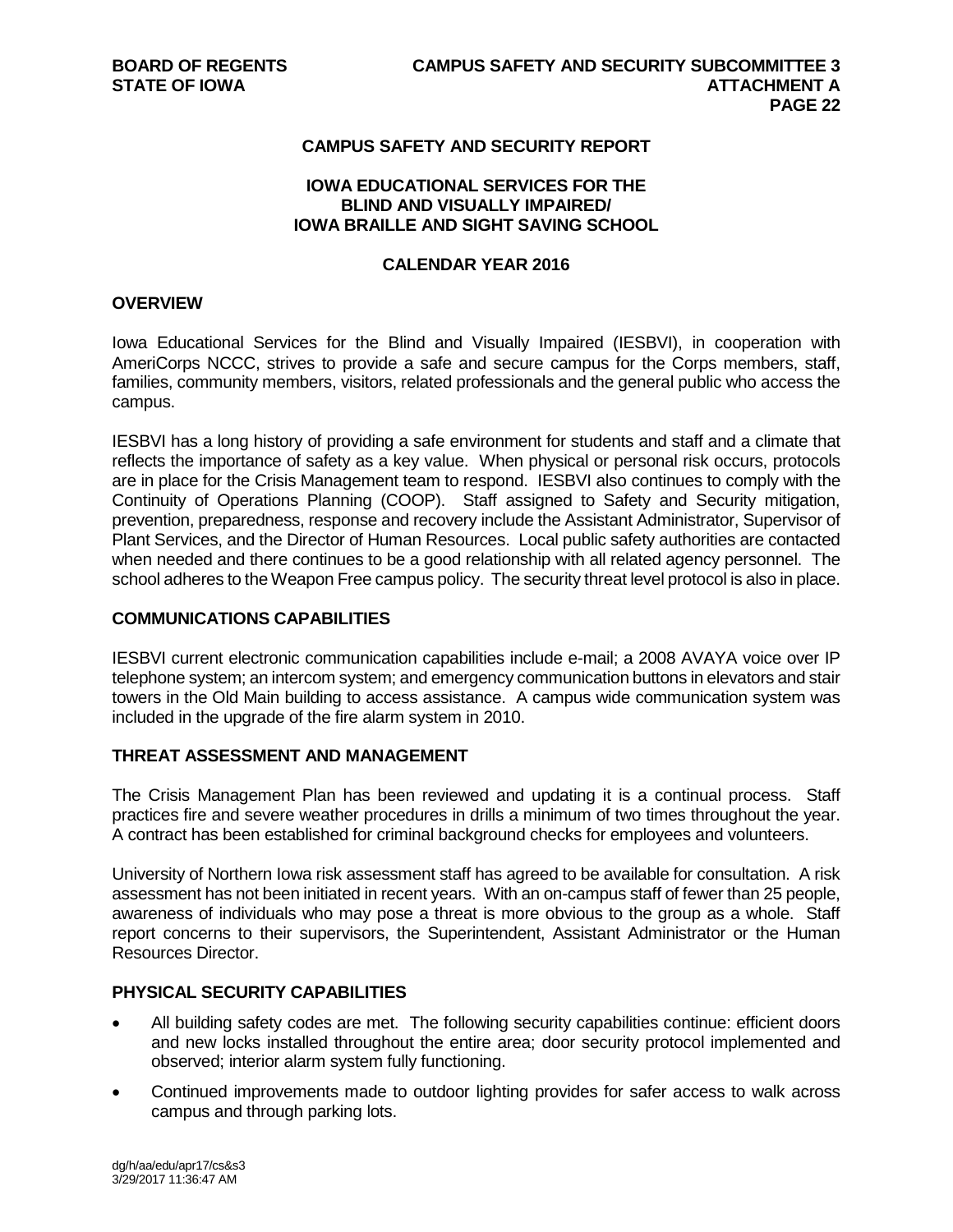• Exterior enunciators have been added to the exterior of buildings for improved alarm capabilities when outside of the buildings.

#### **TRAINING OF INSTITUTIONAL PERSONNEL**

Staff reviews safety procedures at the beginning of the school year. New staff received training during their orientation process. Safety procedures are published in the Employee Handbook which is available on-line.

#### **SAFETY AND SECURITY SHORT TERM GOALS**

IBSSS continues to review emergency procedures for severe weather and implements any resulting revisions.

#### **SAFETY AND SECURITY LONG TERM GOALS**

- Develop a process for threat assessment.
- Annual review of the Crisis Management Plan.
- Maintain and provide adequate training for personnel in the areas of mitigation, prevention, preparedness, response and recovery.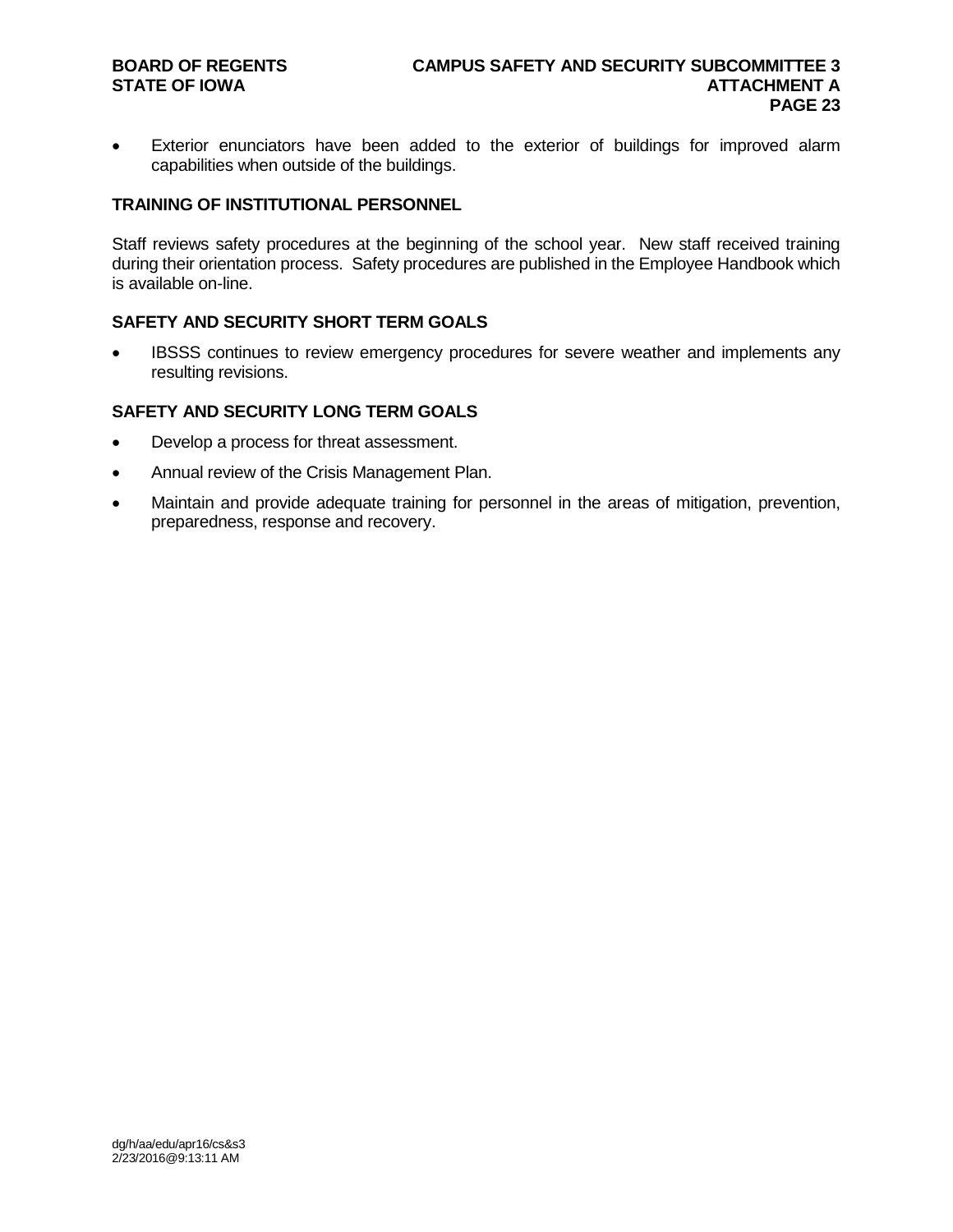#### **CAMPUS SAFETY AND SECURITY REPORT**

#### **IOWA SCHOOL FOR THE DEAF**

#### **CALENDAR YEAR 2016**

#### **OVERVIEW**

The Iowa School for the Deaf upgrades the security and safety environment for the students, staff and other stakeholders on an ongoing basis. As a part of this, the school's safety committee continues to review and update the School's crisis plan which has been distributed and posted throughout the campus. The school's Safety Committee oversees both safety and security as well as guides responses to crises or critical incidents. The school's administration works with local law enforcement agencies and the local fire departments to insure that they are familiar with the school's protocols and physical layout. Additionally, ISD consults with the Council Bluffs Department of Health on an ongoing basis.

#### **MASS COMMUNICATION CAPABILITIES**

- 1. The school's campus-wide calling plan continues to be reviewed and adjusted as identified through the review and drill process. The school has implemented a school messenger system whereby text messages, emails and/or voicemail is used to alert all stakeholders. The use of school messenger has greatly enhanced the school's ability to notify staff of any dangerous or potentially dangerous situation more efficiently and effectively. The email and text messaging options have greatly improved notification of deaf or hard of hearing staff, students, parents and other stakeholders.
- 2. The school's audio/visual alert system is tested monthly to ensure that all deaf and hard of hearing students and staff receive notification in case of fire or severe weather.

#### **THREAT ASSESSMENT AND MANAGEMENT**

- 1. The school continues to upgrade its camera surveillance system. There are a total of 41 cameras throughout the campus. Installation of card access on four of the doors accessing the Boys' Dormitory were completed in Spring 2016. During the 2017 calendar year, ISD will continue to work on the installation of card access doors to other buildings on campus to include Careers Building, Lied Multipurpose Complex, and Powerhouse respectively. All other exterior doors are kept locked and require a key for entry.
- 2. The school continues with criminal and child abuse background checks for all new employees. In addition, in accordance with Iowa law, every five years, ISD runs Iowa criminal history, Iowa child and adult abuse and national sex offender registry background checks on all employees.
- 3. All exterior lighting is kept in good working order and serviced as needed.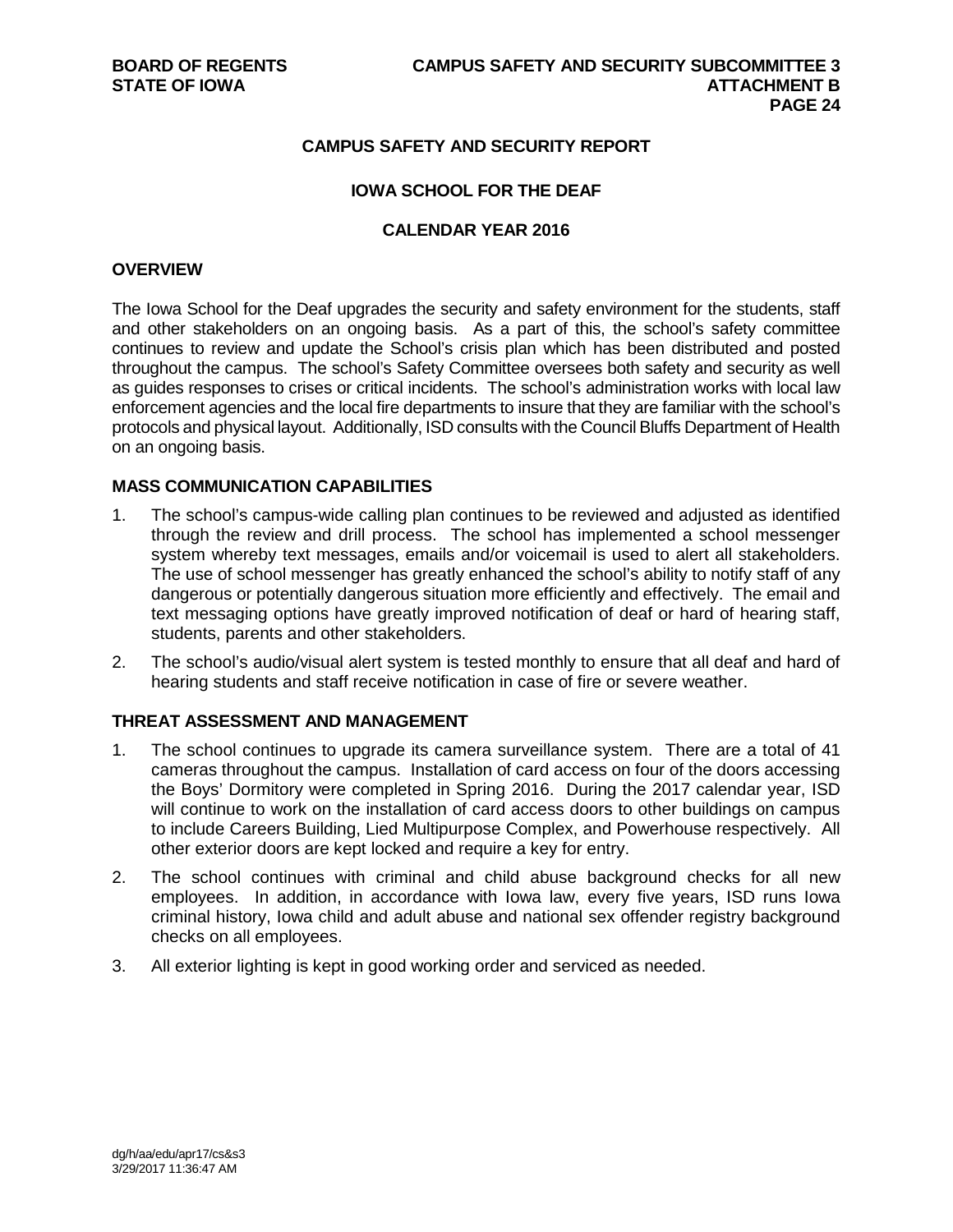#### **TRAINING OF INSTITUTIONAL PERSONNEL**

- 1. The school regularly conducts harassment/bullying workshops for all students.
- 2. The school's crisis contingency plan has been distributed to tenant groups and organizations on campus and with the Lewis Central School district to allow for integration with their plans.
- 3. A letter of agreement has been developed with the Lewis Central School District to provide an area of refuge in the event either campus needed to vacate in time of crisis.
- 4. Identified school employees are trained annually in MANDT, a de-escalation approach to managing student behavior.

#### **OTHER**

- 1. All vehicles used to transport students comply with Iowa Department of Education Standards and personnel from the Department of Education inspect all vehicles used in the transportation of students on a biannual basis. Vehicles are driven by appropriately licensed staff. All staff are trained for the task at hand and bus evacuation drills are conducted as required.
- 2. The school is continuing to look at a cost effective electronic visual alert system that would provide enhanced notification of emergency weather conditions, fire evacuation, intruder notification and lockdown throughout the campus. The school would need to acquire sufficient funding before design could be undertaken and installation started.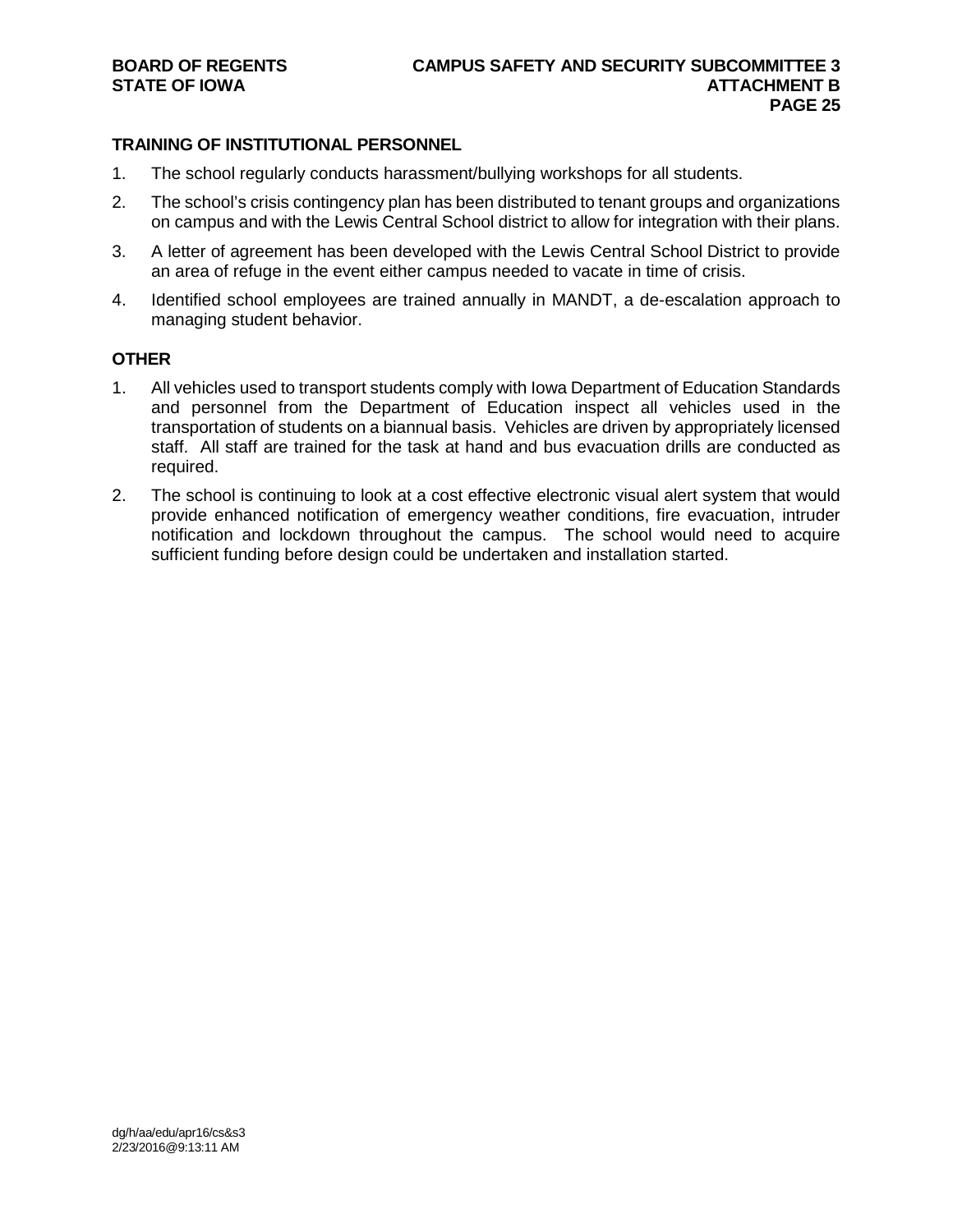### **BOARD OF REGENTS CAMPUS SAFETY AND SECURITY SUBCOMMITTEE 3 PAGE 26**

|                                                |                |                |                |                |                |                 |                          |                |                | UNIVERSITY OF IOWA CRIME STATISTICS -- COMPARISON BY QUARTER -- 2015 AND 2016 |                |                |                |                |                |                         |                |                |                |                |
|------------------------------------------------|----------------|----------------|----------------|----------------|----------------|-----------------|--------------------------|----------------|----------------|-------------------------------------------------------------------------------|----------------|----------------|----------------|----------------|----------------|-------------------------|----------------|----------------|----------------|----------------|
|                                                |                |                |                |                |                |                 |                          |                |                |                                                                               |                |                |                |                |                |                         |                |                |                |                |
|                                                |                |                |                |                |                | <b>OFFENSES</b> |                          |                |                |                                                                               |                |                |                |                |                | <b>ARRESTS (COUNTS)</b> |                |                |                |                |
|                                                |                | 1st Quarter    |                | 2nd Quarter    |                | 3rd Quarter     | 4th Quarter              |                |                | <b>YTD</b>                                                                    | 1st Quarter    |                |                | 2nd Quarter    |                | 3rd Quarter             | 4th Quarter    |                |                | <b>YTD</b>     |
| <b>OFFENSES</b>                                | 2015           | 2016           | 2015           | 2016           | 2015           | 2016            | 2015                     | 2016           | 2015           | 2016                                                                          | 2015           | 2016           | 2015           | 2016           | 2015           | 2016                    | 2015           | 2016           | 2015           | 2016           |
| MURDER/NON-NEGLIGANT MANSLAUGHTER              | $\Omega$       | $\Omega$       | $\Omega$       | $\Omega$       | $\mathbf{0}$   | $\Omega$        | $\Omega$                 | $\Omega$       | $\Omega$       | $\Omega$                                                                      | $\Omega$       | $\Omega$       | $\Omega$       | $\Omega$       | $\Omega$       | $\Omega$                | $\Omega$       | $\Omega$       | $\Omega$       | $\Omega$       |
| <b>INEGLIGENT MANSLAUGHTER</b>                 | $\Omega$       | $\Omega$       | $\Omega$       | $\Omega$       | $\Omega$       | $\mathbf{0}$    | $\Omega$                 | $\Omega$       | $\Omega$       | $\Omega$                                                                      | $\Omega$       | $\Omega$       | $\Omega$       | $\Omega$       | $\Omega$       | $\Omega$                | $\Omega$       | $\overline{0}$ | $\Omega$       | $\Omega$       |
| <b>JUSTIFIABLE HOMICIDE</b>                    | $\mathbf{0}$   | $\Omega$       | $\mathbf{0}$   | $\mathbf{0}$   | $\Omega$       | $\overline{0}$  | $\Omega$                 | $\mathbf{0}$   | $\Omega$       | $\overline{0}$                                                                | $\Omega$       | $\Omega$       | $\mathbf{0}$   | $\Omega$       | $\overline{0}$ | $\Omega$                | $\Omega$       | $\Omega$       | $\mathbf{0}$   | $\overline{0}$ |
| KIDNAPPING/ABDUCTION                           | -1             | $\overline{0}$ | -1             | $\Omega$       | $\Omega$       | $\overline{0}$  | $\Omega$                 | $\overline{0}$ | $\overline{2}$ | $\Omega$                                                                      | $\Omega$       | $\Omega$       | $\mathbf{0}$   | $\overline{0}$ | -1             | $\mathbf{0}$            | $\Omega$       | $\overline{0}$ | -1             | $\overline{0}$ |
| SEX OFFENSES (items with *):                   | $\overline{4}$ | 15             | $\overline{2}$ | 9              | 3              | 14              | $\overline{7}$           | 11             | 16             | 49                                                                            | $\Omega$       | $\Omega$       | $\Omega$       | $\Omega$       | 1              | $\Omega$                | 5              | $\overline{0}$ | 6              | $\mathbf{0}$   |
| *FORCIBLE RAPE                                 | $\overline{2}$ | 7              | $\overline{2}$ | $\overline{O}$ | $\overline{2}$ | 6               | $\overline{\phantom{a}}$ | 6              | 7              | 19                                                                            | $\Omega$       | $\Omega$       | $\overline{0}$ | $\Omega$       | $\overline{0}$ | $\mathcal{O}$           | $\overline{0}$ | $\overline{0}$ | $\overline{0}$ | $\overline{O}$ |
| *FORCIBLE SODOMY                               |                | - 1            | $\overline{0}$ | 0              | $\overline{0}$ | $\mathbf{1}$    | $\Omega$                 | 0              | $\mathbf{1}$   | 2                                                                             | $\theta$       | $\overline{O}$ | $\Omega$       | $\Omega$       | $\overline{0}$ | 0                       | $\overline{0}$ | 0              | $\theta$       | 0              |
| *SEXUAL ASSAULT WITH AN OBJECT                 | $\Omega$       | $\theta$       | $\overline{0}$ | $\Omega$       | $\Omega$       | $\Omega$        | $\theta$                 | $\Omega$       | $\theta$       | $\Omega$                                                                      | $\theta$       | $\Omega$       | $\Omega$       | $\Omega$       | $\overline{0}$ | $\Omega$                | $\overline{0}$ | $\Omega$       | $\theta$       | $\Omega$       |
| *FORCIBLE FONDLING                             | 2              | $\overline{7}$ | $\mathcal{I}$  | 9              | $\mathbf{1}$   | $\overline{7}$  | 6                        | 5              | 10             | 28                                                                            | $\theta$       | $\Omega$       | $\theta$       | $\Omega$       | - 1            | $\Omega$                | 5              | $\Omega$       | 6              | $\Omega$       |
| *INCEST                                        | $\Omega$       | $\Omega$       | $\overline{O}$ | $\Omega$       | $\Omega$       | 0               | $\theta$                 | $\overline{0}$ | $\theta$       | $\Omega$                                                                      | $\theta$       | $\Omega$       | $\theta$       | $\Omega$       | $\theta$       | $\Omega$                | $\overline{0}$ | $\Omega$       | $\overline{0}$ | 0              |
| *STATUTORY RAPE                                | $\Omega$       | $\Omega$       | $\overline{O}$ | $\Omega$       | $\overline{0}$ | 0               | $\theta$                 | $\overline{0}$ | $\overline{0}$ | $\overline{O}$                                                                | $\overline{0}$ | $\Omega$       | $\theta$       | $\Omega$       | $\theta$       | $\mathcal{O}$           | $\overline{0}$ | 0              | $\overline{0}$ | 0              |
| <b>ROBBERY</b>                                 | $\Omega$       | $\Omega$       | $\Omega$       | $\Omega$       | $\mathbf{1}$   | $\Omega$        | $\overline{1}$           | $\Omega$       | $\overline{2}$ | $\Omega$                                                                      | $\Omega$       | $\Omega$       | $\Omega$       | $\Omega$       | -1             | $\Omega$                | 1              | $\Omega$       | $\overline{2}$ | $\Omega$       |
| <b>AGGRAVATED ASSAULT</b>                      | $\overline{5}$ | 2              | $\Omega$       | 5              | $\mathbf{1}$   | $\overline{2}$  | $\overline{2}$           | 1              | 8              | 10                                                                            | $\Omega$       | $\Omega$       | $\Omega$       | $\Omega$       | $\Omega$       | $\Omega$                | 1              | $\Omega$       | $\overline{1}$ | $\Omega$       |
| ISIMPLE ASSAULT                                | 15             | 17             | 17             | 12             | 19             | 16              | 16                       | 23             | 67             | 68                                                                            | 6              | $\overline{7}$ | 5              | 6              | $\overline{7}$ | $\overline{4}$          | 3              | 2              | 21             | 19             |
| <b>INTIMIDATION</b>                            | 6              | 3              | $\overline{4}$ | 3              | -1             | $\overline{4}$  | 11                       | $\overline{4}$ | 22             | 14                                                                            | $\Omega$       | $\mathbf{1}$   |                | $\mathbf{1}$   | $\overline{2}$ | $\Omega$                | $\overline{4}$ | $\mathbf{1}$   | $\overline{7}$ | 3              |
| <b>ARSON</b>                                   | $\Omega$       | $\overline{2}$ | $\overline{1}$ | $\Omega$       | $\overline{0}$ |                 | $\Omega$                 | $\overline{0}$ |                | 3                                                                             | $\Omega$       | 2              | $\Omega$       | $\Omega$       | $\Omega$       | $\Omega$                | $\Omega$       | $\overline{0}$ | $\Omega$       | 2              |
| <b>EXTORTION/BLACKMAIL</b>                     | $\Omega$       | $\Omega$       | $\Omega$       | $\overline{1}$ | $\mathbf{1}$   |                 | -1                       | $\mathbf{1}$   | $\overline{2}$ | 3                                                                             | $\Omega$       | $\Omega$       | $\Omega$       | $\Omega$       | $\Omega$       | $\Omega$                | $\Omega$       | $\mathbf{0}$   | $\Omega$       | $\mathbf{0}$   |
| <b>BURGLARY/BREAKING &amp; ENTERING</b>        | 18             | 5              | 3              | 2              | $\Omega$       | 5               | $\mathbf{Q}$             | 19             | 30             | 31                                                                            | $\Omega$       | $\mathbf{1}$   | 38             | $\Omega$       | $\overline{2}$ | $\Omega$                |                | $\Omega$       | 41             | $\mathbf{1}$   |
| ALL THEFT CHARGES (items with *):              | 38             | 43             | 65             | 58             | 48             | 70              | 72                       | 49             | 223            | 220                                                                           | $\mathbf{0}$   | 3              | $\overline{7}$ | 3              | $\overline{7}$ | 6                       | 13             | 1              | 27             | 13             |
| *POCKET-PICKING                                | $\overline{0}$ | $\mathcal{O}$  | $\overline{0}$ | $\overline{O}$ | $\mathcal{I}$  | 1               | $\overline{2}$           | 2              | 3              | 3                                                                             | $\overline{0}$ | $\Omega$       | $\overline{0}$ | $\Omega$       | $\theta$       | $\mathcal{O}$           | $\overline{4}$ | 0              | $\overline{4}$ | 0              |
| *PURSE-SNATCHING                               | $\overline{0}$ | $\mathcal O$   | $\overline{0}$ | 0              | $\overline{0}$ | 1               | $\overline{0}$           | 0              | $\overline{0}$ | $\overline{1}$                                                                | $\overline{0}$ | 0              | $\overline{0}$ | 0              | $\overline{0}$ | 0                       | $\overline{0}$ | 0              | $\theta$       | 0              |
| *SHOPLIFTING                                   |                | $\theta$       |                | $\overline{4}$ | $\overline{0}$ | $\Omega$        | 3                        | $\mathbf{1}$   | $\overline{5}$ | 5                                                                             | $\overline{O}$ | $\Omega$       | $\overline{2}$ | $\mathcal{I}$  | $\overline{0}$ | $\mathcal{O}$           | $\overline{2}$ | $\Omega$       | $\overline{4}$ | - 1            |
| *THEFT FROM BUILDING                           | 26             | 26             | 35             | 25             | 23             | 25              | 43                       | 20             | 127            | 96                                                                            | $\Omega$       | 2              | $\overline{5}$ | 2              | 3              | $\overline{2}$          | 5              | $\mathcal{I}$  | 13             | $\overline{7}$ |
| *THEFT FROM COIN-OPERATED MACHINE OR DEVICE    | $\Omega$       | $\Omega$       | $\overline{0}$ | $\overline{1}$ | $\overline{0}$ | 0               | $\overline{1}$           | $\Omega$       | $\mathbf{1}$   | $\overline{1}$                                                                | $\Omega$       | $\Omega$       | $\Omega$       | $\Omega$       | $\overline{O}$ | $\Omega$                | $\overline{O}$ | $\Omega$       | $\overline{0}$ | $\Omega$       |
| THEFT FROM MOTOR VEHICLE                       | $\Omega$       | 2              | $\overline{4}$ | 3              | $\overline{7}$ | 5               | $\overline{4}$           | 5              | 15             | 15                                                                            | $\Omega$       | $\Omega$       | $\Omega$       | $\Omega$       | $\theta$       | $\Omega$                | $\Omega$       | $\Omega$       | $\theta$       | $\Omega$       |
| *THEFT OF MOTOR VEHICLE PARTS OR ACCESSORIES   | $\mathcal{I}$  | $\overline{1}$ | $\Omega$       | $\Omega$       | $\mathcal{I}$  | 2               | $\Omega$                 | $\mathcal{I}$  | 2              | $\overline{4}$                                                                | $\Omega$       | $\Omega$       | $\Omega$       | $\Omega$       | $\Omega$       | $\Omega$                | $\theta$       | $\Omega$       | $\theta$       | $\Omega$       |
| *ALL OTHER LARCENY                             | $\mathbf{Q}$   | 14             | 25             | 25             | 16             | 36              | 19                       | 20             | 69             | 95                                                                            | $\Omega$       | $\mathcal{I}$  | $\Omega$       | $\Omega$       | $\overline{4}$ | $\overline{4}$          | $\overline{2}$ | $\Omega$       | 6              | 5              |
| <b>IMOTOR VEHICLE THEFT</b>                    | $\overline{2}$ | $\overline{4}$ | $\mathbf{1}$   | 3              | $\mathbf{1}$   | 1               | $\overline{1}$           | $\Omega$       | 5              | 8                                                                             | $\Omega$       | $\mathbf{1}$   |                | 1              |                | $\Omega$                | $\Omega$       | $\mathbf{1}$   | 2              | 3              |
| COUNTERFEITING/FORGERY                         | $\overline{4}$ | $\Omega$       | -1             | $\overline{1}$ | $\Omega$       | $\Omega$        | $\overline{2}$           | 3              | $\overline{7}$ | $\overline{4}$                                                                | 10             | $\Omega$       | $\Omega$       | $\Omega$       | $\Omega$       | $\Omega$                |                | $\Omega$       | 11             | $\Omega$       |
| <b>FALSE PRETENSES/SWINDLE/CONFIDENCE GAME</b> | $\mathbf{Q}$   | 2              | $\overline{2}$ | 3              | $\overline{2}$ | $\overline{2}$  | $\overline{4}$           | 3              | 17             | 10                                                                            | 14             | 3              | $\Omega$       | $\Omega$       | $\overline{2}$ | $\Omega$                | $\Omega$       | $\mathbf{1}$   | 16             | $\overline{4}$ |
| <b>CREDIT CARD/ATM FRAUD</b>                   | -1             | 2              | $\Omega$       | 1              | $\Omega$       | -1              | 12                       | 1              | 13             | 5                                                                             | $\Omega$       | 5              |                | 9              | -1             | 1                       | 17             | $\overline{0}$ | 5              | 15             |
| <b>IMPERSONATION</b>                           |                | $\overline{1}$ | $\overline{2}$ | $\Omega$       | $\mathbf{1}$   |                 | -1                       | $\Omega$       | $\overline{5}$ | $\overline{2}$                                                                | $\mathbf{1}$   | $\mathbf{1}$   | $\Omega$       | $\mathbf{1}$   | 3              | $\mathbf{1}$            | -1             | $\Omega$       | $\overline{5}$ | 3              |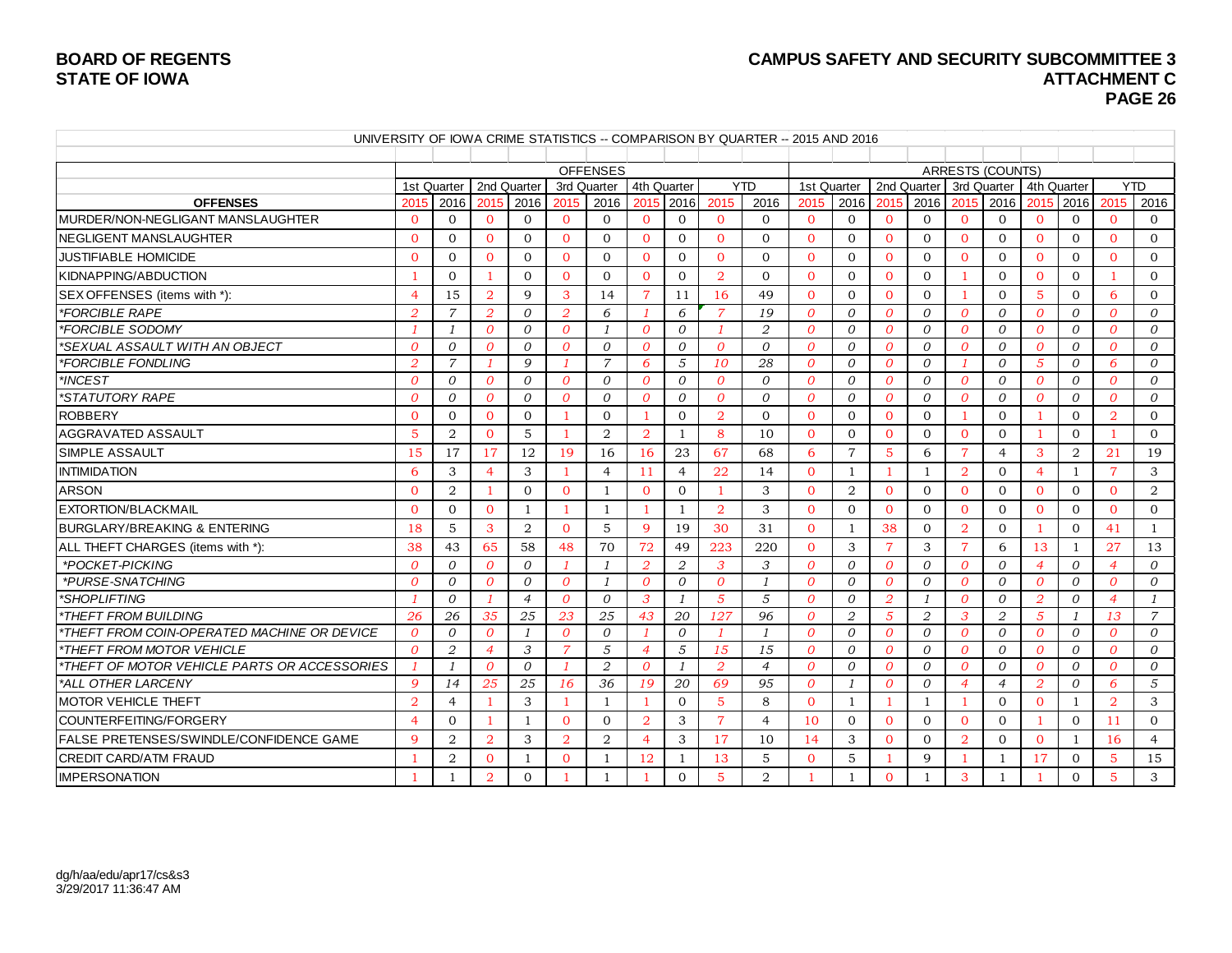### BOARD OF REGENTS **BOARD OF REGENTS**<br>STATE OF IOWA **ATTACHMENT C PAGE 27**

|                                                  |                |                |                |                |                |                                |                |                |                | UNIVERSITY OF IOWA CRIME STATISTICS -- COMPARISON BY QUARTER -- 2015 AND 2016 |                |                |                |                |                |                                        |                |                |              |                |
|--------------------------------------------------|----------------|----------------|----------------|----------------|----------------|--------------------------------|----------------|----------------|----------------|-------------------------------------------------------------------------------|----------------|----------------|----------------|----------------|----------------|----------------------------------------|----------------|----------------|--------------|----------------|
|                                                  |                |                |                |                |                |                                |                |                |                |                                                                               |                |                |                |                |                |                                        |                |                |              |                |
|                                                  |                | 1st Quarter    | 2nd Quarter    |                |                | <b>OFFENSES</b><br>3rd Quarter |                | 4th Quarter    |                | <b>YTD</b>                                                                    | 1st Quarter    |                |                | 2nd Quarter    |                | <b>ARRESTS (COUNTS)</b><br>3rd Quarter | 4th Quarter    |                | <b>YTD</b>   |                |
| <b>OFFENSES</b>                                  | 2015           | 2016           | 2015           | 2016           | 2015           | 2016                           |                | 2015 2016      | 2015           | 2016                                                                          | 2015           | 2016           | 2015           | 2016           | 2015           | 2016                                   | 2015 2016      |                | 2015         | 2016           |
| <b>WELFARE FRAUD</b>                             | $\mathbf{0}$   | $\mathbf{0}$   | $\mathbf{0}$   | $\mathbf{0}$   | $\overline{0}$ | $\mathbf{0}$                   | $\mathbf{0}$   | $\overline{0}$ | $\mathbf{0}$   | $\mathbf{0}$                                                                  | $\mathbf{0}$   | $\overline{0}$ | $\mathbf{0}$   | $\mathbf{0}$   | $\mathbf{0}$   | $\mathbf{0}$                           | $\mathbf{0}$   | $\overline{0}$ | $\mathbf{0}$ | $\overline{0}$ |
| <b>WIRE FRAUD</b>                                | $\Omega$       | $\Omega$       | $\Omega$       | $\Omega$       | $\Omega$       | $\Omega$                       | $\Omega$       | $\mathbf{0}$   | $\Omega$       | $\Omega$                                                                      | $\Omega$       | $\Omega$       | $\Omega$       | $\Omega$       | $\Omega$       | $\Omega$                               | $\Omega$       | $\Omega$       | $\Omega$     | $\Omega$       |
| <b>IEMBEZZLEMENT</b>                             | $\Omega$       | $\Omega$       | $\Omega$       | $\Omega$       | $\Omega$       | $\mathbf{0}$                   | $\Omega$       | $\mathbf{0}$   | $\Omega$       | $\Omega$                                                                      | $\Omega$       | $\Omega$       | $\Omega$       | $\Omega$       | $\Omega$       | $\Omega$                               | $\Omega$       | $\Omega$       | $\Omega$     | $\Omega$       |
| <b>STOLEN PROPERTY OFFENSES</b>                  | $\overline{1}$ | $\mathbf{0}$   | 3              | $\mathbf{1}$   | $\overline{0}$ | 1                              | $\overline{2}$ | $\mathbf{0}$   | 6              | $\overline{2}$                                                                | $\mathbf{1}$   | $\overline{0}$ |                | $\mathbf{0}$   | $\mathbf{0}$   | 2                                      |                | $\overline{0}$ | 3            | 2              |
| <b>IDESTRUCTION/DAMAGE/VANDALISM OF PROPERTY</b> | 13             | 10             | 19             | 12             | 12             | 22                             | 22             | 31             | 66             | 75                                                                            | $\overline{2}$ | 2              | $\overline{4}$ | 3              | $\overline{a}$ | $\overline{2}$                         | 4              | $\overline{2}$ | 12           | 9              |
| <b>IDRUG/NARCOTIC VIOLATIONS</b>                 | 21             | 20             | 21             | 17             | 15             | 24                             | 25             | 29             | 82             | 90                                                                            | 25             | 12             | 13             | 9              | 14             | 8                                      | 12             | 6              | 64           | 35             |
| <b>IDRUG EQUIPMENT VIOLATIONS</b>                | 17             | 21             | 22             | 14             | 16             | 21                             | 22             | 37             | 77             | 93                                                                            | 18             | $\overline{7}$ | 12             | 5              | 10             | 3                                      | 9              | $\overline{7}$ | 49           | 22             |
| IPORNOGRAPHY/OBSCENE MATERIAL                    | -1             | $\Omega$       | $\Omega$       | -1             | $\Omega$       | $\Omega$                       | $\Omega$       | $\overline{0}$ | -1             | $\mathbf{1}$                                                                  | $\Omega$       | $\Omega$       | $\Omega$       | $\Omega$       | $\Omega$       | $\Omega$                               | $\Omega$       | $\Omega$       | $\Omega$     | $\Omega$       |
| <b>BETTING/WAGERING</b>                          | $\Omega$       | $\Omega$       | $\Omega$       | $\mathbf{0}$   | $\Omega$       | $\mathbf{0}$                   | $\overline{0}$ | $\mathbf{0}$   | $\Omega$       | $\Omega$                                                                      | $\Omega$       | $\Omega$       | $\Omega$       | $\Omega$       | $\Omega$       | $\Omega$                               | $\Omega$       | $\overline{0}$ | $\Omega$     | $\overline{0}$ |
| OPERATING/PROMOTING/ASSISTING GAMBLING           | $\overline{0}$ | $\mathbf{0}$   | $\mathbf{0}$   | $\overline{0}$ | $\overline{0}$ | $\mathbf{0}$                   | $\overline{0}$ | $\mathbf{0}$   | $\Omega$       | $\mathbf{0}$                                                                  | $\mathbf{0}$   | $\Omega$       | $\mathbf{0}$   | $\mathbf{0}$   | $\mathbf{0}$   | $\mathbf{0}$                           | $\mathbf{0}$   | $\overline{0}$ | $\mathbf{0}$ | $\overline{0}$ |
| <b>GAMBLING EQUIPMENT VIOLATIONS</b>             | $\overline{0}$ | $\Omega$       | $\mathbf{0}$   | $\mathbf{0}$   | $\Omega$       | $\mathbf{0}$                   | $\Omega$       | $\mathbf{0}$   | $\Omega$       | $\Omega$                                                                      | $\Omega$       | $\Omega$       | $\Omega$       | $\Omega$       | $\overline{0}$ | $\mathbf{0}$                           | $\Omega$       | $\mathbf{0}$   | $\Omega$     | $\overline{0}$ |
| <b>SPORTS TAMPERING</b>                          | $\mathbf{0}$   | $\Omega$       | $\mathbf{0}$   | $\mathbf{0}$   | $\Omega$       | $\Omega$                       | $\mathbf{0}$   | $\overline{0}$ | $\Omega$       | $\Omega$                                                                      | $\mathbf{0}$   | $\Omega$       | $\Omega$       | $\Omega$       | $\Omega$       | $\Omega$                               | $\Omega$       | $\mathbf{0}$   | $\mathbf{0}$ | $\overline{0}$ |
| <b>IPROSTITUTION</b>                             | $\Omega$       | $\Omega$       | $\Omega$       | $\Omega$       | $\Omega$       | $\Omega$                       | $\Omega$       | $\Omega$       | $\Omega$       | $\Omega$                                                                      | $\Omega$       | $\Omega$       | $\Omega$       | $\Omega$       | $\Omega$       | $\Omega$                               | $\Omega$       | $\Omega$       | $\Omega$     | $\Omega$       |
| ASSISTING OR PROMOTING PROSTITUTION              | $\Omega$       | $\Omega$       | $\Omega$       | $\Omega$       | $\Omega$       | $\Omega$                       | $\Omega$       | $\overline{0}$ | $\Omega$       | $\Omega$                                                                      | $\Omega$       | $\Omega$       | $\Omega$       | $\Omega$       | $\Omega$       | $\Omega$                               | $\Omega$       | $\Omega$       | $\Omega$     | $\Omega$       |
| <b>BRIBERY</b>                                   | $\mathbf{0}$   | $\Omega$       | $\mathbf{0}$   | $\mathbf{0}$   | $\Omega$       | $\overline{0}$                 | $\mathbf{0}$   | $\overline{0}$ | $\Omega$       | $\Omega$                                                                      | $\mathbf{0}$   | $\Omega$       | $\Omega$       | $\Omega$       | $\Omega$       | $\Omega$                               | $\Omega$       | $\mathbf{0}$   | $\mathbf{0}$ | $\overline{0}$ |
| <b>IWEAPON LAW VIOLATIONS</b>                    | $\Omega$       | $\Omega$       | $\Omega$       | $\Omega$       | $\mathbf{1}$   | $\mathbf{1}$                   | -1             | 3              | $\overline{2}$ | $\overline{4}$                                                                | $\Omega$       | $\Omega$       | $\Omega$       | $\Omega$       | -1             | $\overline{1}$                         | $\Omega$       | $\mathbf{1}$   | -1           | 2              |
| <b>IBAD CHECKS</b>                               | $\Omega$       | $\Omega$       | $\Omega$       | $\Omega$       | $\Omega$       | $\Omega$                       | $\overline{0}$ | $\mathbf{0}$   | $\Omega$       | $\Omega$                                                                      | $\Omega$       | $\Omega$       | $\Omega$       | $\Omega$       | $\Omega$       | $\Omega$                               | $\Omega$       | $\Omega$       | $\mathbf{0}$ | $\overline{0}$ |
| ICURFEW/LOITERING/VAGRANCY VIOLATIONS            | $\mathbf{0}$   | $\Omega$       | $\mathbf{0}$   | $\mathbf{0}$   | $\mathbf{0}$   | $\Omega$                       | $\overline{0}$ | $\overline{0}$ | $\mathbf{0}$   | $\Omega$                                                                      | $\overline{0}$ | $\Omega$       | $\mathbf{0}$   | $\mathbf{0}$   | $\Omega$       | $\Omega$                               | $\Omega$       | $\mathbf{0}$   | $\mathbf{0}$ | $\overline{0}$ |
| IDISORDERLY CONDUCT                              | $\overline{5}$ | $\overline{7}$ | $\overline{4}$ | $\overline{7}$ | $\overline{5}$ | $\overline{4}$                 | 6              | 3              | 20             | 21                                                                            | $\overline{7}$ | $\overline{7}$ | $\overline{4}$ | 2              | $\overline{4}$ | $\overline{4}$                         | $\overline{4}$ | $\mathbf{1}$   | 19           | 14             |
| DRIVING UNDER THE INFLUENCE                      | 17             | 20             | <sup>17</sup>  | 36             | 16             | 11                             | 16             | $\overline{2}$ | 66             | 69                                                                            | 15             | 18             | 16             | 35             | 15             | 10                                     | 16             | 2              | 62           | 65             |
| IDRUNKENNESS                                     | 27             | 26             | 38             | 29             | 45             | 41                             | 57             | 38             | 167            | 134                                                                           | 29             | 30             | 41             | 30             | 45             | 41                                     | 57             | 41             | 172          | 142            |
| <b>FAMILY OFFENSES, NON-VIOLENT</b>              | $\Omega$       | $\Omega$       | $\overline{2}$ | $\overline{1}$ | $\Omega$       | $\Omega$                       | $\Omega$       | $\Omega$       | $\overline{2}$ | $\mathbf{1}$                                                                  | $\Omega$       | $\Omega$       | -1             | $\overline{1}$ | $\Omega$       | $\Omega$                               | $\Omega$       | $\Omega$       | -1           | 1              |
| LIQUOR LAW VIOLATIONS                            | 38             | 61             | 31             | 52             | 66             | 100                            | 85             | 95             | 220            | 308                                                                           | $\Omega$       | 10             | 4              | $\overline{4}$ | 10             | $\overline{7}$                         | 7              | 5              | 21           | 26             |
| <b>PEEPING TOM</b>                               | $\overline{0}$ | $\mathbf{0}$   | $\mathbf{0}$   | $\mathbf{0}$   | $\Omega$       | $\overline{0}$                 | $\overline{0}$ | $\mathbf{0}$   | $\Omega$       | $\Omega$                                                                      | $\mathbf{0}$   | $\Omega$       | $\mathbf{0}$   | $\Omega$       | $\mathbf{0}$   | $\Omega$                               | $\Omega$       | $\overline{0}$ | $\mathbf{0}$ | $\overline{0}$ |
| RUNAWAY                                          | $\Omega$       | $\Omega$       | $\Omega$       | $\Omega$       | $\Omega$       | $\mathbf{0}$                   | $\Omega$       | $\overline{0}$ | $\Omega$       | $\Omega$                                                                      | $\Omega$       | $\Omega$       | $\Omega$       | $\Omega$       | $\Omega$       | $\Omega$                               | $\Omega$       | $\Omega$       | $\Omega$     | $\Omega$       |
| <b>TRESPASS OF REAL PROPERTY</b>                 | $\overline{4}$ | 15             | 13             | $\overline{4}$ | 10             | 11                             | 8              | 8              | 35             | 38                                                                            | -1             | 8              | -11            | 2              | 9              | 6                                      | 8              | 3              | 29           | 19             |
| <b>ALL OTHER OFFENSES</b>                        | 280            | 220            | 273            | 214            | 275            | 234                            | 311            | 241            | 1139           | 909                                                                           | 17             | 18             | 33             | 17             | 16             | 8                                      | 13             | 14             | 79           | 57             |
|                                                  |                |                |                |                |                |                                |                |                |                |                                                                               |                |                |                |                |                |                                        |                |                |              |                |
| TOTAL NUMBER OF OFFENSES/INCIDENTS:              | 528            | 496            | 542            | 486            | 539            | 588                            | 694            | 602            | 2303           | 2172                                                                          |                |                |                |                |                |                                        |                |                |              |                |
| <b>TOTAL NUMBER OF CHARGES:</b>                  |                |                |                |                |                |                                |                |                |                |                                                                               | 146            | 136            | 193            | 129            | 154            | 104                                    | 178            | 88             | 657          | 457            |
| TOTAL NUMBER OF PEOPLE ARRESTED:                 |                |                |                |                |                |                                |                |                |                |                                                                               | 83             | 88             | 139            | 93             | 112            | 83                                     | 128            | 66             | 462          | 330            |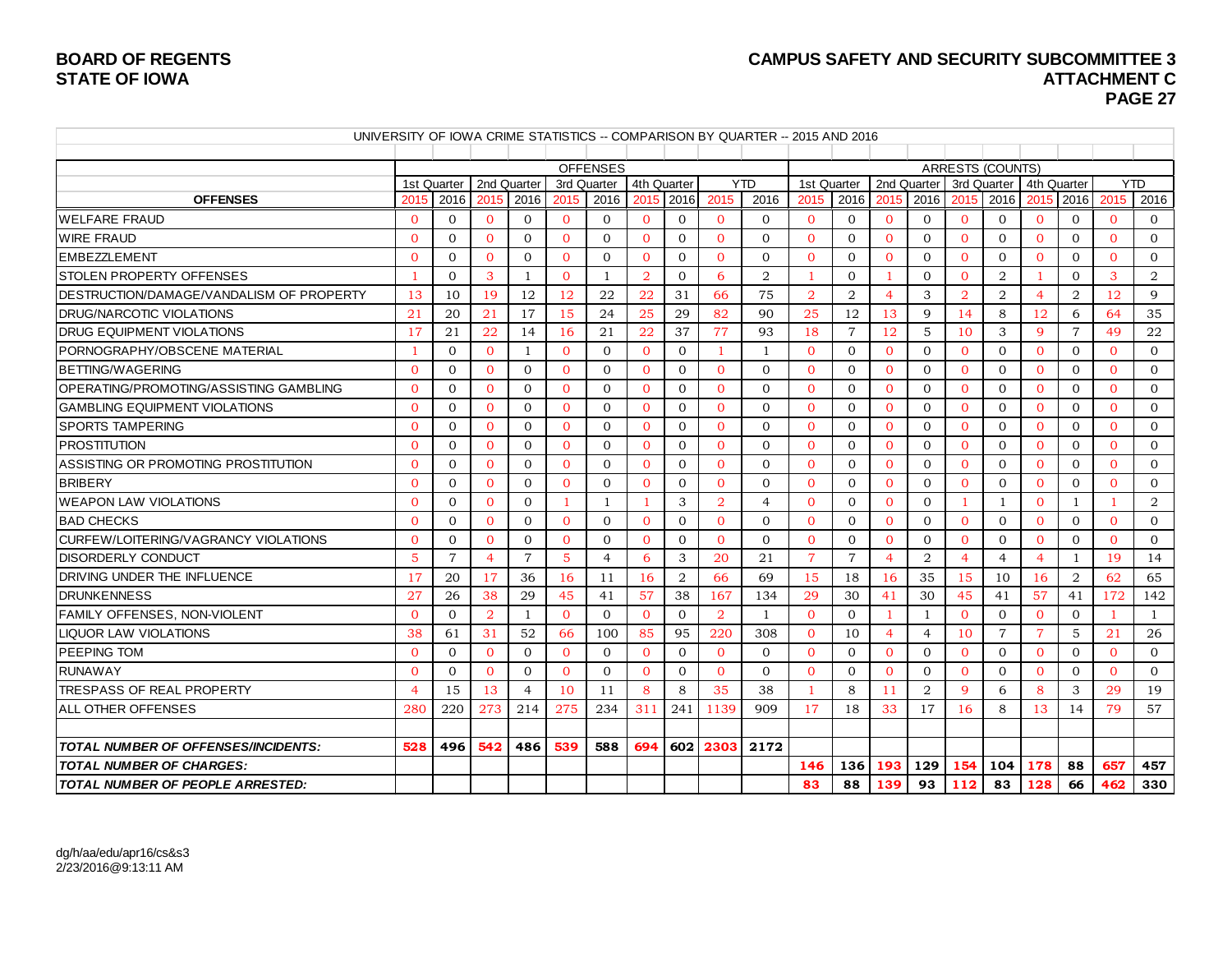#### **BOARD OF REGENTS CAMPUS SAFETY AND SECURITY SUBCOMMITTEE 3 ATTACHMENT D PAGE 28**

| IOWA STATE UNIVERSITY CRIME STATISTICS -- COMPARISON BY QUARTER -- 2015 AND 2016 |                |                |                |                |                |                                |                |                |                        |                |                |                |                |                |                |                                                    |                |                |                |                |
|----------------------------------------------------------------------------------|----------------|----------------|----------------|----------------|----------------|--------------------------------|----------------|----------------|------------------------|----------------|----------------|----------------|----------------|----------------|----------------|----------------------------------------------------|----------------|----------------|----------------|----------------|
|                                                                                  |                |                |                |                |                |                                |                |                |                        |                |                |                |                |                |                |                                                    |                |                |                |                |
|                                                                                  |                | 1st Quarter    |                | 2nd Quarter    |                | <b>OFFENSES</b><br>3rd Quarter | 4th Quarter    |                |                        | <b>YTD</b>     |                | 1st Quarter    |                | 2nd Quarter    |                | <b>ARRESTS (COUNTS)</b><br>3rd Quarter 4th Quarter |                |                |                | <b>YTD</b>     |
| <b>OFFENSES</b>                                                                  | 2015           | 2016           | 2015           | 2016           | 2015           | 2016                           | 2015           | 2016           | 2015                   | 2016           | 2015           | 2016           | 2015           | 2016           | 2015           | 2016                                               | 2015           | 2016           | 2015           | 2016           |
| MURDER/NON-NEGLIGANT MANSLAUGHTER                                                | $\Omega$       | $\Omega$       | $\Omega$       | $\Omega$       | $\Omega$       | $\Omega$                       | $\Omega$       | $\mathbf{0}$   | $\Omega$               | $\Omega$       | $\mathbf{0}$   | $\overline{0}$ | $\Omega$       | $\mathbf{0}$   | $\Omega$       | $\mathbf{0}$                                       | $\mathbf{0}$   | $\overline{0}$ | $\overline{0}$ | $\Omega$       |
| NEGLIGENT MANSLAUGHTER                                                           | $\Omega$       | $\Omega$       | $\Omega$       | $\Omega$       | $\Omega$       | $\Omega$                       | $\Omega$       | $\Omega$       | $\Omega$               | $\Omega$       | $\Omega$       | $\mathbf{0}$   | $\Omega$       | $\Omega$       | $\Omega$       | $\mathbf{0}$                                       | $\Omega$       | $\overline{0}$ | $\Omega$       | $\Omega$       |
| <b>JUSTIFIABLE HOMICIDE</b>                                                      | $\Omega$       | $\Omega$       | $\Omega$       | $\Omega$       | $\Omega$       | $\Omega$                       | $\Omega$       | $\Omega$       | $\Omega$               | $\Omega$       | $\Omega$       | $\Omega$       | $\Omega$       | $\Omega$       | $\Omega$       | $\Omega$                                           | $\Omega$       | $\Omega$       | $\Omega$       | $\Omega$       |
| KIDNAPPING/ABDUCTION                                                             |                | $\Omega$       | -1             | $\mathbf{1}$   | $\Omega$       | $\Omega$                       |                | $\Omega$       | 3                      | $\mathbf{1}$   | $\mathbf{1}$   | $\Omega$       | $\mathbf{1}$   | $\Omega$       | $\Omega$       | $\Omega$                                           | $\Omega$       | $\Omega$       | $\overline{2}$ | $\Omega$       |
| SEX OFFENSES (items with *):                                                     | 5              | $\overline{4}$ | -1             | 3              | 3              | $\overline{4}$                 | 3              | 2              | 12                     | 13             | 6              | $\mathbf{0}$   | $\mathbf{0}$   | $\mathbf{0}$   | 3              | $\mathbf{0}$                                       | $\mathbf{0}$   | $\mathbf{0}$   | 9              | $\mathbf{0}$   |
| *FORCIBLE RAPE                                                                   | $\overline{2}$ | $\overline{2}$ |                | 2              | $\overline{0}$ | 2                              |                | 2              | $\overline{4}$         | 8              | $\overline{2}$ | $\Omega$       | $\Omega$       | $\mathbf{0}$   | $\Omega$       | $\mathbf{0}$                                       | $\mathbf{0}$   | $\mathbf{0}$   | $\overline{2}$ | $\mathbf{0}$   |
| *FORCIBLE SODOMY                                                                 |                | $\mathbf{1}$   | $\Omega$       | $\Omega$       | -1             | $\Omega$                       |                | $\Omega$       | 3                      | $\overline{1}$ | $\Omega$       | $\Omega$       | $\Omega$       | $\Omega$       | $\Omega$       | $\Omega$                                           | $\Omega$       | $\Omega$       | $\Omega$       | $\Omega$       |
| *SEXUAL ASSAULT WITH AN OBJECT                                                   |                | $\overline{1}$ | $\Omega$       | 1              | $\Omega$       | $\mathbf{1}$                   |                | $\Omega$       | $\overline{2}$         | 3              | $\mathbf{1}$   | $\Omega$       | $\Omega$       | $\Omega$       | $\Omega$       | $\Omega$                                           | $\Omega$       | $\Omega$       |                | $\Omega$       |
| *FORCIBLE FONDLING                                                               |                | $\Omega$       | $\Omega$       | $\Omega$       | $\overline{2}$ | 1                              | $\Omega$       | $\mathbf{0}$   | 3                      | $\overline{1}$ | 3              | $\mathbf{0}$   | $\Omega$       | $\Omega$       | 3              | $\mathbf{0}$                                       | $\mathbf{0}$   | $\mathbf{0}$   | 6              | $\overline{0}$ |
| *INCEST                                                                          | $\Omega$       | $\Omega$       | $\Omega$       | $\Omega$       | $\Omega$       | $\Omega$                       | $\Omega$       | $\Omega$       | $\Omega$               | $\Omega$       | $\Omega$       | $\Omega$       | $\Omega$       | $\Omega$       | $\Omega$       | $\Omega$                                           | $\Omega$       | $\Omega$       | $\Omega$       | $\Omega$       |
| *STATUTORY RAPE                                                                  | $\Omega$       | $\Omega$       | $\Omega$       | $\Omega$       | $\Omega$       | $\Omega$                       | $\Omega$       | $\Omega$       | $\Omega$               | $\Omega$       | $\Omega$       | $\Omega$       | $\Omega$       | $\Omega$       | $\Omega$       | $\Omega$                                           | $\Omega$       | $\Omega$       | $\Omega$       | $\Omega$       |
| <b>ROBBERY</b>                                                                   | $\Omega$       | $\Omega$       | $\mathbf{0}$   | $\mathbf{1}$   | $\overline{2}$ | $\mathbf{0}$                   | $\Omega$       | $\mathbf{0}$   | $\overline{2}$         | $\mathbf{1}$   | $\mathbf{0}$   | $\mathbf{0}$   | $\Omega$       | $\Omega$       | $\Omega$       | $\mathbf{0}$                                       | $\mathbf{0}$   | $\mathbf{O}$   | $\Omega$       | $\Omega$       |
| AGGRAVATED ASSAULT                                                               |                | $\mathbf{1}$   | -1             | $\Omega$       | $\Omega$       | $\mathbf{1}$                   | $\overline{4}$ | $\overline{2}$ | 6                      | $\overline{4}$ | $\overline{2}$ | 9              | $\overline{1}$ | $\Omega$       | $\Omega$       | $\Omega$                                           | -1             | $\overline{2}$ | $\overline{4}$ | 11             |
| <b>SIMPLE ASSAULT</b>                                                            | $\overline{7}$ | 12             | $\overline{4}$ | 3              | 5              | 2                              | 8              | $\overline{4}$ | 24                     | 21             | $\overline{4}$ | 3              | 3              | $\overline{1}$ | $\overline{2}$ | 3                                                  | 3              | 5              | 12             | 12             |
| <b>INTIMIDATION</b>                                                              | $\overline{2}$ | $\Omega$       | $\overline{0}$ | $\Omega$       | $\mathbf{0}$   | 1                              |                | -1             | 3                      | 2              | $\mathbf{0}$   | 3              | $\mathbf{0}$   | $\mathbf{0}$   | $\Omega$       | 1                                                  | $\mathbf{0}$   | $\mathbf{1}$   | $\overline{0}$ | 5              |
| <b>ARSON</b>                                                                     | $\Omega$       | $\Omega$       | $\Omega$       | $\Omega$       | $\mathbf{O}$   | $\Omega$                       | $\mathbf{0}$   | $\mathbf{0}$   | $\overline{0}$         | $\overline{0}$ | $\mathbf{0}$   | $\overline{0}$ | $\mathbf{0}$   | $\mathbf{0}$   | $\mathbf{0}$   | $\mathbf{0}$                                       | $\mathbf{0}$   | $\mathbf{0}$   | $\overline{0}$ | $\mathbf{0}$   |
| EXTORTION/BLACKMAIL                                                              | $\Omega$       | $\mathbf{1}$   | -1             | $\Omega$       | $\Omega$       | $\Omega$                       | $\Omega$       | $\Omega$       | $\mathbf{1}$           | $\mathbf{1}$   | $\Omega$       | $\Omega$       | $\Omega$       | $\Omega$       | $\Omega$       | $\Omega$                                           | $\Omega$       | $\Omega$       | $\Omega$       | $\Omega$       |
| <b>BURGLARY/BREAKING &amp; ENTERING</b>                                          |                | $\overline{5}$ | -1             | $\overline{2}$ | 6              | 3                              | 5              | $\overline{2}$ | 13                     | 12             | $\Omega$       | $\overline{4}$ | $\Omega$       | $\Omega$       | $\overline{1}$ | $\overline{1}$                                     | $\Omega$       | $\mathbf{1}$   | -1             | 6              |
| ALL THEFT CHARGES (items with *):                                                | 35             | 34             | 67             | 74             | 79             | 71                             | 58             | 61             | 239                    | 240            | $\overline{4}$ | 6              | 6              | 3              | $\overline{7}$ | 5                                                  | $\overline{4}$ | 12             | 21             | 26             |
| *POCKET-PICKING                                                                  | $\Omega$       | $\overline{1}$ | $\Omega$       | $\mathbf{1}$   | $\Omega$       | $\Omega$                       | $\Omega$       | $\Omega$       | $\Omega$               | $\overline{2}$ | $\Omega$       | $\Omega$       | $\Omega$       | $\Omega$       | $\Omega$       | $\Omega$                                           | $\Omega$       | $\Omega$       | $\Omega$       | $\Omega$       |
| *PURSE-SNATCHING                                                                 | $\Omega$       | $\Omega$       | $\Omega$       | $\Omega$       | $\Omega$       | $\Omega$                       | $\Omega$       | $\Omega$       | $\Omega$               | $\Omega$       | $\Omega$       | $\Omega$       | $\Omega$       | $\Omega$       | $\Omega$       | $\Omega$                                           | $\Omega$       | $\Omega$       | $\Omega$       | $\Omega$       |
| *SHOPLIFTING                                                                     | $\Omega$       | $\mathbf{1}$   | $\overline{2}$ | $\overline{4}$ | 5              | -1                             | $\overline{2}$ | $\Omega$       | 9                      | 6              | $\mathbf{0}$   | 1              | $\mathbf{0}$   | $\mathbf{0}$   | $\overline{2}$ | 1                                                  |                | $\Omega$       | 3              | 2              |
| <i><b>*THEFT FROM BUILDING</b></i>                                               | 19             | 20             | 23             | 19             | 25             | 14                             | 23             | 22             | 90                     | 75             | $\overline{2}$ | $\overline{4}$ | 3              | 3              | 1              | $\mathbf{1}$                                       | -1             | 3              | $\overline{7}$ | 11             |
| *THEFT FROM COIN-OPERATED MACHINE OR DEVICE                                      | $\Omega$       | $\mathbf{1}$   | 1              | $\Omega$       | $\Omega$       | $\Omega$                       | $\Omega$       | 2              | $\mathbf{1}$           | 3              | $\Omega$       | $\Omega$       | $\Omega$       | $\Omega$       | $\Omega$       | $\Omega$                                           | $\Omega$       | $\Omega$       | $\mathbf{0}$   | $\Omega$       |
| *THEFT FROM MOTOR VEHICLE                                                        | 1              | 1              | -1             | 2              | 9              | 1                              | 4              | 3              | 15                     | $\overline{7}$ | $\mathbf{0}$   | $\Omega$       | $\mathbf{0}$   | $\Omega$       | $\overline{4}$ | $\Omega$                                           | $\mathbf{0}$   | 3              | 4              | 3              |
| *THEFT OF MOTOR VEHICLE PARTS OR ACCESSORIES                                     |                | 10             | $\overline{0}$ | 2              | $\overline{2}$ | 10                             | -1             | $\overline{4}$ | $\overline{4}$         | 26             | $\overline{2}$ | $\mathbf{0}$   | $\mathbf{0}$   | $\mathbf{0}$   | $\mathbf{0}$   | $\mathbf{0}$                                       | $\mathbf{0}$   | $\mathbf{0}$   | $\overline{2}$ | $\mathbf{0}$   |
| *ALL OTHER LARCENY                                                               | 14             | $\Omega$       | 40             | 46             | 38             | 45                             | 28             | 30             | 120                    | 121            | $\Omega$       | $\mathbf{1}$   | 3              | $\Omega$       | $\Omega$       | 3                                                  | $\overline{2}$ | 6              | 5              | 10             |
| <b>MOTOR VEHICLE THEFT</b>                                                       | $\overline{2}$ | $\overline{1}$ | $\Omega$       | $\Omega$       | $\overline{2}$ | 1                              | $\overline{2}$ | 3              | -6                     | $\overline{5}$ | $\overline{2}$ | $\Omega$       | $\Omega$       | $\Omega$       | $\Omega$       | $\Omega$                                           | $\Omega$       | 1              | $\overline{2}$ | $\mathbf{1}$   |
| COUNTERFEITING/FORGERY                                                           | $\Omega$       | $\mathbf{0}$   | $\overline{0}$ | $\mathbf{1}$   | $\mathbf{0}$   | $\overline{0}$                 | $\overline{0}$ | 1              | $\Omega$               | 2              | $\overline{0}$ | $\mathbf{0}$   | $\mathbf{0}$   | $\mathbf{0}$   | $\mathbf{0}$   | $\mathbf{0}$                                       | 1              | $\mathbf{0}$   | $\mathbf{1}$   | $\mathbf{0}$   |
| FALSE PRETENSES/SWINDLE/CONFIDENCE GAME                                          | 5              | 1              | 3              | 3              | $\overline{4}$ | $\overline{4}$                 | 10             | 3              | 22                     | 11             | $\overline{0}$ | $\mathbf{0}$   | $\mathbf{0}$   | $\mathbf{0}$   | $\mathbf{0}$   | $\mathbf{0}$                                       | $\overline{0}$ | $\mathbf{0}$   | $\overline{0}$ | $\mathbf{0}$   |
| <b>CREDIT CARD/ATM FRAUD</b>                                                     | -1             | $\overline{4}$ | $\Omega$       | $\overline{2}$ | $\overline{2}$ | $\Omega$                       | $\Omega$       | 6              | 3                      | 12             | $\Omega$       | $\Omega$       | $\Omega$       | $\Omega$       | $\overline{2}$ | $\mathbf{0}$                                       | $\overline{0}$ | $\overline{2}$ | $\overline{2}$ | 2              |
| IIMPERSONATION                                                                   |                | 2              | $\overline{2}$ | $\Omega$       | $\Omega$       | $\Omega$                       | $\overline{0}$ | $\Omega$       | 3                      | 2              | $\Omega$       | $\Omega$       | $\Omega$       | $\Omega$       | $\Omega$       | $\mathbf{0}$                                       | $\mathbf{0}$   | $\overline{0}$ | $\Omega$       | $\Omega$       |
| <b>WELFARE FRAUD</b>                                                             | $\Omega$       | $\mathbf{0}$   | $\Omega$       | $\mathbf{0}$   | $\Omega$       | $\mathbf{0}$                   | $\Omega$       | $\mathbf{0}$   | $\Omega$               | $\Omega$       | $\mathbf{0}$   | $\mathbf{0}$   | $\mathbf{0}$   | $\mathbf{0}$   | $\mathbf{0}$   | $\mathbf{0}$                                       | $\mathbf{O}$   | $\mathbf{0}$   | $\mathbf{0}$   | $\mathbf{0}$   |
| <b>WIRE FRAUD</b>                                                                | $\Omega$       | $\Omega$       | $\Omega$       | $\Omega$       | -1             | $\Omega$                       |                | $\Omega$       | $\mathcal{D}_{\alpha}$ | $\Omega$       | $\Omega$       | $\Omega$       | $\Omega$       | $\Omega$       | $\Omega$       | $\Omega$                                           | $\Omega$       | $\Omega$       | $\Omega$       | $\Omega$       |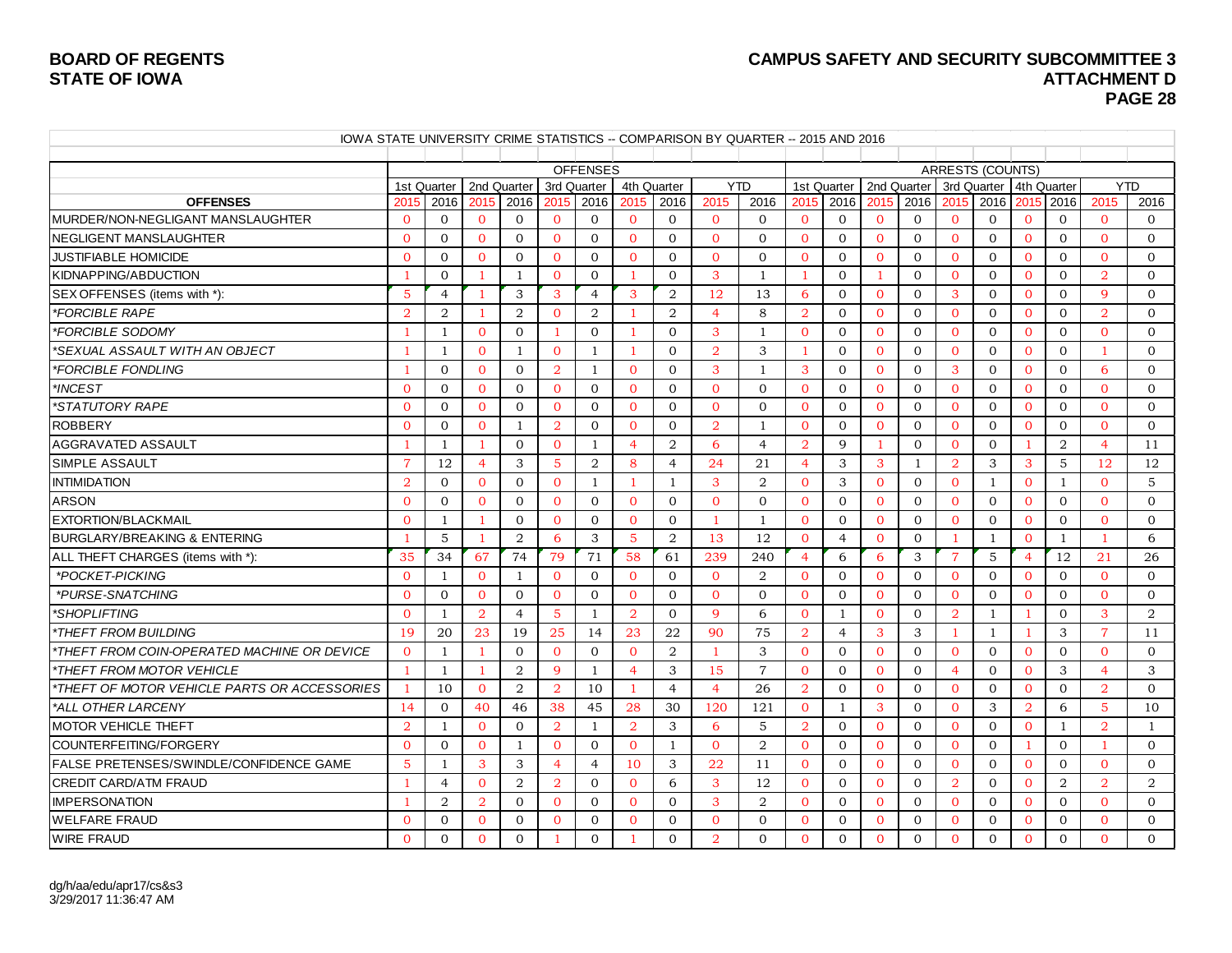### **BOARD OF REGENTS CAMPUS SAFETY AND SECURITY SUBCOMMITTEE 3 PAGE 29**

| IOWA STATE UNIVERSITY CRIME STATISTICS -- COMPARISON BY QUARTER -- 2015 AND 2016 |                |                |                |                |                |                 |                |                |                |              |                |                |                |                |                |                         |              |                |                |                |
|----------------------------------------------------------------------------------|----------------|----------------|----------------|----------------|----------------|-----------------|----------------|----------------|----------------|--------------|----------------|----------------|----------------|----------------|----------------|-------------------------|--------------|----------------|----------------|----------------|
|                                                                                  |                |                |                |                |                |                 |                |                |                |              |                |                |                |                |                |                         |              |                |                |                |
|                                                                                  |                |                |                |                |                | <b>OFFENSES</b> |                |                |                |              |                |                |                |                |                | <b>ARRESTS (COUNTS)</b> |              |                |                |                |
|                                                                                  |                | 1st Quarter    |                | 2nd Quarter    | 3rd Quarter    |                 | 4th Quarter    |                | <b>YTD</b>     |              |                | 1st Quarter    | 2nd Quarter    |                | 3rd Quarter    |                         | 4th Quarter  |                | <b>YTD</b>     |                |
| <b>OFFENSES</b>                                                                  | 2015           | 2016           | 2015           | 2016           | 2015           | 2016            | 2015           | 2016           | 2015           | 2016         | 2015           | 2016           | 2015           | 2016           | 2015           | 2016                    | 2015         | 2016           | 2015           | 2016           |
| <b>EMBEZZLEMENT</b>                                                              | $\Omega$       | 1              | $\overline{0}$ | $\overline{0}$ | $\overline{0}$ | $\overline{0}$  | $\Omega$       | $\mathbf{0}$   | $\overline{0}$ | 1            | $\overline{0}$ | $\mathbf{0}$   | $\mathbf{0}$   | $\mathbf{0}$   | $\overline{0}$ | $\overline{0}$          | $\mathbf{0}$ | $\mathbf{0}$   | $\overline{0}$ | $\overline{0}$ |
| <b>STOLEN PROPERTY OFFENSES</b>                                                  | $\Omega$       | 1              | $\Omega$       | $\overline{0}$ | $\Omega$       | $\Omega$        |                | $\Omega$       | 1              | $\mathbf{1}$ | $\overline{0}$ | $\Omega$       | $\Omega$       | $\Omega$       | $\overline{0}$ | $\mathbf{0}$            |              | $\overline{0}$ |                | $\Omega$       |
| DESTRUCTION/DAMAGE/VANDALISM OF PROPERTY                                         | 22             | 21             | 28             | 25             | 24             | 24              | 36             | 31             | 110            | 101          | $\overline{4}$ | $\overline{1}$ | $\overline{4}$ | $\overline{2}$ | $\overline{4}$ | $\Omega$                | $5^{\circ}$  | $\overline{5}$ | 17             | 8              |
| <b>DRUG/NARCOTIC VIOLATIONS</b>                                                  | 39             | 47             | 26             | 24             | 36             | 37              | 45             | 42             | 146            | 150          | 34             | 67             | 30             | 26             | 30             | 35                      | 39           | 53             | 133            | 181            |
| DRUG EQUIPMENT VIOLATIONS                                                        | 29             | 40             | <sup>16</sup>  | 19             | 24             | 29              | 41             | 38             | 110            | 126          | 28             | 36             | 14             | 20             | 20             | 31                      | 41           | 41             | 103            | 128            |
| PORNOGRAPHY/OBSCENE MATERIAL                                                     | $\Omega$       | $\mathbf{0}$   | $\mathbf{0}$   | $\overline{0}$ | $\Omega$       | $\overline{0}$  | $\Omega$       | $\mathbf{0}$   | $\overline{0}$ | $\mathbf{0}$ | $\overline{0}$ | $\mathbf{0}$   | $\overline{0}$ | $\mathbf{0}$   | $\overline{0}$ | $\overline{0}$          | $\mathbf{0}$ | $\overline{0}$ | $\overline{0}$ | $\overline{0}$ |
| BETTING/WAGERING                                                                 | $\Omega$       | $\Omega$       | $\Omega$       | $\Omega$       | $\Omega$       | $\Omega$        | $\Omega$       | $\Omega$       | $\Omega$       | $\Omega$     | $\Omega$       | $\Omega$       | $\Omega$       | $\Omega$       | $\Omega$       | $\Omega$                | $\Omega$     | $\Omega$       | $\Omega$       | $\Omega$       |
| OPERATING/PROMOTING/ASSISTING GAMBLING                                           | $\Omega$       | $\Omega$       | $\Omega$       | $\Omega$       | $\Omega$       | $\Omega$        | $\Omega$       | $\Omega$       | $\Omega$       | $\Omega$     | $\Omega$       | $\Omega$       | $\Omega$       | $\Omega$       | $\overline{0}$ | $\mathbf{0}$            | $\mathbf{0}$ | $\Omega$       | 0              | $\Omega$       |
| GAMBLING EQUIPMENT VIOLATIONS                                                    | $\Omega$       | $\Omega$       | $\Omega$       | $\Omega$       | $\Omega$       | $\Omega$        | $\Omega$       | $\Omega$       | $\Omega$       | $\Omega$     | $\Omega$       | $\Omega$       | $\Omega$       | $\Omega$       | $\overline{0}$ | $\overline{0}$          | $\Omega$     | $\Omega$       | $\Omega$       | $\Omega$       |
| <b>SPORTS TAMPERING</b>                                                          | $\Omega$       | $\Omega$       | $\Omega$       | $\Omega$       | $\Omega$       | $\Omega$        | $\Omega$       | $\Omega$       | $\Omega$       | $\Omega$     | $\overline{0}$ | $\Omega$       | $\mathbf{0}$   | $\Omega$       | $\overline{0}$ | $\overline{0}$          | $\mathbf{0}$ | $\Omega$       | $\Omega$       | $\Omega$       |
| <b>PROSTITUTION</b>                                                              | $\Omega$       | $\Omega$       | $\Omega$       | $\Omega$       | $\Omega$       | $\Omega$        | $\Omega$       | $\Omega$       | $\Omega$       | $\Omega$     | $\Omega$       | $\Omega$       | $\Omega$       | $\Omega$       | $\Omega$       | $\Omega$                | $\Omega$     | $\Omega$       | $\Omega$       | $\Omega$       |
| ASSISTING OR PROMOTING PROSTITUTION                                              | $\Omega$       | $\Omega$       | $\Omega$       | $\Omega$       | $\Omega$       | $\Omega$        | $\Omega$       | $\Omega$       | $\Omega$       | $\Omega$     | $\Omega$       | $\mathbf{0}$   | $\Omega$       | $\Omega$       | $\overline{0}$ | $\mathbf{0}$            | $\mathbf{0}$ | $\Omega$       | $\Omega$       | $\Omega$       |
| <b>BRIBERY</b>                                                                   | $\Omega$       | $\Omega$       | $\Omega$       | $\Omega$       | $\Omega$       | $\Omega$        | $\Omega$       | $\Omega$       | $\Omega$       | $\Omega$     | $\Omega$       | $\Omega$       | $\Omega$       | $\Omega$       | $\overline{0}$ | $\overline{0}$          | $\Omega$     | $\Omega$       | $\Omega$       | $\Omega$       |
| <b>WEAPON LAW VIOLATIONS</b>                                                     |                | 2              | $\overline{2}$ | 3              | 3              | $\overline{4}$  | $\Omega$       | $\overline{2}$ | 6              | 11           | -1             | $\overline{2}$ | $\overline{2}$ | 3              |                | $\overline{2}$          | $\Omega$     | $\overline{2}$ | $\overline{4}$ | 9              |
| <b>BAD CHECKS</b>                                                                | $\Omega$       | $\Omega$       | $\Omega$       | $\Omega$       | $\Omega$       | $\overline{0}$  | $\Omega$       | $\Omega$       | $\Omega$       | $\Omega$     | $\mathbf{0}$   | $\Omega$       | $\mathbf{0}$   | $\Omega$       | $\mathbf{0}$   | $\mathbf{0}$            | $\mathbf{0}$ | $\Omega$       | $\Omega$       | $\mathbf{0}$   |
| CURFEW/LOITERING/VAGRANCY VIOLATIONS                                             | $\Omega$       | $\Omega$       | $\Omega$       | $\Omega$       | $\Omega$       | $\Omega$        | $\Omega$       | $\Omega$       | $\Omega$       | $\Omega$     | $\Omega$       | $\Omega$       | $\Omega$       | $\Omega$       | $\Omega$       | $\mathbf{0}$            | $\Omega$     | $\Omega$       | $\Omega$       | $\Omega$       |
| <b>DISORDERLY CONDUCT</b>                                                        | $\overline{2}$ | 10             | -1             | 1              | 6              | 5               | -1             | $\overline{4}$ | 10             | 20           | $\mathbf{1}$   | 9              | $\overline{2}$ | $\mathbf{1}$   | $\overline{4}$ | 1                       | 3            | 5              | 10             | 16             |
| <b>IDRIVING UNDER THE INFLUENCE</b>                                              | 31             | 29             | 42             | 37             | 28             | 49              | 29             | 24             | 130            | 139          | 32             | 28             | 41             | 37             | 29             | 49                      | 28           | 25             | 130            | 139            |
| <b>DRUNKENNESS</b>                                                               | 27             | 32             | 40             | 28             | 50             | 69              | 56             | 52             | 173            | 181          | 30             | 32             | 41             | 32             | 57             | 71                      | 59           | 53             | 187            | 188            |
| FAMILY OFFENSES, NON-VIOLENT                                                     |                | $\Omega$       | $\mathbf{0}$   | $\Omega$       | $\Omega$       | $\Omega$        | $\Omega$       | $\Omega$       | $\mathbf{1}$   | $\Omega$     | $\Omega$       | $\Omega$       | $\Omega$       | $\Omega$       | $\overline{0}$ | $\mathbf{0}$            | $\Omega$     | $\Omega$       | $\Omega$       | $\Omega$       |
| <b>LIQUOR LAW VIOLATIONS</b>                                                     | 27             | 24             | 21             | 20             | 65             | 95              | 67             | 60             | 180            | 199          | 35             | 37             | 33             | 17             | 86             | 112                     | 95           | 77             | 249            | 243            |
| <b>PEEPING TOM</b>                                                               | $\Omega$       | $\Omega$       | $\Omega$       | $\Omega$       | $\Omega$       | $\Omega$        | $\Omega$       | $\Omega$       | $\Omega$       | $\Omega$     | $\Omega$       | $\Omega$       | $\Omega$       | $\Omega$       | $\Omega$       | $\Omega$                | $\Omega$     | $\Omega$       | $\Omega$       | $\Omega$       |
| <b>RUNAWAY</b>                                                                   | $\Omega$       | $\mathbf{0}$   | $\mathbf{0}$   | $\overline{0}$ | $\overline{0}$ | $\overline{0}$  | $\overline{0}$ | $\mathbf{0}$   | $\overline{0}$ | $\mathbf{0}$ | $\overline{0}$ | $\mathbf{0}$   | $\mathbf{0}$   | $\mathbf{0}$   | $\overline{0}$ | $\mathbf{0}$            | $\mathbf{0}$ | $\overline{0}$ | $\overline{0}$ | $\mathbf{0}$   |
| <b>TRESPASS OF REAL PROPERTY</b>                                                 | $\overline{2}$ | $\overline{7}$ | 6              | 5              | 5              | 2               | 11             | $\overline{1}$ | 24             | 15           | $\overline{4}$ | $\overline{4}$ | 11             | 8              | $\Omega$       | $\mathbf{1}$            | 6            | 1              | 21             | 14             |
| <b>ALL OTHER OFFENSES</b>                                                        | 164            | 145            | 144            | 127            | 170            | 161             | 171            | 174            | 649            | 607          | 23             | 17             | 29             | 29             | 21             | 61                      | 29           | 16             | 102            | 123            |
| <b>TOTAL NUMBER OF OFFENSES/INCIDENTS:</b>                                       | 406            | 424            | 407            | 379            | 515            | 562             | 551            | 513            | 1879           | 1878         |                |                |                |                |                |                         |              |                |                |                |
| <b>TOTAL NUMBER OF CHARGES:</b>                                                  |                |                |                |                |                |                 |                |                |                |              | 211            | 258            | 218            | 179            | 267            | 373 315                 |              | 302            | 1011           | 1112           |
| <b>TOTAL NUMBER OF PEOPLE ARRESTED:</b>                                          |                |                |                |                |                |                 |                |                |                |              | 155            | 185            | 168            | 141            | 225            | 279                     | 244          | 223            | 792            | 828            |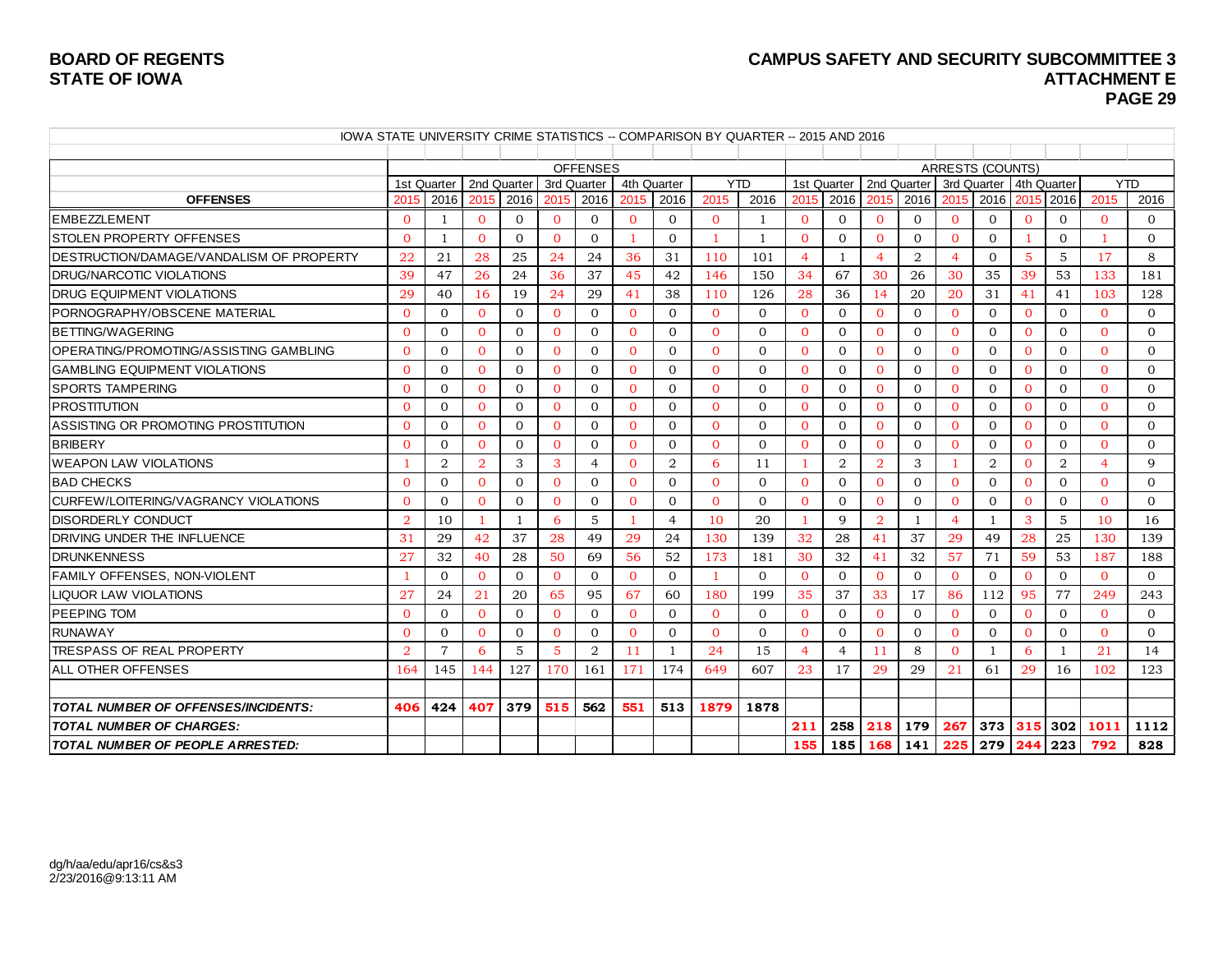#### **BOARD OF REGENTS CAMPUS SAFETY AND SECURITY SUBCOMMITTEE 3 STATE OF IOWA ATTACHMENT E PAGE 30**

#### **UNIVERSITY OF NORTHERN IOWA CRIME STATISTICS -- COMPARISON BY QUARTER -- 2015 AND 2016**

|                                                           |                         |                      |                      |                         |                      | <b>OFFENSES</b>         |                         |                      |                         |                         |                      |                      |                           |                      |                      | <b>ARRESTS (COUNTS)</b> |                      |                         |                      |                         |
|-----------------------------------------------------------|-------------------------|----------------------|----------------------|-------------------------|----------------------|-------------------------|-------------------------|----------------------|-------------------------|-------------------------|----------------------|----------------------|---------------------------|----------------------|----------------------|-------------------------|----------------------|-------------------------|----------------------|-------------------------|
|                                                           | 1st Quarter             |                      | 2nd Quarter          |                         | 3rd Quarter          |                         | 4th Quarter             |                      |                         | <b>YTD</b>              |                      |                      | 1st Quarter   2nd Quarter |                      | 3rd Quarter          |                         |                      | 4th Quarter             | <b>YTD</b>           |                         |
| <b>OFFENSES</b>                                           |                         | 2015 2016            | 2015                 | 2016                    | 2015                 | 2016                    | 2015                    | 2016                 | 2015                    | 2016                    |                      | 2015 2016            | 2015                      | 2016                 | 2015                 | 2016                    | 2015                 | 2016                    | 2015 2016            |                         |
| <b>MURDER/NON-NEGLIGANT MANSLAUGHTER</b>                  |                         |                      |                      |                         |                      |                         |                         |                      |                         |                         |                      |                      |                           |                      |                      |                         |                      |                         |                      |                         |
| <b>NEGLIGENT MANSLAUGHTER</b>                             |                         |                      |                      |                         |                      |                         |                         |                      |                         |                         |                      |                      |                           |                      |                      |                         |                      |                         |                      |                         |
| <b>JUSTIFIABLE HOMICIDE</b>                               |                         |                      |                      |                         |                      |                         |                         |                      |                         |                         |                      |                      |                           |                      |                      |                         |                      |                         |                      |                         |
| <b>KIDNAPPING/ABDUCTION</b>                               |                         |                      |                      |                         |                      |                         |                         |                      |                         |                         |                      |                      |                           |                      |                      |                         |                      |                         |                      |                         |
| SEX OFFENSES (items with *):                              | 1                       | $\blacktriangleleft$ |                      |                         |                      |                         |                         | $\overline{2}$       | $\mathbf 1$             | 3                       |                      |                      |                           |                      |                      |                         |                      |                         |                      |                         |
| <i><b>*FORCIBLE RAPE</b></i>                              | $\overline{\mathbf{1}}$ |                      |                      |                         |                      |                         |                         | $\mathbf{1}$         | $\mathbf{1}$            | 1                       |                      |                      |                           |                      |                      |                         |                      |                         |                      |                         |
| *FORCIBLE SODOMY                                          |                         |                      |                      |                         |                      |                         |                         |                      |                         |                         |                      |                      |                           |                      |                      |                         |                      |                         |                      |                         |
| *SEXUAL ASSAULT WITH AN OBJECT                            |                         |                      |                      |                         |                      |                         |                         |                      |                         |                         |                      |                      |                           |                      |                      |                         |                      |                         |                      |                         |
| <i><b>*FORCIBLE FONDLING</b></i>                          |                         | $\mathbf{1}$         |                      |                         |                      |                         |                         |                      | $\mathbf{1}$            | $\overline{1}$          |                      |                      |                           |                      |                      |                         |                      |                         |                      |                         |
| *INCEST                                                   |                         |                      |                      |                         |                      |                         |                         |                      |                         |                         |                      |                      |                           |                      |                      |                         |                      |                         |                      |                         |
| *STATUTORY RAPE                                           |                         |                      |                      |                         |                      |                         |                         |                      |                         |                         |                      |                      |                           |                      |                      |                         |                      |                         |                      |                         |
| <b>ROBBERY</b>                                            |                         |                      |                      |                         |                      |                         |                         |                      |                         |                         |                      |                      |                           |                      |                      |                         | $\blacktriangleleft$ |                         |                      |                         |
| <b>AGGRAVATED ASSAULT</b>                                 | $\overline{2}$          | $\blacktriangleleft$ | $\overline{4}$       | $\overline{1}$          |                      | $\overline{1}$          | $\overline{2}$          | $\overline{2}$       | 8                       | 5                       |                      |                      |                           |                      |                      | $\blacktriangleleft$    | $\blacktriangleleft$ | $\blacktriangleleft$    | $\blacktriangleleft$ | $\overline{2}$          |
| <b>SIMPLE ASSAULT</b>                                     |                         |                      |                      | $\overline{\mathbf{A}}$ |                      | $\boldsymbol{\Lambda}$  | $\overline{\mathbf{3}}$ | $\overline{2}$       | $\overline{\mathbf{3}}$ | 10                      |                      |                      |                           |                      |                      |                         |                      |                         | $\mathbf{0}$         | $\mathbf{0}$            |
| <b>INTIMIDATION</b>                                       |                         |                      |                      |                         |                      |                         |                         |                      |                         |                         |                      |                      |                           |                      |                      |                         |                      |                         |                      |                         |
| <b>ARSON</b>                                              |                         |                      |                      |                         |                      |                         |                         |                      | $\mathbf{0}$            | $\bf{0}$                |                      |                      |                           |                      |                      |                         |                      |                         |                      |                         |
| <b>EXTORTION/BLACKMAIL</b>                                |                         |                      |                      |                         |                      |                         |                         | 1                    |                         | 1                       |                      |                      |                           |                      |                      |                         |                      |                         |                      |                         |
| <b>BURGLARY/BREAKING &amp; ENTERING</b>                   | $\blacktriangleleft$    | -1                   |                      | 4                       | 4                    | 4                       | $\overline{9}$          | $\mathbf{3}$         | 14                      | 12                      | $\blacktriangleleft$ |                      |                           |                      |                      |                         |                      |                         | $\blacktriangleleft$ | $\mathbf{0}$            |
| ALL THEFT CHARGES (items with *):                         | 16                      |                      | 16                   |                         | 28                   |                         | 30                      |                      | 90                      | $\bf{0}$                |                      |                      | 1                         |                      | $\blacktriangleleft$ |                         |                      | -1                      | $\mathbf{2}$         | -1                      |
| *POCKET-PICKING                                           |                         |                      |                      |                         |                      |                         |                         |                      |                         |                         |                      |                      |                           |                      |                      |                         |                      |                         |                      |                         |
| *PURSE-SNATCHING                                          |                         |                      |                      |                         |                      |                         |                         |                      |                         |                         |                      |                      |                           |                      |                      |                         |                      |                         |                      |                         |
| <i><b>*SHOPLIFTING</b></i>                                |                         |                      |                      |                         |                      |                         |                         |                      |                         |                         |                      |                      |                           |                      |                      |                         |                      |                         |                      |                         |
| <i><b>*THEFT FROM BUILDING</b></i>                        | $\overline{7}$          | 14                   | 4                    | $\overline{\bf{4}}$     | $\overline{7}$       | 8                       | $\overline{7}$          | 4                    | 25                      | 30                      |                      |                      |                           |                      |                      |                         |                      |                         | 0                    | $\boldsymbol{o}$        |
| <i><b>*THEFT FROM COIN-OPERATED MACHINE OR DEVICE</b></i> |                         |                      |                      |                         |                      |                         |                         |                      | 0                       | $\boldsymbol{0}$        |                      |                      |                           |                      |                      |                         |                      |                         |                      |                         |
| *THEFT FROM MOTOR VEHICLE                                 | 5                       | 6                    | $\mathbf{1}$         | $\mathbf{1}$            | $\mathbf{1}$         |                         | $\overline{\mathbf{1}}$ | $\overline{2}$       | 8                       | $\boldsymbol{g}$        |                      |                      |                           |                      |                      |                         |                      | $\mathbf{1}$            |                      | $\mathbf{1}$            |
| *THEFT OF MOTOR VEHICLE PARTS OR ACCESSORIES              |                         |                      |                      | $\overline{1}$          |                      |                         |                         |                      | 0                       |                         |                      |                      |                           |                      |                      |                         |                      |                         |                      |                         |
| *ALL OTHER LARCENY                                        | $\blacktriangle$        | 3                    | 11                   | $\boldsymbol{4}$        | 20                   | 15                      | 22                      | $\overline{7}$       | 57                      | 29                      |                      |                      | 1                         |                      | -1                   |                         |                      |                         | $\overline{2}$       | 0                       |
| <b>MOTOR VEHICLE THEFT</b>                                |                         | $\blacktriangleleft$ |                      |                         | $\blacktriangleleft$ | $\overline{2}$          |                         | 1                    |                         | $\overline{\mathbf{4}}$ |                      |                      |                           |                      |                      |                         |                      | $\overline{\mathbf{3}}$ |                      | $\overline{\mathbf{3}}$ |
| <b>COUNTERFEITING/FORGERY</b>                             | 4                       |                      | $\blacktriangleleft$ | $\blacktriangleleft$    | $\blacktriangleleft$ |                         | $\blacktriangleleft$    |                      | $\overline{7}$          | 1                       |                      |                      |                           | $\blacktriangleleft$ |                      |                         |                      |                         | $\mathbf{0}$         | $\blacktriangleleft$    |
| <b>FALSE PRETENSES/SWINDLE/CONFIDENCE GAME</b>            | $\blacktriangleleft$    |                      |                      | $\overline{4}$          |                      |                         |                         |                      |                         | $\overline{\mathbf{4}}$ |                      |                      |                           |                      |                      |                         |                      |                         |                      |                         |
| <b>CREDIT CARD/ATM FRAUD</b>                              | $\blacktriangleleft$    | 1                    | $\blacktriangleleft$ |                         |                      | $\overline{2}$          |                         | $\overline{2}$       | $\overline{2}$          | 5                       |                      |                      |                           |                      |                      |                         |                      |                         |                      |                         |
| <b>IMPERSONATION</b>                                      |                         | $\overline{2}$       |                      |                         |                      |                         |                         |                      | $\mathbf 0$             |                         |                      |                      |                           |                      |                      |                         |                      |                         | 0                    | $\mathbf 0$             |
| <b>WELFARE FRAUD</b>                                      | 5                       |                      | $\overline{4}$       | $\overline{1}$          |                      | $\overline{\mathbf{3}}$ | $\overline{2}$          |                      | 11                      | 4                       |                      |                      |                           |                      |                      |                         |                      |                         |                      |                         |
| <b>WIRE FRAUD</b>                                         |                         |                      |                      |                         |                      |                         |                         |                      | $\mathbf{0}$            | $\bf{0}$                |                      |                      |                           |                      |                      |                         |                      |                         |                      |                         |
| <b>EMBEZZLEMENT</b>                                       |                         |                      |                      |                         |                      |                         |                         |                      |                         |                         |                      |                      |                           |                      |                      |                         |                      |                         |                      | $\mathbf{0}$            |
| <b>STOLEN PROPERTY OFFENSES</b>                           |                         |                      |                      |                         |                      |                         |                         | $\blacktriangleleft$ | $\mathbf 0$             | $\blacktriangleleft$    |                      |                      |                           |                      |                      |                         |                      | $\blacktriangleleft$    | $\bf{0}$             | $\blacktriangleleft$    |
| DESTRUCTION/DAMAGE/VANDALISM OF PROPERTY                  | $\overline{7}$          | 4                    | $\overline{7}$       | $\overline{2}$          | -5                   | 11                      | 13                      | 8                    | 32                      | 25                      | $\blacktriangleleft$ | $\blacktriangleleft$ | $\overline{2}$            |                      |                      | $\blacktriangleleft$    | -1                   | $\mathbf{3}$            | 4                    | 5                       |
| <b>DRUG/NARCOTIC VIOLATIONS</b>                           | 9                       | 13                   | 6                    | 3                       | 6                    | $\overline{2}$          | 16                      | 19                   | 37                      | 37                      | 10                   | 16                   | 9                         | $\overline{2}$       | 6                    | 3                       | 21                   | 22                      | 46                   | 43                      |
| <b>DRUG EQUIPMENT VIOLATIONS</b>                          | $\mathbf{9}$            | 11                   | $\overline{9}$       | 4                       | 4                    | $\overline{2}$          | 10 <sup>°</sup>         | 15                   | 32                      | 32                      | 10                   | 13                   | 11                        | 4                    | 5                    | $\overline{\mathbf{3}}$ | 14                   | 14                      | 40                   | 34                      |
| PORNOGRAPHY/OBSCENE MATERIAL                              |                         |                      |                      |                         |                      |                         |                         |                      |                         |                         |                      |                      |                           |                      |                      |                         |                      |                         |                      |                         |
| <b>BETTING/WAGERING</b>                                   |                         |                      |                      |                         |                      |                         |                         |                      |                         |                         |                      |                      |                           |                      |                      |                         |                      |                         |                      |                         |
| OPERATING/PROMOTING/ASSISTING GAMBLING                    |                         |                      |                      |                         |                      |                         |                         |                      |                         |                         |                      |                      |                           |                      |                      |                         |                      |                         |                      |                         |
| <b>GAMBLING EQUIPMENT VIOLATIONS</b>                      |                         |                      |                      |                         |                      |                         |                         |                      |                         |                         |                      |                      |                           |                      |                      |                         |                      |                         |                      |                         |